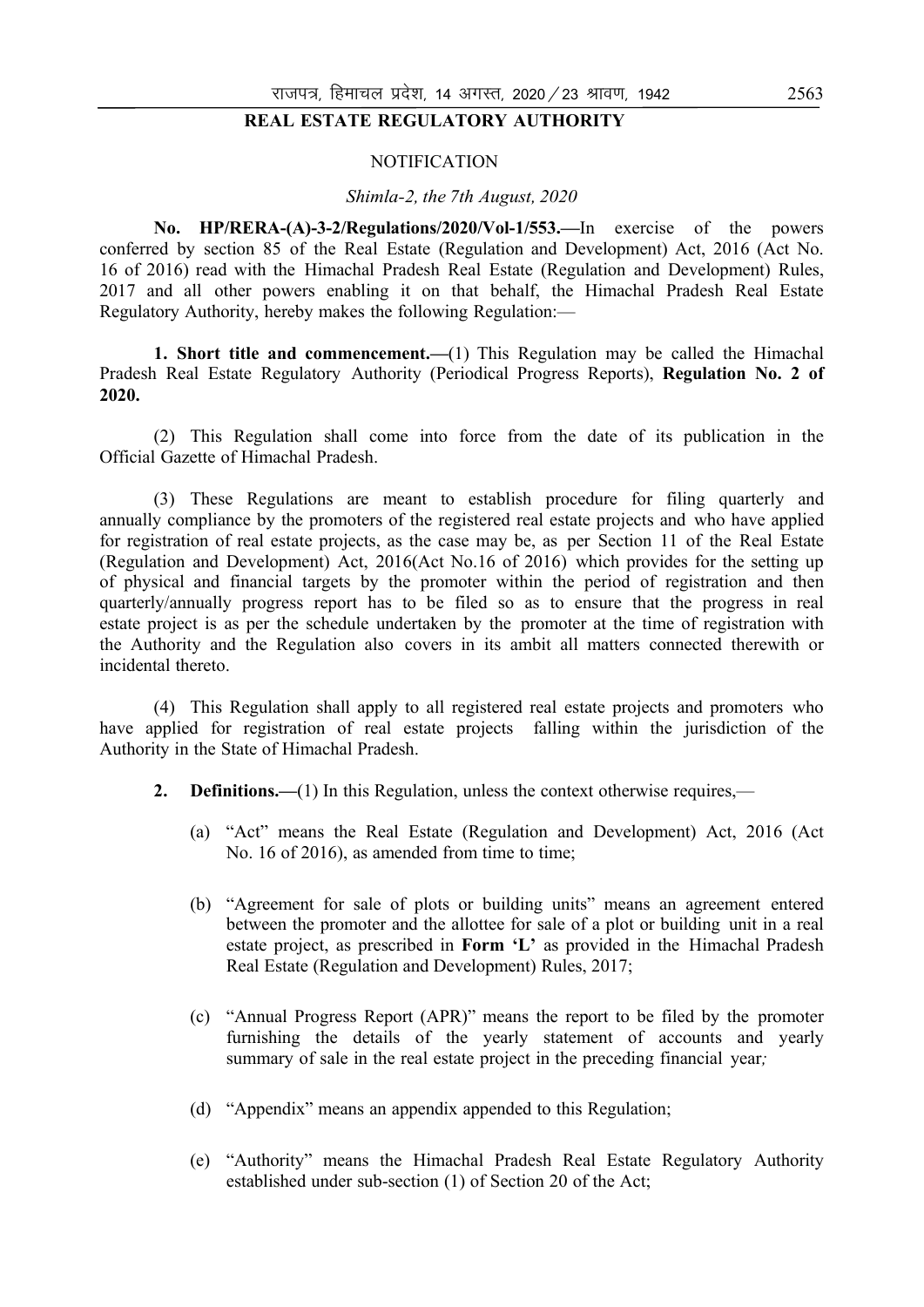- (f) "Common areas" shall have the same meaning as defined under clause (n) of Section 2 of the Act;
- (g) "Detailed estimate of cost" means the total cost of the real estate project including land cost, cost of external and internal development works, cost of construction of buildings and cost of infrastructure works;
- (h) "Detailed specifications of works" means the specification of materials that will be used for carrying out the external and internal development works, for plot development works, construction of various buildings and construction and development of infrastructure works in a real estate project;
- (i) "Form" means a Form appended to the Rules and this Regulation;
- (j) "Separate Bank Account" means the separate bank account maintained by the promoter in a scheduled bank to deposit 70% / 100% amount collected from the allottees to cover the cost of construction and the land cost of the real estate project as defined under sub-clause (D) of clause (l) of sub-section (2) of Section 4 of the Act;
- (k) "Member" means Member of the Himachal Pradesh Real Estate Regulatory Authority appointed under Section 21 and includes the Chairperson;
- (l) "Notification" means a notification published in the Official Gazette of Himachal Pradesh and the expression "notify" shall be construed accordingly;
- (m) "Promoter" shall have the same meaning as defined under clause (zk) of Section 2 of the Act ;
- (n) "Quarterly Progress Report (QPR)" means the report to be filed by the promoter furnishing the details of the progress in the real estate project in the relevant quarter, 1st April to 30th June, 1st July to 30th September, 1st October to 31st December and 1st January to 31st March of a financial year, to ensure that all compliances as required under the Act, Rules and Regulations are being adhered to for satisfactory completion of the real estate project and the promoter is to file the first Quarterly Progress Report (QPR) for the quarter, January to March 2020, as the Authority came into existence on 01-01-2020.
- (o) "Real Estate Project" shall have the same meaning as defined under clause (zn) of Section 2 of the Act;
- (p) "Regulations" means the Regulations made by the Authority under the Act and Rules;
- (q) "Rules" means the Himachal Pradesh Real Estate (Regulation and Development) Rules, 2017 made by the Government of Himachal Pradesh under the Act ; and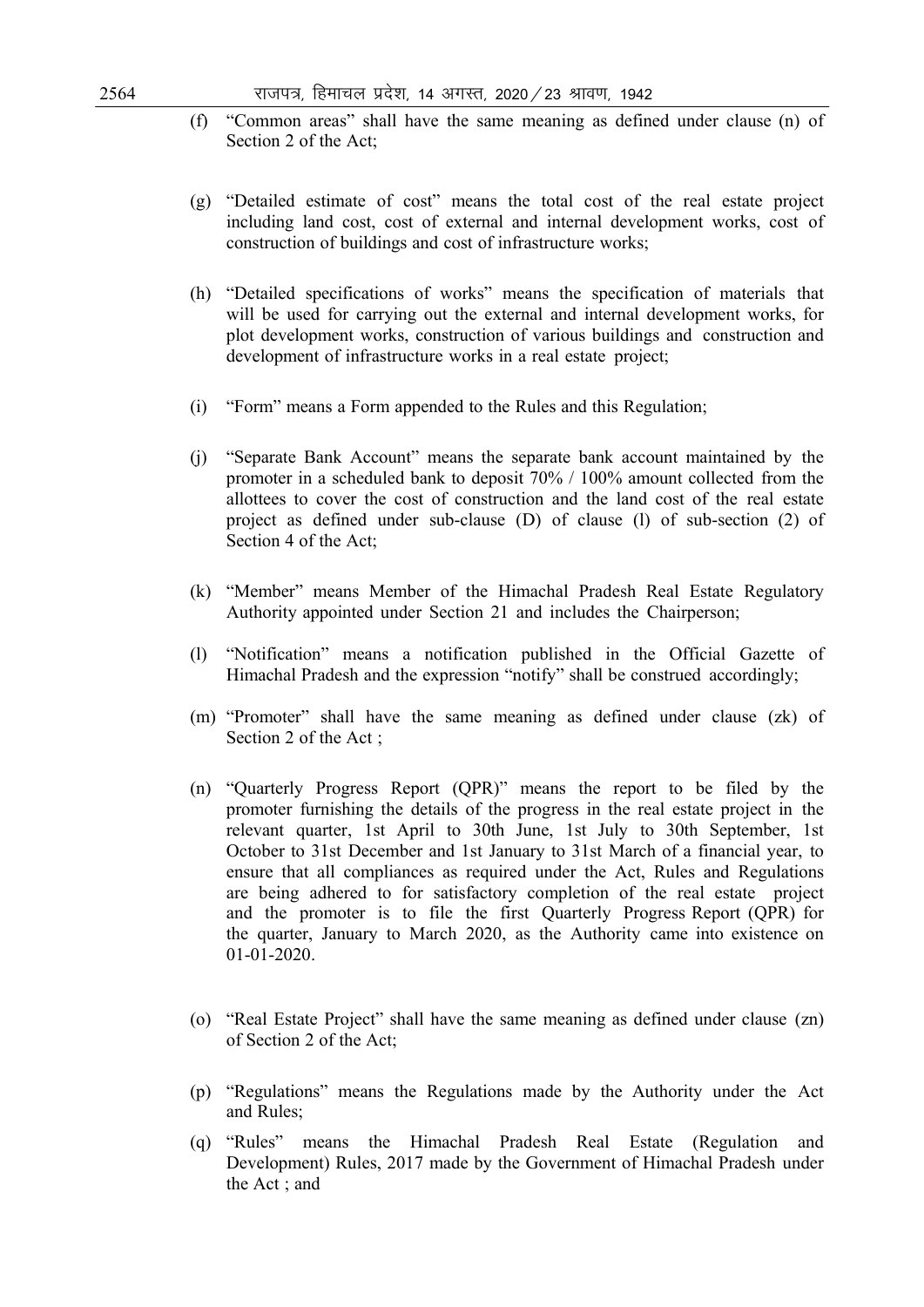(r) "Website" means the official website of the Authority namely http://hprera.in or as prescribed by the Authority;

 (2) All the words and expressions used in this Regulation but not defined herein shall have the same meanings as have been assigned to them respectively either in the Act or the Rules made there under.

#### **3. Filing of periodical reports by the promoter on the website of the Authority.—**

- (1) The promoter shall upload the following documents on the website of the Himachal Pradesh Real Estate Regulatory Authority **as one time submission**  in the beginning, at the time of filing of first quarterly report, for the public viewing,—
	- (a) Specifications of the development works, buildings, services and infrastructure. Annexure 1A to 1G and so on of QPR-1**,** to be framed by the promoter **(Annexures 1A to 1G of QPR-1).**
	- (b) Agreement for sale as per **"Form L", Annexure-2**
	- (c) An undertaking stating that the specimen of "Agreement for sale" is absolutely in accordance with the format provided in Himachal Pradesh Real Estate (Regulation and Development) Rules 2017 and "carpet area" of the unit for sale as defined under clause (k) of Section 2 of the Real Estate (Regulation and Development) Act, 2016 and Himachal Pradesh Real Estate (Regulation and Development) Rules, 2017. It should also include that the payment terms with the allottee is also in accordance with the terms as specified in Himachal Pradesh Real Estate (Regulation and Development) Rules, 2017 particularly with regards to the clause of taxes and making it clear that there are no hidden clauses **(Annexure 3 of QPR-1).**
	- (d) Detailed estimate of cost of the project as prepared by the Engineer of the promoter, **(Annexure 5 of QPR-1).**
- (2) The promoter shall upload the following periodical updates on the website of the Himachal Pradesh Real Estate Regulatory Authority, quarterly, **within fifteen days** from the expiry of each quarter of a financial year, as per performa attached as **Annexure 'QPR-1'** disclosing,—
	- (a) Details of the Project / Phase
	- (b) Detailed estimate of cost and expenditure incurred in the quarter under reference.
	- (c) List of number and types of plots/apartments/flats/cottages/ villa/garage/covered parking, commercial units; **(Annexure 4A of QPR-1).**
	- (d) Status of Development works, **(Annexure 4B of QPR-1)**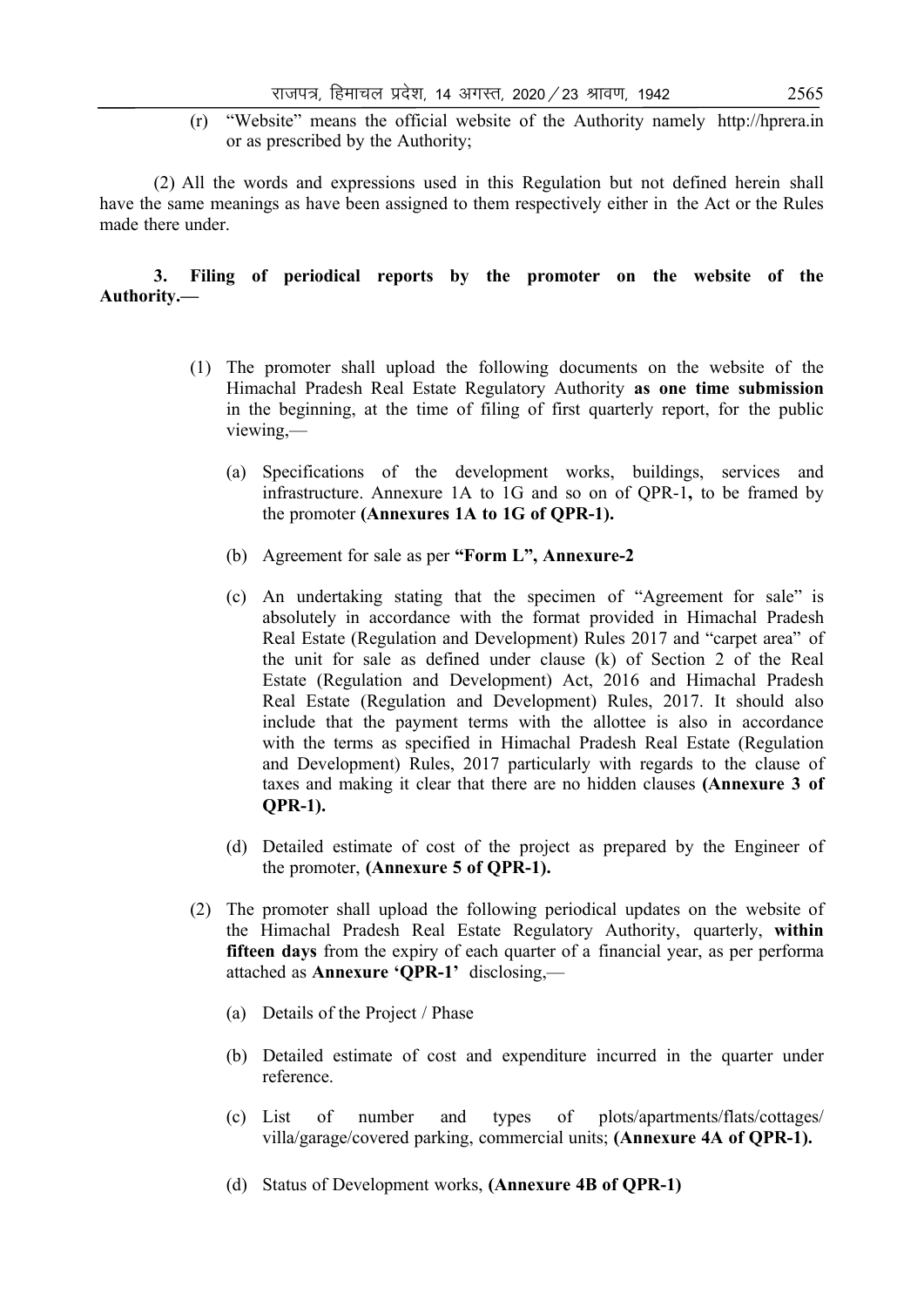- (e) Status of construction of each building with photographs, **(Annexure 4B of QPR-1).**
- (f) Status of construction of external infrastructure and common areas with photographs **(Annexure 4B of QPR-1).**
- (g) Separate Bank Account status, deposits and withdrawals of Project / Phase.
- (h) Status of dues/fees to be paid to the Government
- (i) Status of approvals/sanctioned plans
- (j) Architect's Certificates **(Annexure 6, 9 and 12 of QPR-1)**
- (k) Engineer's Certificates **(Annexure 7 and 10 of QPR-1)**
- (l) Charted Accountant's Certificates **(Annexure 8 and 11 of QPR-1)**
- (3) The promoter shall upload the following periodical updates on the website of the Himachal Pradesh Real Estate Regulatory Authority, annually, **within one hundred and eighty days** from the end of the previous financial year, performa attached as **Annexure 'APR-1'**, disclosing,—
	- (a) Detailed cost and expenditure incurred in the preceding financial year along with annual financial progress (deposits and withdrawals).
	- (b) Detailed Summary of allottees and Sale report up to the end of the financial year.
- (4) While furnishing and filing the periodical reports by the promoter, the provisions of sub-section 1 of Section 11 of the Real Estate (Regulation and Development) Act, 2016 shall be strictly adhered to and the following details shall be filed by the promoter. The promoter shall, upon receiving his login Id and password under clause (a) of sub- section (1) or under sub-section (2) of Section 5, as the case may be, create his webpage on the website of the Authority and enter all details of the proposed project as provided under sub-section (2) of Section 4, in all the fields as provided, for public viewing, including,-
	- (a) Details of the registration granted by the Authority;
	- (b) Quarterly up-to-date the list of number and types of apartments or plots, as the case may be, booked;
	- (c) Quarterly up-to-date the list of number of garages booked;
	- (d) Quarterly up-to-date the list of approvals taken and the approvals which are pending subsequent to commencement certificate;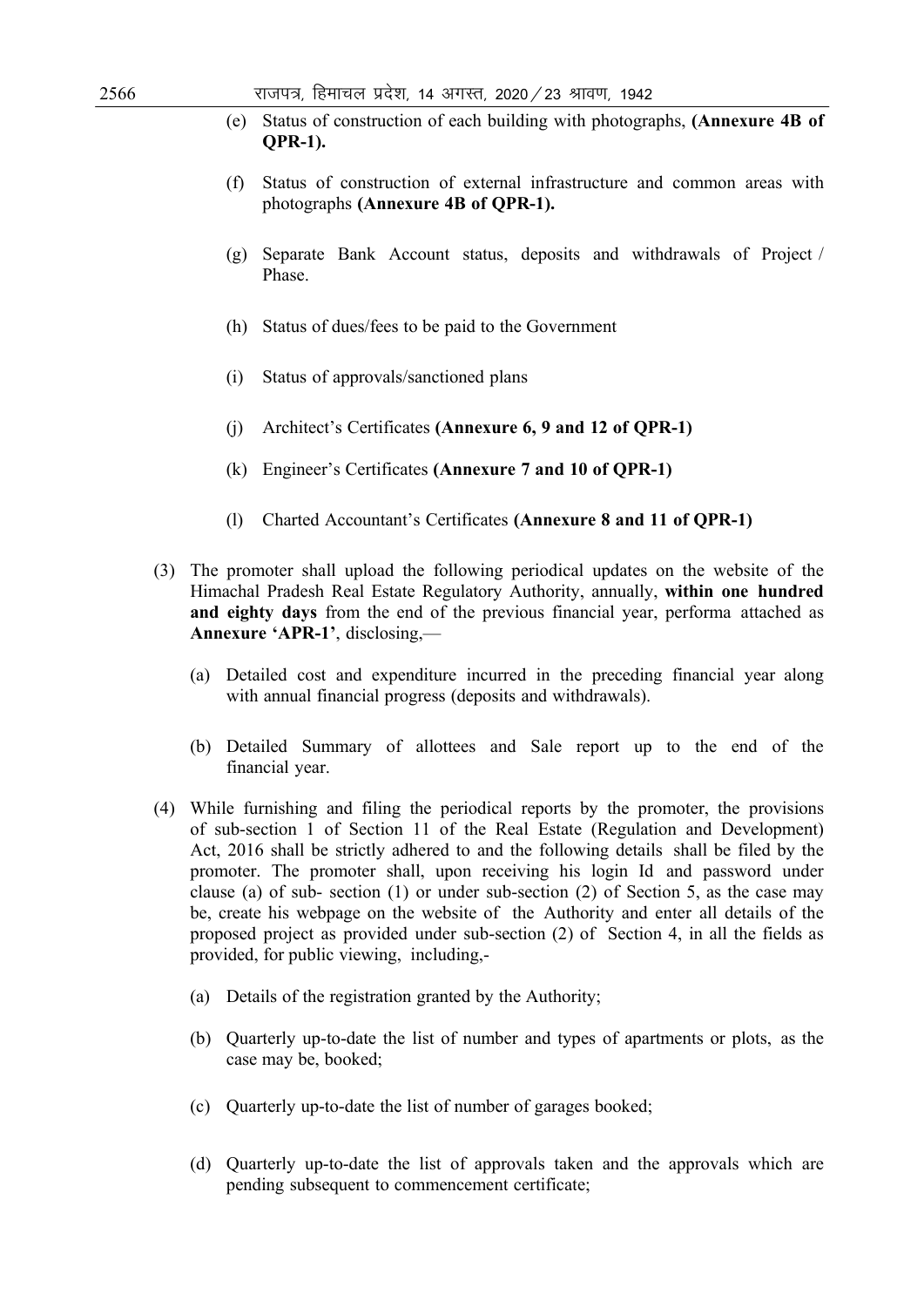- (e) Quarterly up-to-date status of the project; and
- (f) Such other information and documents as may be specified by the Regulations made by the Authority.

 **4. Furnishing of Periodical (Quarterly and Annually) progress report by the promoter/developer.—**These periodical (quarterly and annually) progress reports are based upon the starting and end date of development / construction activities of every plot, flat, apartment, block, building or floor as completed. The financial progress is based on estimates provided / uploaded by the promoter on the website regarding total cost to be incurred on the real estate project and amount collected by booking the plots/flats, apartments, block/building or floor and deposited in Separate Bank Account opened for the real estate project which is mandatory as per section 11 of the Real Estate (Regulation and Development) Act, 2016. The actual financial costs and collections have to be mentioned against said progress in the quarterly, annually and other periodical progress reports. A provision on the web portal of the Himachal Pradesh Real Estate Regulatory Authority will be made available for filing periodical (quarterly and annually) progress report and other related information which is required to be filed as specified in this Regulation.

 **5. Format of Quarterly Progress Report and Annual Progress Report.—**The Performa for quarterly progress report is attached as **Annexure (QPR-1)** and Annual Progress Report (Statement of Accounts) as **Annexure (APR-1).**

 **6. Miscellaneous**.—(1) Till such time web based online filing of the periodical reports are functional, the filing of quarterly progress report, QPR-1, by e-mail on the e-mail address of the Authority, hp.rera2020@gmail. com or as updated, shall be sufficient compliance of this Regulation and the quarterly progress report shall be e-mailed before 15th of the subsequent month after end of each quarter of a financial year.

 (2) Till such time web based online filing of the periodical reports are functional, the filing of annual progress report, **'APR-1,'** by e-mail on the e-mail address of the Authority, hp.rera2020@gmail.com, shall be sufficient compliance of this Regulation and the annual progress report, APR-1, shall be e-mailed/uploaded before **30th September** of each financial year.

 (3) Non-filing of periodical reports within prescribed time frame will invite penal action as prescribed under the Act.

 **7. Regulation to have force of law under Indian Evidence Act, 1872.—**The Regulation framed herein shall have binding effect as governed by Indian Evidence Act, 1872 amended by the Information Technology (Amendment) Act, 2009 for the purpose of documentary and electronic admissibility of evidence.

 **8. Amendment of Orders.—** Clerical or arithmetical or typographical mistakes or errors in orders arising therein from any accidental slip or omission may at any time be corrected by the Authority either of its own motion or on the application of any of the parties.

 **9. Power to remove difficulties.—** If any difficulty arises in giving effect to any of the provisions of this Regulation, the Authority may, by general or special order, do anything not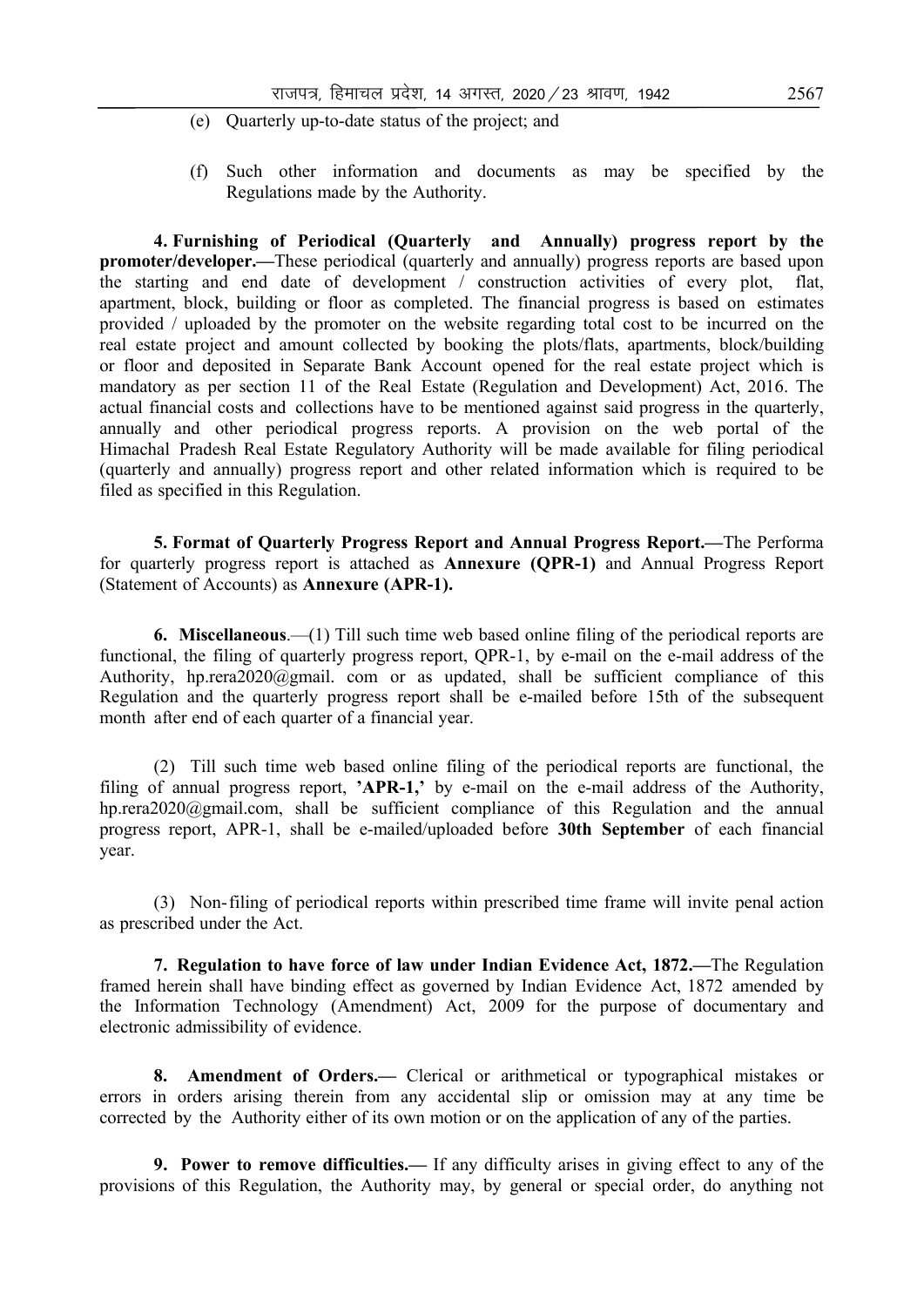being inconsistent with the provisions of the Act or Rules, which appears to be necessary or expedient for the purpose of removing the difficulties.

> By order, (Dr. SHRIKANT BALDI), *Chairperson.*

# **QUARTERLY PROGRESS REPORT (QPR-1)**

(Please go through the detailed SOP before filing this Form)

# **1. PARTICULARS OF THE REAL ESTATE PROJECT**

| SI.<br>No.       | Particulars                                                                                                                                                                                                                                                                                | <b>Details</b>                                                                                                                                                        |
|------------------|--------------------------------------------------------------------------------------------------------------------------------------------------------------------------------------------------------------------------------------------------------------------------------------------|-----------------------------------------------------------------------------------------------------------------------------------------------------------------------|
| 1.1              | Name of the Real Estate Project                                                                                                                                                                                                                                                            |                                                                                                                                                                       |
| $\overline{1.2}$ | Phase of the Real Estate Project                                                                                                                                                                                                                                                           |                                                                                                                                                                       |
| 1.3              | Name of the Promoter                                                                                                                                                                                                                                                                       |                                                                                                                                                                       |
|                  | Name of the Co-Promoter(s)<br>disclose<br>*Add<br>all<br>more<br>rows to<br>$CO-$<br>promoters.<br>** The land owner (if not a promoter) will<br>mandatorily be a co-promoter / one of the co-<br>promoters, if there are more than one co-<br>promoters in the phase / project and so on. |                                                                                                                                                                       |
| 1.4              | Total area of the Real Estate<br>Project<br>Phase.                                                                                                                                                                                                                                         |                                                                                                                                                                       |
| 1.5              | Location of the Real Estate Project                                                                                                                                                                                                                                                        |                                                                                                                                                                       |
| 1.6              | Type of the Real Estate Project or Phase of<br>the Real Estate Project.                                                                                                                                                                                                                    | Residential Plotted<br>Colony.                                                                                                                                        |
|                  |                                                                                                                                                                                                                                                                                            | Residential<br>Development Project.                                                                                                                                   |
|                  |                                                                                                                                                                                                                                                                                            | Commercial<br>Development Project.                                                                                                                                    |
|                  |                                                                                                                                                                                                                                                                                            | Mix Land Use<br>Development Project.                                                                                                                                  |
| 1.7              | Registration No. of the Real Estate Project                                                                                                                                                                                                                                                |                                                                                                                                                                       |
| 1.8              | Validity of Registration Certificate                                                                                                                                                                                                                                                       | Valid from<br>Valid up to                                                                                                                                             |
| 1.9              | Date of Start of the Real Estate Project/<br>Phase                                                                                                                                                                                                                                         |                                                                                                                                                                       |
| 1.10             |                                                                                                                                                                                                                                                                                            | <b>SPECIFICATIONS</b>                                                                                                                                                 |
|                  | (As finalized by Promoter for the Real Estate Project)                                                                                                                                                                                                                                     |                                                                                                                                                                       |
| ÷,               | <b>Particulars</b>                                                                                                                                                                                                                                                                         | <b>Details</b><br>(Attach Sheets & Documents)                                                                                                                         |
| a.               | Individual Plots                                                                                                                                                                                                                                                                           | Specifications of Boundary Wall, Gate &<br>allied works if any, other than infrastructural<br>works like external developments, copy to<br>be attached as Annexure 1A |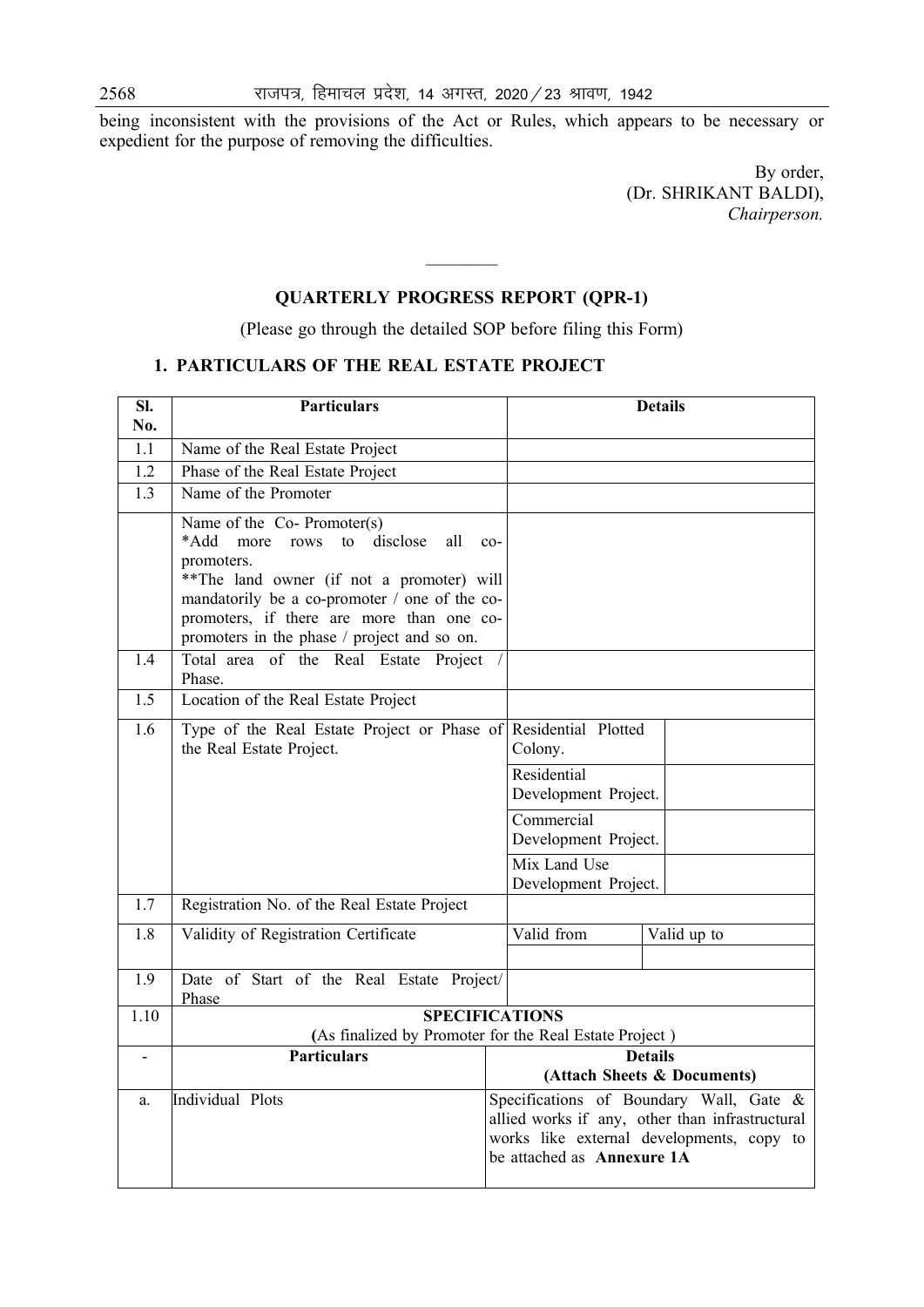| राजपत्र, हिमाचल प्रदेश, 14 अगस्त, 2020 / 23 श्रावण, 1942 |  |  |  |  | 2569 |
|----------------------------------------------------------|--|--|--|--|------|
|                                                          |  |  |  |  |      |

| $\mathbf b$ .            | Apartments/ Flats                                                                                                      | Detailed specifications of all items, copy to                                 |
|--------------------------|------------------------------------------------------------------------------------------------------------------------|-------------------------------------------------------------------------------|
| c.                       | Cottage/ Villa                                                                                                         | be attached as Annexure 1B.<br>Detailed specifications of all items, copy to  |
|                          |                                                                                                                        | be attached as Annexure 1C.                                                   |
| d.                       | Commercial Units                                                                                                       | Detailed specifications of all items, copy to                                 |
|                          |                                                                                                                        | be attached as Annexure 1D.                                                   |
| e.                       | Garages / Parking Slots (Covered)                                                                                      | Detailed specifications of all items, copy to<br>be attached as Annexure 1 E. |
| f.                       | <b>Community Buildings</b>                                                                                             | Detailed specifications of all items, copy to                                 |
|                          |                                                                                                                        | be attached as Annexure 1F.                                                   |
| g.                       | facilities<br>and<br>Common<br>services                                                                                | like Detailed specifications of all items, copy to                            |
|                          | swimming pool, gym, club, re-creational be attached as <b>Annexure 1G.</b><br>areas indoor and outdoor (separately for |                                                                               |
|                          | facilities<br>services), complete<br>and<br>all                                                                        |                                                                               |
|                          | of external development<br>specifications                                                                              |                                                                               |
|                          | works like boundary wall and gates in a                                                                                |                                                                               |
|                          | gated community<br>project,<br>flooring,                                                                               |                                                                               |
| 1.11                     | ceiling, wall surfaces etc. of public areas.                                                                           | <b>AGREEMENT(S) TO SELL</b>                                                   |
| $\overline{\phantom{0}}$ | <b>Particulars</b>                                                                                                     | <b>Attach sheets/ Documents</b>                                               |
| a.                       | Performa of 'Agreement for sale' for Plots/                                                                            | Copy to be attached (Annexure 2)                                              |
|                          | Flats or Apartments / Villas or Cottages /                                                                             |                                                                               |
|                          | Garage or Covered Parking / Commercial                                                                                 |                                                                               |
|                          | Units "Form L" as provided in HP                                                                                       |                                                                               |
|                          | RERA Rules, 2017.                                                                                                      |                                                                               |
| $b$ .                    | undertaking stating<br>all<br>that<br>the<br>An                                                                        | The undertaking to be provided duly signed                                    |
|                          |                                                                                                                        |                                                                               |
|                          | Agreements to sell are absolutely in                                                                                   | by the promoter on the letter head of the                                     |
|                          | accordance with the format provided<br>in                                                                              | firm and should be named (Annexure 3).                                        |
|                          | HP<br>Real<br>Estate<br>(Regulation)<br>and                                                                            |                                                                               |
|                          | Development) Rules, 2017 and carpet area<br>of the unit for sale is in accordance with                                 |                                                                               |
|                          | the definition of Carpet Area as specified                                                                             |                                                                               |
|                          | in the Real Estate (Regulation and                                                                                     |                                                                               |
|                          | Development) Act, 2016 and HP Real                                                                                     |                                                                               |
|                          | Estate (Regulation and Development)                                                                                    |                                                                               |
|                          | Rules, 2017. It should also include that the                                                                           |                                                                               |
|                          | payment terms with the Allottee are also                                                                               |                                                                               |
|                          | in accordance with the terms as specified                                                                              |                                                                               |
|                          | in the HP Real Estate (Regulation and<br>with                                                                          |                                                                               |
|                          | Development) Rules, 2017 read<br>Explanation at Sr. No.2 of Form 'L',                                                  |                                                                               |
|                          | particularly with regards to the clause of                                                                             |                                                                               |
|                          | taxes and making it clear that there are no                                                                            |                                                                               |
|                          | hidden clauses.                                                                                                        |                                                                               |
|                          | The format of the undertaking, Annexure 3                                                                              |                                                                               |
|                          | is provided along with this form.                                                                                      |                                                                               |

| 1 12 | Quarter for which information is provided |                            |  |  |  |  |  |  |  |  |
|------|-------------------------------------------|----------------------------|--|--|--|--|--|--|--|--|
|      |                                           | Quarter ending (tick mark) |  |  |  |  |  |  |  |  |
|      |                                           | 31st MAR. 2020             |  |  |  |  |  |  |  |  |
|      |                                           | 30th JUN. 2020             |  |  |  |  |  |  |  |  |
|      |                                           | 30th SEPT. 2020            |  |  |  |  |  |  |  |  |
|      |                                           | 31st DEC. 2020             |  |  |  |  |  |  |  |  |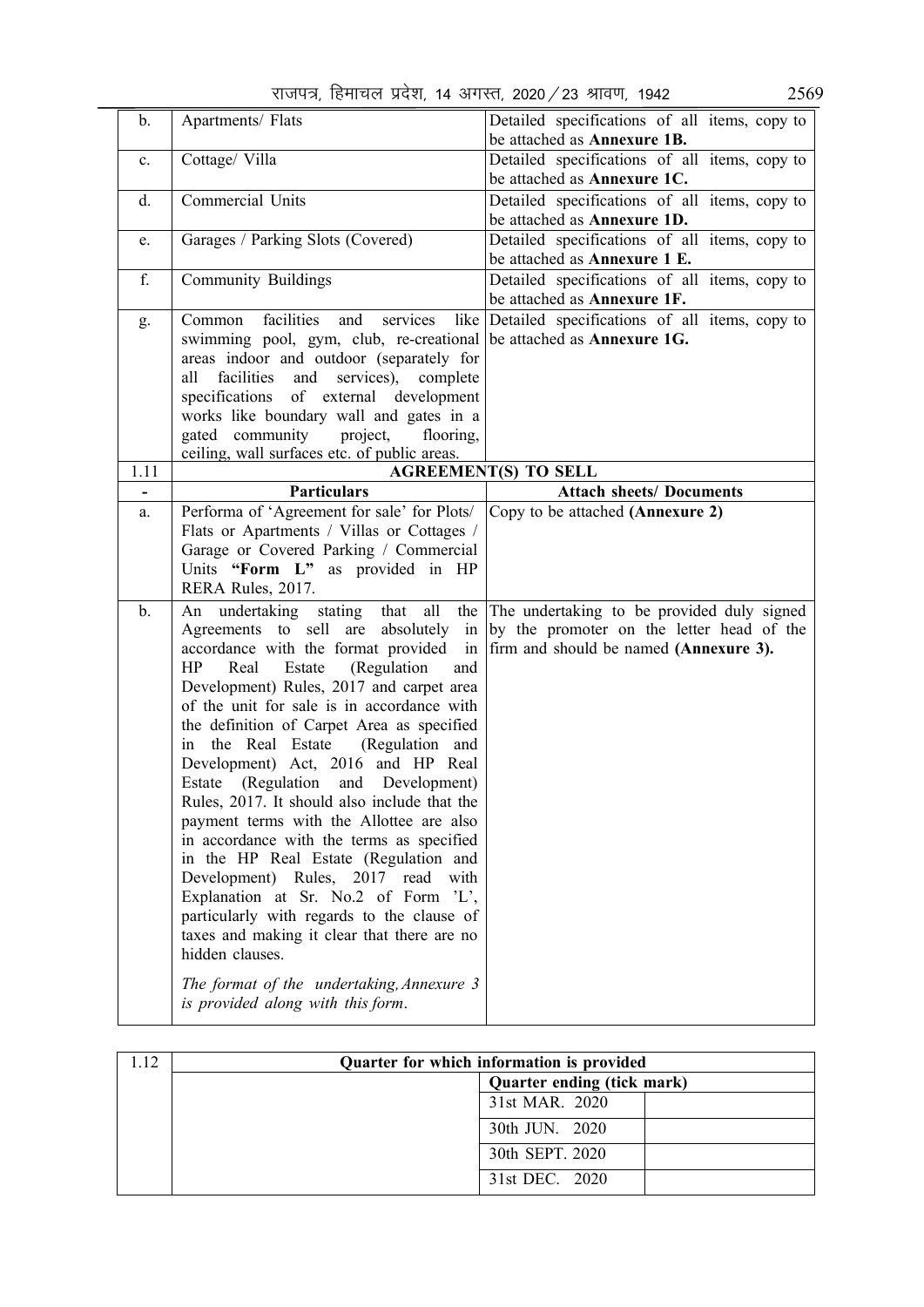# **2. BANK DETAILS**

# **(Account separately opened for 70% / 100% of amount realized from Allottees)**

| 2.1 | Account No.           |  |
|-----|-----------------------|--|
| 2.2 | Account Name          |  |
| 2.3 | <b>Bank Name</b>      |  |
| 2.4 | <b>Branch Name</b>    |  |
| 2.5 | <b>IFSC</b> Code      |  |
| 2.6 | <b>Branch Address</b> |  |

#### **3. DETAILS OF THE INVENTORY OF THE PROJECT**

| 3.1 |        | <b>Total Plot Booking Details</b>                                                           |                    |       |      |                                   |                     |                |                  |           |              |           |                  |      |
|-----|--------|---------------------------------------------------------------------------------------------|--------------------|-------|------|-----------------------------------|---------------------|----------------|------------------|-----------|--------------|-----------|------------------|------|
|     | From   | To Date                                                                                     | <b>Total Plots</b> |       |      | Plots Booked / Sold               |                     |                | Booked/<br>Plots |           |              | Remaining |                  |      |
|     | Date   |                                                                                             |                    | (Nos) |      |                                   | previously till the |                | Sold in this     |           | <b>Plots</b> |           |                  |      |
|     |        |                                                                                             |                    |       |      | end of Previous<br>Quarter (Nos.) |                     | Quarter (Nos.) |                  | (Nos.)    |              |           |                  |      |
|     |        |                                                                                             | Resi.              | Com.  | Pub. |                                   | Resi Com.           | Pub.           |                  | Resi Com. | Pub.         | Resi.     | $\mathsf{Com}$ . | Pub. |
|     | Begin- | 31st                                                                                        |                    |       |      |                                   |                     |                |                  |           |              |           |                  |      |
|     | ning   | March<br>2020                                                                               |                    |       |      |                                   |                     |                |                  |           |              |           |                  |      |
|     |        | <b>*Provide</b> an indicative schematic sketch on A-4 size of paper- <b>SCHEME SKETCH-1</b> |                    |       |      |                                   |                     |                |                  |           |              |           |                  |      |

| 3.2 |                |                        |                        |                                      | <b>Details of Individual Plots</b> |                                                                   |                            |                |                                                                                                                                                                             |                                                |
|-----|----------------|------------------------|------------------------|--------------------------------------|------------------------------------|-------------------------------------------------------------------|----------------------------|----------------|-----------------------------------------------------------------------------------------------------------------------------------------------------------------------------|------------------------------------------------|
|     | From<br>Date   | To Date                |                        |                                      |                                    | Detail of Total Plots Booked/Sold till the end<br>of this Quarter |                            |                | Possession<br><b>Status</b>                                                                                                                                                 | Mortgage If any,<br>plot wise                  |
|     |                |                        |                        | Residential                          |                                    | Commercial                                                        | Public / Semi<br>Pub       |                |                                                                                                                                                                             |                                                |
|     |                |                        | Plot<br>No.            | Area<br>(Sqm)                        | Plot<br>No.                        | Area<br>(Sqm.)                                                    | Plot<br>No.                | Area<br>(Sqm.) |                                                                                                                                                                             |                                                |
|     | Begin-<br>ning | 31st<br>March,<br>2020 |                        |                                      |                                    |                                                                   |                            |                |                                                                                                                                                                             |                                                |
|     |                |                        |                        |                                      |                                    |                                                                   |                            |                |                                                                                                                                                                             |                                                |
| **  |                |                        |                        |                                      |                                    |                                                                   |                            |                | Increase No. of rows to submit details of all plots for Sr.No. 3.2. Note-1 sqm. = 10.76 sft.<br>Provide an indicative schematic sketch on A-4 size of paper SCHEME SKETCH-2 |                                                |
| 3.3 |                |                        |                        |                                      |                                    | <b>Total Flats/Apartments Booking Details</b>                     |                            |                |                                                                                                                                                                             |                                                |
|     | From<br>Date   | To Date                |                        | Total Flats/<br>Apartments<br>(Nos.) |                                    | Total Flats/Apart-<br>ments Booked / Sold<br>previously till the  | end of previous<br>Quarter |                | Total Flats/<br>Apartments<br>Booked/Sold<br>in this<br>Quarter                                                                                                             | Total remaining<br>Flats/ Apartments<br>(Nos.) |
|     | Beginning      | 2020                   | 31 <sup>st</sup> March |                                      |                                    |                                                                   | (Nos.)                     |                | (Nos.)                                                                                                                                                                      |                                                |
|     |                |                        |                        |                                      |                                    |                                                                   |                            |                | Provide an indicative schematic sketch on A-4 size of paper SCHEME SKETCH-3                                                                                                 |                                                |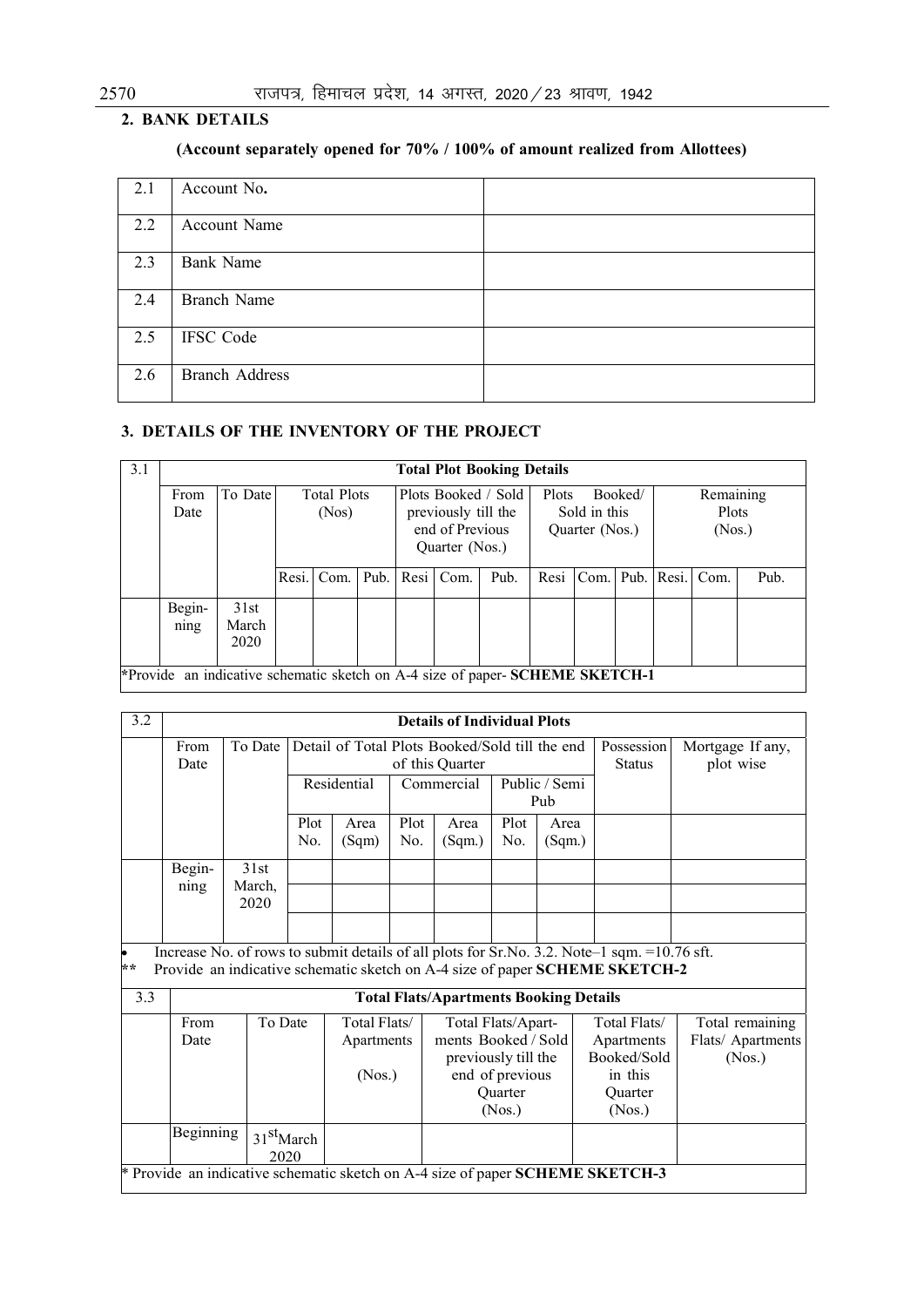| 3.4 |              |                     |                                                                  |                                |                          | <b>Details of Individual Flats/Apartments</b>       |                                                      |  |                                                            |
|-----|--------------|---------------------|------------------------------------------------------------------|--------------------------------|--------------------------|-----------------------------------------------------|------------------------------------------------------|--|------------------------------------------------------------|
|     | From<br>Date | To<br>Date          | Detail of Total Flats/Apartments Booked/Sold till the end        | of this Quarter                |                          | Possession<br><b>Status</b>                         | Mortgage If<br>any,                                  |  |                                                            |
|     |              |                     | Block/<br>Tower<br>/ No. as per<br>sanctioned<br>plan            | Flat/<br>Apartment<br>Name/No. | Carpet<br>Area<br>(Sqm.) | Area of<br>exclusive<br>balcony,<br>if any<br>(Sqm) | Area of<br>exclusive<br>terrace, if<br>any<br>(Sqm.) |  | Flat/Apart-<br>ment<br>wise                                |
|     | Begin 31st   | ning March,<br>2020 | $(e.g. Block-1)$                                                 |                                |                          |                                                     |                                                      |  |                                                            |
|     |              |                     | $*$ Increase /<br>building. Note- $1 \text{ sqm}$ . = 10.76 sft. | decrease                       |                          |                                                     |                                                      |  | no. of rows according to the number of Flats in the block/ |
|     |              |                     | (e.g. Block-<br>2)                                               |                                |                          |                                                     |                                                      |  |                                                            |

\* Add more no. of blocks/towers in accordance with the approved number of blocks/ towers as in the latest sanctioned plans to mark the details of all approved flats/Apartments

\*\* Provide an indicative schematic sketch on A-4 size of paper **SCHEME SKETCH-4**

| 3.5 |                | <b>Brief Details of All Villas / Cottages</b> |                                        |                                                                                     |                                                                 |                                                |                                                  |                                                                  |                                  |                                                       |  |  |  |
|-----|----------------|-----------------------------------------------|----------------------------------------|-------------------------------------------------------------------------------------|-----------------------------------------------------------------|------------------------------------------------|--------------------------------------------------|------------------------------------------------------------------|----------------------------------|-------------------------------------------------------|--|--|--|
|     | From<br>Date   | To<br>Date                                    | Total<br>Villas/<br>Cottages<br>(Nos.) | Villas/<br>cottages<br>booked/<br>sold<br>previously<br>(Nos.)                      | Villas/<br>Cottages<br>booked/<br>sold in<br>this Qtr<br>(Nos.) | Rema-<br>ining<br>Villas/<br>Cottage<br>(Nos.) | Carpet<br>Area of<br>Villa/<br>Cottage<br>(Sqm.) | Area of<br>exclusi-<br>ive lawn/<br>terrace if<br>any,<br>(Sqm.) | Posse-<br>ssion<br><b>Status</b> | Mort-<br>gage If<br>any,<br>Villa/<br>Cottage<br>Wise |  |  |  |
|     | Begin-<br>ning | 31st<br>March,<br>2020                        |                                        |                                                                                     |                                                                 |                                                |                                                  |                                                                  |                                  |                                                       |  |  |  |
|     |                | Note- 1 sqm. $=10.76$ sft.                    |                                        | *Provide an indicative schematic sketch on A-4 size of paper <b>SCHEME SKETCH-5</b> |                                                                 |                                                |                                                  |                                                                  |                                  |                                                       |  |  |  |

| 3.6 | <b>Details of Garages / Parkings (Covered)</b> |                     |                                  |                            |                                                                                            |                                |  |  |  |  |  |  |
|-----|------------------------------------------------|---------------------|----------------------------------|----------------------------|--------------------------------------------------------------------------------------------|--------------------------------|--|--|--|--|--|--|
|     | From Date                                      | To Date             | Total Garages/<br>Parking (Nos.) | /sold previously<br>(Nos.) | Garages booked Garages booked/sold<br>In this Qtr (Nos.)                                   | Remaining<br>Garages<br>(Nos.) |  |  |  |  |  |  |
|     | Beginning                                      | 31st March,<br>2020 |                                  |                            |                                                                                            |                                |  |  |  |  |  |  |
|     |                                                |                     |                                  |                            | <b>*Provide</b> an indicative schematic sketch on A-4 size of paper <b>SCHEME SKETCH-6</b> |                                |  |  |  |  |  |  |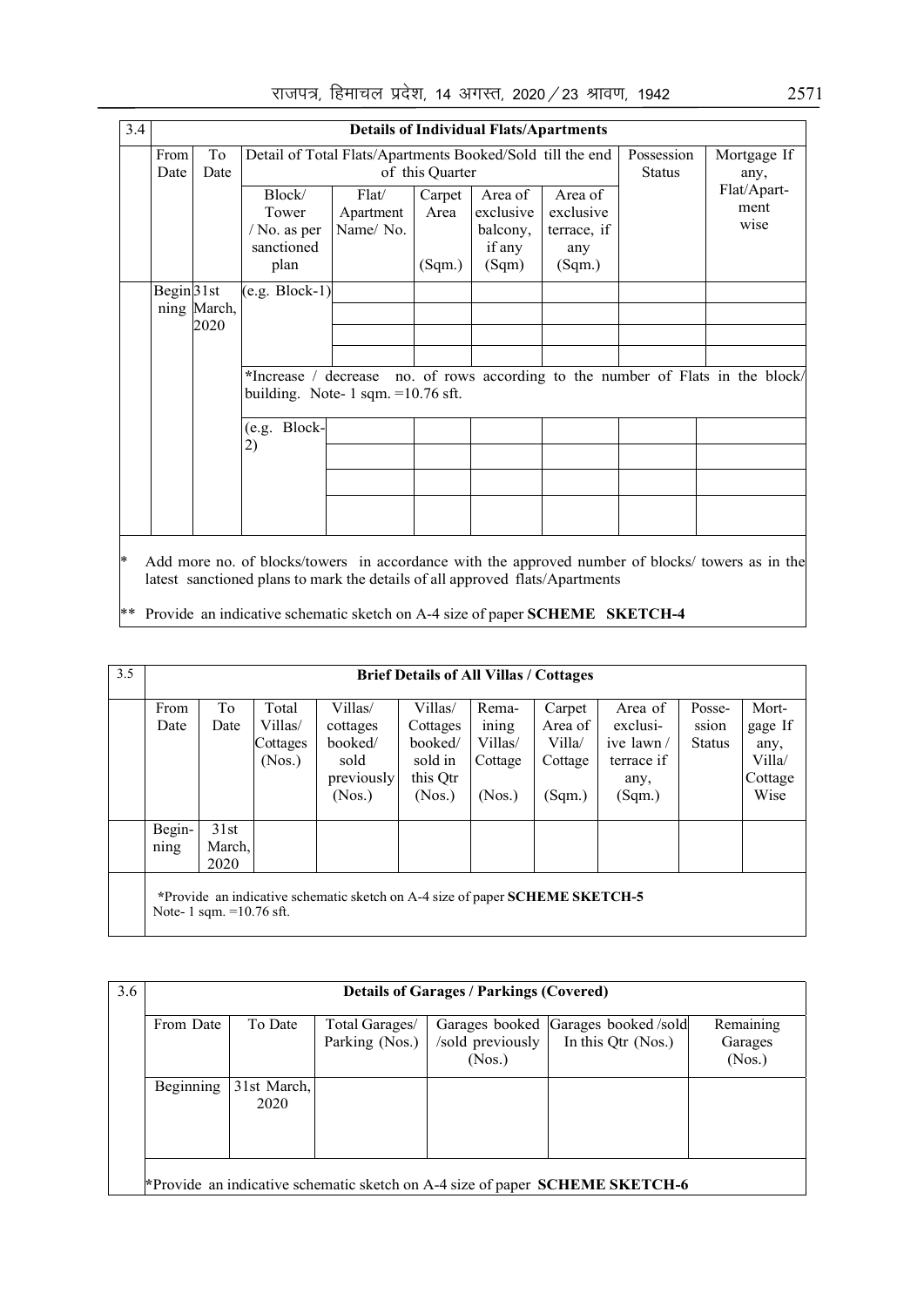| 3.7 |           |                        |                                                                               |                                        |                                                    |                         | <b>Details of Individual Garages/ Parkings</b> |                                                                       |                                                                                              |
|-----|-----------|------------------------|-------------------------------------------------------------------------------|----------------------------------------|----------------------------------------------------|-------------------------|------------------------------------------------|-----------------------------------------------------------------------|----------------------------------------------------------------------------------------------|
|     |           |                        | From Date To Date Detail of total Garages / Parkings sold / booked Possession | till the end of this Quarter           |                                                    |                         |                                                | <b>Status</b>                                                         | Mortgage If any,<br>Garage/Covered                                                           |
|     |           |                        | Block/<br>Tower<br>Name / No.<br>as per<br>sanctioned<br>plan                 | Garage/<br>Covered<br>No.              | Type of<br>Garage/<br>Parking   Covered<br>Parking | Carpet<br>Area<br>(Sqm) | Additi-<br>onal<br>detail if<br>any            |                                                                       | Parking wise                                                                                 |
|     | Beginning | 31st<br>March,<br>2020 | (e.g.<br>Block-1)                                                             |                                        |                                                    |                         |                                                |                                                                       |                                                                                              |
|     |           |                        | $\bullet$                                                                     | block/building. Note-1 sqm.=10.76 sft. |                                                    |                         |                                                |                                                                       | Increase/decrease No. of rows according to number of flats in the                            |
|     |           |                        | (e.g Block-<br>2)                                                             |                                        |                                                    |                         |                                                |                                                                       |                                                                                              |
|     |           |                        | *<br>**<br>SKETCH-7.                                                          |                                        |                                                    |                         | Keep adding more no. of blocks/ towers         | sanctioned number of blocks/towers as in the latest sanctioned plans. | in accordance with the<br>Provide an indicative schematic sketch on A-4 size of paper SCHEME |

| 3.8 |           |                    |                                              | <b>Details of Commercial Buildings</b>                                                     |                                                                       |                                               |  |  |  |  |  |  |
|-----|-----------|--------------------|----------------------------------------------|--------------------------------------------------------------------------------------------|-----------------------------------------------------------------------|-----------------------------------------------|--|--|--|--|--|--|
|     | From Date | To Date            | Total<br>Commercial.<br>Units/Shops<br>(Nos) | Commercial<br><b>Units</b><br>/Shops booked/<br>sold previously<br>(Nos)                   | Commercial<br>Units / Shops<br>booked / sold in<br>this Qtr.<br>(Nos) | Remaining<br>Commercial Units/Shops<br>(Nos.) |  |  |  |  |  |  |
|     | Beginning | 31st March<br>2020 |                                              |                                                                                            |                                                                       |                                               |  |  |  |  |  |  |
|     |           |                    |                                              | <b>*Provide</b> an indicative schematic sketch on A-4 size of paper <b>SCHEME SKETCH-8</b> |                                                                       |                                               |  |  |  |  |  |  |

| 3.9 | <b>Details of Individual Commercial Units (Shops/ Offices/Others)</b> |                |                                           |                                                     |                                                       |                          |                                      |                                    |                                                                                         |
|-----|-----------------------------------------------------------------------|----------------|-------------------------------------------|-----------------------------------------------------|-------------------------------------------------------|--------------------------|--------------------------------------|------------------------------------|-----------------------------------------------------------------------------------------|
|     | To Date<br>From Date                                                  |                |                                           | Detail of Total Commercial Units booked / sold till | the end of this Quarter                               |                          | Possession<br><b>Status</b>          | Mortgage If any,<br>Garage/Covered |                                                                                         |
|     |                                                                       |                | Block/No.<br>as per<br>sanctioned<br>plan | Commercial<br>Unit/<br>Shop No.                     | Type<br>$\mathrm{Shop}/\mathrm{}$<br>Office/<br>Other | Carpet<br>Area<br>(Sqm.) | Addi-<br>tional<br>detail, if<br>any |                                    | Parking wise                                                                            |
|     | Beginning                                                             | 31st<br>March, | (e.g.<br>Block-1)                         |                                                     |                                                       |                          |                                      |                                    |                                                                                         |
|     |                                                                       | 2020           |                                           |                                                     |                                                       |                          |                                      |                                    |                                                                                         |
|     |                                                                       |                |                                           |                                                     |                                                       |                          |                                      |                                    |                                                                                         |
|     |                                                                       |                |                                           | Note- 1 sqm. $=10.76$ sft.                          |                                                       |                          |                                      |                                    | *Increase/Decrease no. of rows according to the number of flats in the block/ building. |
|     |                                                                       |                | (e.g.                                     |                                                     |                                                       |                          |                                      |                                    |                                                                                         |
|     |                                                                       |                | Block-2)                                  |                                                     |                                                       |                          |                                      |                                    |                                                                                         |
|     |                                                                       |                |                                           |                                                     |                                                       |                          |                                      |                                    |                                                                                         |
|     |                                                                       |                |                                           |                                                     |                                                       |                          |                                      |                                    |                                                                                         |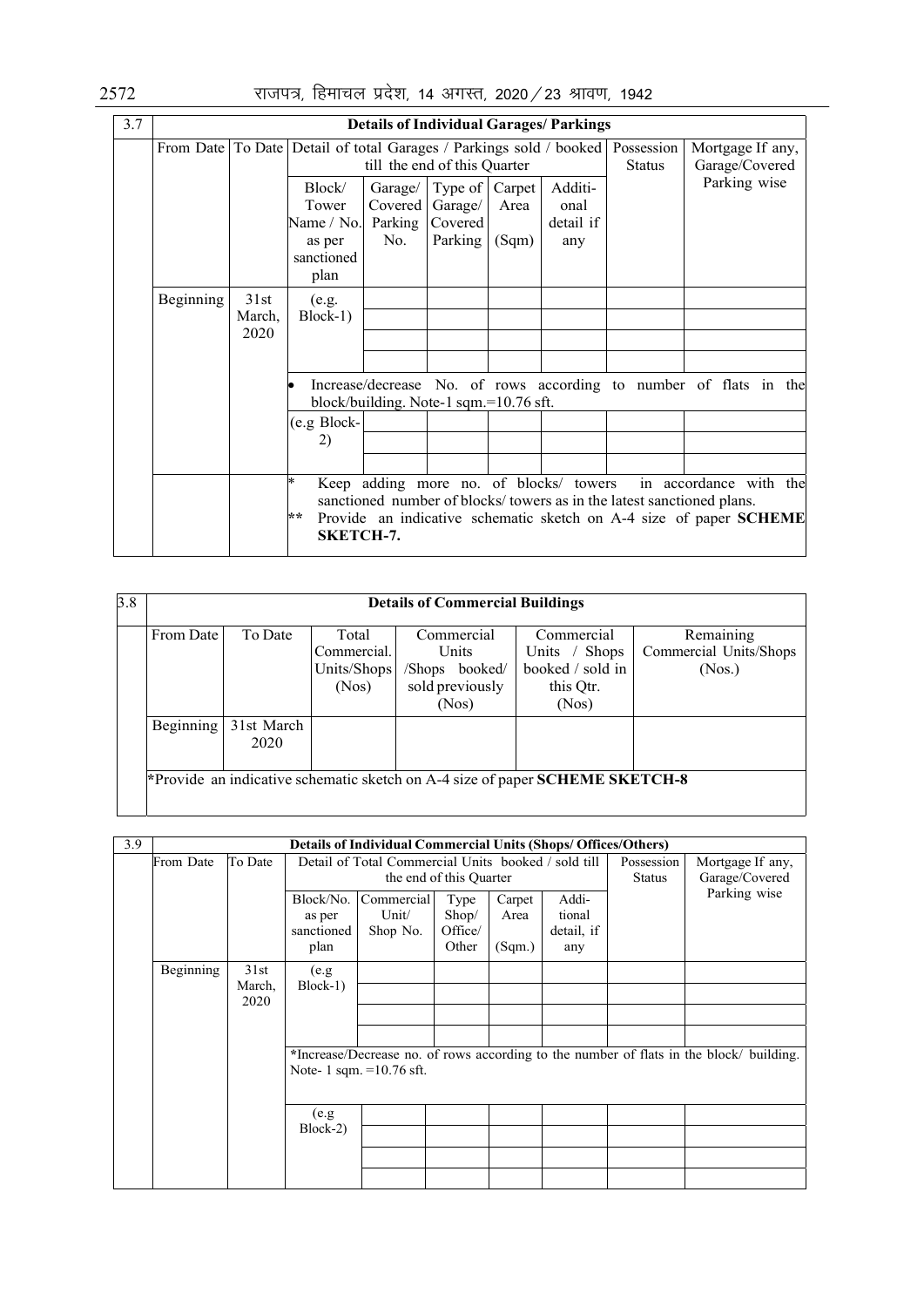# राजपत्र, हिमाचल प्रदेश, 14 अगस्त, 2020 / 23 श्रावण, 1942 2573

|    | Keep adding more No. of blocks/ towers in accordance with the sanctioned  |  |
|----|---------------------------------------------------------------------------|--|
|    | number of blocks/towers as in the latest sanctioned plans                 |  |
| ** | Provide an indicative schematic sketch on A-4 size of paper <b>SCHEME</b> |  |
|    | SKETCH-9.                                                                 |  |
|    |                                                                           |  |

| $\overline{4}$ . | <b>STATUS OF PHYSICAL COMPLETION OF WORKS</b>                                                                 |                                                                                         |                                        |                                                     |                               |                               |  |                                                                                                                                                                                     |
|------------------|---------------------------------------------------------------------------------------------------------------|-----------------------------------------------------------------------------------------|----------------------------------------|-----------------------------------------------------|-------------------------------|-------------------------------|--|-------------------------------------------------------------------------------------------------------------------------------------------------------------------------------------|
| 4.1              |                                                                                                               | Details of status of Plotted Development (Nomenclature as per Sanctioned Plan)          |                                        |                                                     |                               |                               |  |                                                                                                                                                                                     |
|                  | <b>Plot</b><br>No.                                                                                            | Residential/<br><b>Commercial / other Use</b>                                           |                                        | <b>Likely</b><br>% of completion<br>completion date |                               |                               |  | <b>Remarks</b>                                                                                                                                                                      |
|                  |                                                                                                               |                                                                                         |                                        |                                                     |                               |                               |  |                                                                                                                                                                                     |
|                  |                                                                                                               |                                                                                         |                                        |                                                     |                               |                               |  |                                                                                                                                                                                     |
|                  |                                                                                                               |                                                                                         |                                        |                                                     |                               |                               |  |                                                                                                                                                                                     |
|                  |                                                                                                               | * Increase No. of rows to submit details of all plots for Sl. No 4.1                    |                                        |                                                     |                               |                               |  |                                                                                                                                                                                     |
|                  |                                                                                                               | To be marked on layout plan schematic Sketch on A-4 size of Paper SCHEME SKETCH-10      |                                        |                                                     |                               |                               |  |                                                                                                                                                                                     |
| 4.2              |                                                                                                               | Details of status of Completion of Work in Case of Flats/Apartments<br>Sanctioned Plan) |                                        |                                                     |                               |                               |  | (Nomenclature as per                                                                                                                                                                |
|                  | <b>Block/Tower wise</b><br>details                                                                            |                                                                                         |                                        | % of completion                                     |                               | <b>Likely completion date</b> |  | <b>Remarks</b>                                                                                                                                                                      |
|                  | Block-1                                                                                                       |                                                                                         |                                        |                                                     |                               |                               |  |                                                                                                                                                                                     |
|                  | Block-2                                                                                                       |                                                                                         |                                        |                                                     |                               |                               |  |                                                                                                                                                                                     |
|                  | Block-3                                                                                                       |                                                                                         |                                        |                                                     |                               |                               |  |                                                                                                                                                                                     |
|                  |                                                                                                               |                                                                                         |                                        |                                                     |                               |                               |  | *Add more rows to mark the details of all blocks/towers accommodating all Flats/Apartments<br>** To be marked on layout plan schematic Sketch on A-4 size of Paper SCHEME SKETCH-11 |
| 4.3              | Details of status of Completion of Work in Case of Villas /Cottages (Nomenclature as<br>per Sanctioned Plan). |                                                                                         |                                        |                                                     |                               |                               |  |                                                                                                                                                                                     |
|                  |                                                                                                               | Villa/Cottage wise<br>details                                                           | % of completion Likely completion date |                                                     |                               |                               |  | <b>Remarks</b>                                                                                                                                                                      |
|                  |                                                                                                               | Villa / Cottage -1                                                                      |                                        |                                                     |                               |                               |  |                                                                                                                                                                                     |
|                  |                                                                                                               | Villa / Cottage -2                                                                      |                                        |                                                     |                               |                               |  |                                                                                                                                                                                     |
|                  |                                                                                                               | Villa / Cottage -3                                                                      |                                        |                                                     |                               |                               |  |                                                                                                                                                                                     |
|                  |                                                                                                               | *Add more rows to mark the details of all Villas / Cottages                             |                                        |                                                     |                               |                               |  | ** To be marked on layout plan schematic Sketch on A-4 size of Paper SCHEME SKETCH-12                                                                                               |
| 4.4              |                                                                                                               | as Sanctioned Plan).                                                                    |                                        |                                                     |                               |                               |  | Details of status of Completion of Work in Case of Garages/Covered Parking (Nomenclature                                                                                            |
|                  |                                                                                                               | <b>Garage/Covered</b><br><b>Parking wise details</b>                                    |                                        | $%$ of<br>completion                                | <b>Likely completion date</b> |                               |  | <b>Remarks</b>                                                                                                                                                                      |
|                  | parking-1                                                                                                     | Garage/Covered                                                                          |                                        |                                                     |                               |                               |  |                                                                                                                                                                                     |
|                  | parking-2                                                                                                     | Garage/Covered                                                                          |                                        |                                                     |                               |                               |  |                                                                                                                                                                                     |
|                  | parking-3                                                                                                     | Garage/Covered                                                                          |                                        |                                                     |                               |                               |  |                                                                                                                                                                                     |
|                  | ∗                                                                                                             | Add more rows to mark the details of all Garage/ Parking                                |                                        |                                                     |                               |                               |  | ** To be marked on layout plan schematic Sketch on A-4 size of Paper SCHEME SKETCH-13                                                                                               |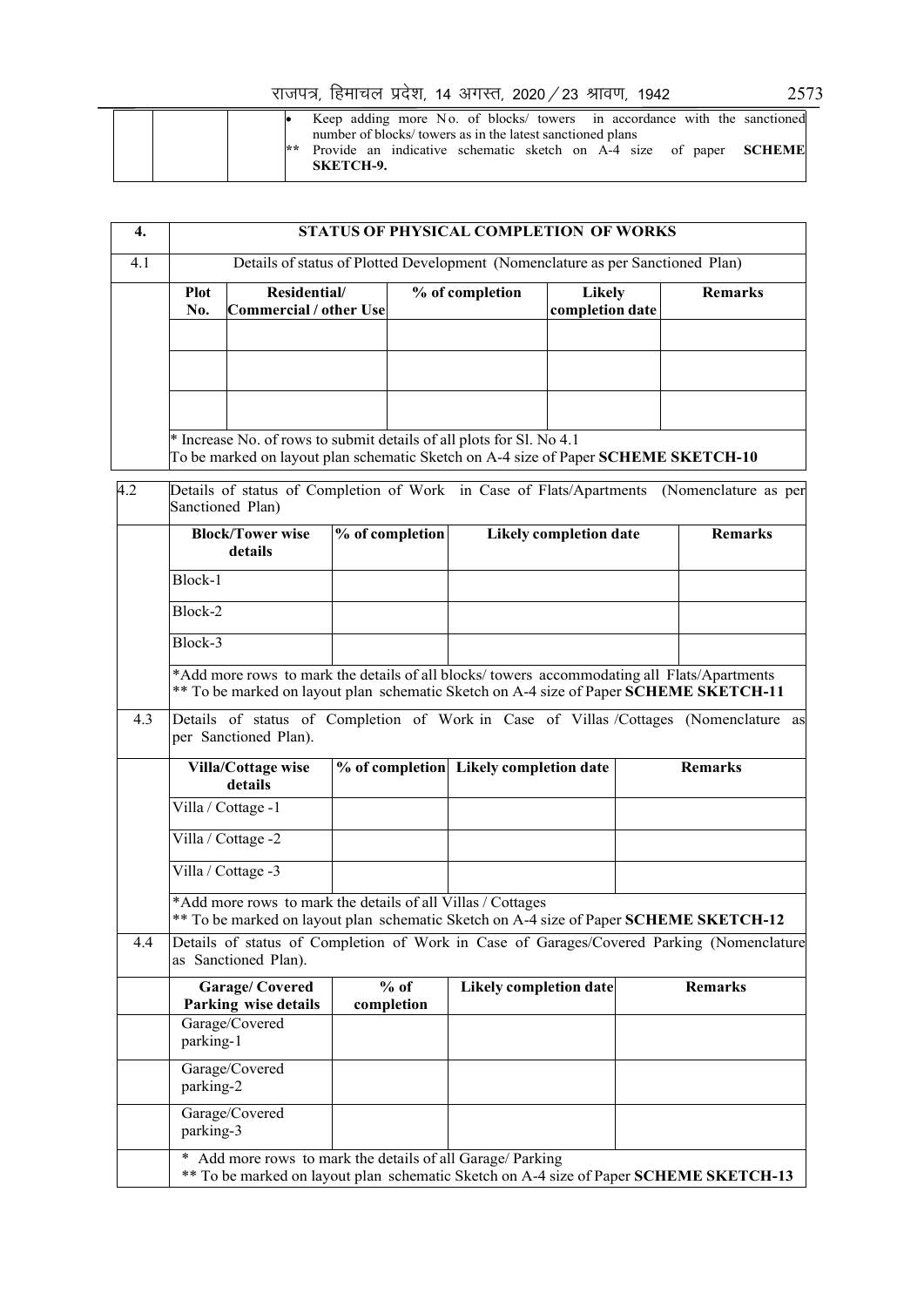| 4.5                     | as per Sanctioned Plan).                                           |                 | Details of status of completion work in case of Blocks/ Shops/ Commercial Units (Nomenclature                                                                                            |                |
|-------------------------|--------------------------------------------------------------------|-----------------|------------------------------------------------------------------------------------------------------------------------------------------------------------------------------------------|----------------|
|                         | Tower / Block / Shop<br>wise details                               |                 | % of completion Likely completion date                                                                                                                                                   | <b>Remarks</b> |
|                         | Commercial Unit/                                                   |                 |                                                                                                                                                                                          |                |
|                         | shop $-1$ .<br>Commercial Unit/<br>shop $-2$ .                     |                 |                                                                                                                                                                                          |                |
|                         | Commercial Unit<br>shop $-3$ .                                     |                 |                                                                                                                                                                                          |                |
|                         | Add more rows to mark the details of all Commercial Units<br>$***$ |                 | To be marked on layout plan schematic Sketch on A-4 size of Paper SCHEME SKETCH-14                                                                                                       |                |
| 5.                      |                                                                    |                 | STATUS OF COMPLETION OF INFRASTRUCTURE DEVELOPMENT                                                                                                                                       |                |
|                         | <b>Components</b>                                                  | % of completion | Likely completion<br>date                                                                                                                                                                | <b>Remarks</b> |
| 5.1                     | <b>A-Services</b>                                                  |                 |                                                                                                                                                                                          |                |
| $\mathbf{i}$ .          | <b>Roads and Pavements</b>                                         |                 |                                                                                                                                                                                          |                |
| ii.                     | Parking                                                            |                 |                                                                                                                                                                                          |                |
| iii.                    | Water Supply                                                       |                 |                                                                                                                                                                                          |                |
| 1V.                     | Sewerage                                                           |                 |                                                                                                                                                                                          |                |
| V.                      | Electrification                                                    |                 |                                                                                                                                                                                          |                |
| Vİ.                     | <b>Storm Water Drainage</b>                                        |                 |                                                                                                                                                                                          |                |
| V11.                    | Parks and Play Grounds                                             |                 |                                                                                                                                                                                          |                |
| viii.                   | <b>Street Light</b>                                                |                 |                                                                                                                                                                                          |                |
| 1X.                     | Renewable<br>Energy<br>System.                                     |                 |                                                                                                                                                                                          |                |
| X.                      | Fire<br>Security<br>and<br>Fighting Services.                      |                 |                                                                                                                                                                                          |                |
| XI.                     | Sewerage<br>Treatment<br>Plant (STP).                              |                 |                                                                                                                                                                                          |                |
| xii.                    | <b>Underground Tank</b>                                            |                 |                                                                                                                                                                                          |                |
| xiii.                   | Rain Water Harvesting                                              |                 |                                                                                                                                                                                          |                |
| xiv.                    | <b>Electrical Sub-Station</b>                                      |                 |                                                                                                                                                                                          |                |
| 5.2                     |                                                                    |                 | *B1-Community building to be transferred to Resident Welfare Association (RWA)                                                                                                           |                |
| $\mathbf{i}$ .          | Community Centre                                                   |                 |                                                                                                                                                                                          |                |
| ii.                     | Others                                                             |                 |                                                                                                                                                                                          |                |
| 5.3                     |                                                                    |                 | *B2-Community building to be sold to third party or to be retained by Promoter                                                                                                           |                |
| i.                      | Schools                                                            |                 |                                                                                                                                                                                          |                |
| $\overline{\mathbf{i}}$ | Club House                                                         |                 |                                                                                                                                                                                          |                |
| iii.                    | Hospital<br>and<br>Dispensary                                      |                 |                                                                                                                                                                                          |                |
| 1V.                     | <b>Shopping Areas</b>                                              |                 |                                                                                                                                                                                          |                |
| V.                      | Others                                                             |                 |                                                                                                                                                                                          |                |
|                         | $\star$<br>Real Estate Project.<br>**                              |                 | Buildings under B1 and B2 are interchangeable and buildings shall be as per sanctioned plan of the<br>To be marked on layout plan schematic Sketch on A-4 size of Paper SCHEME SKETCH-15 |                |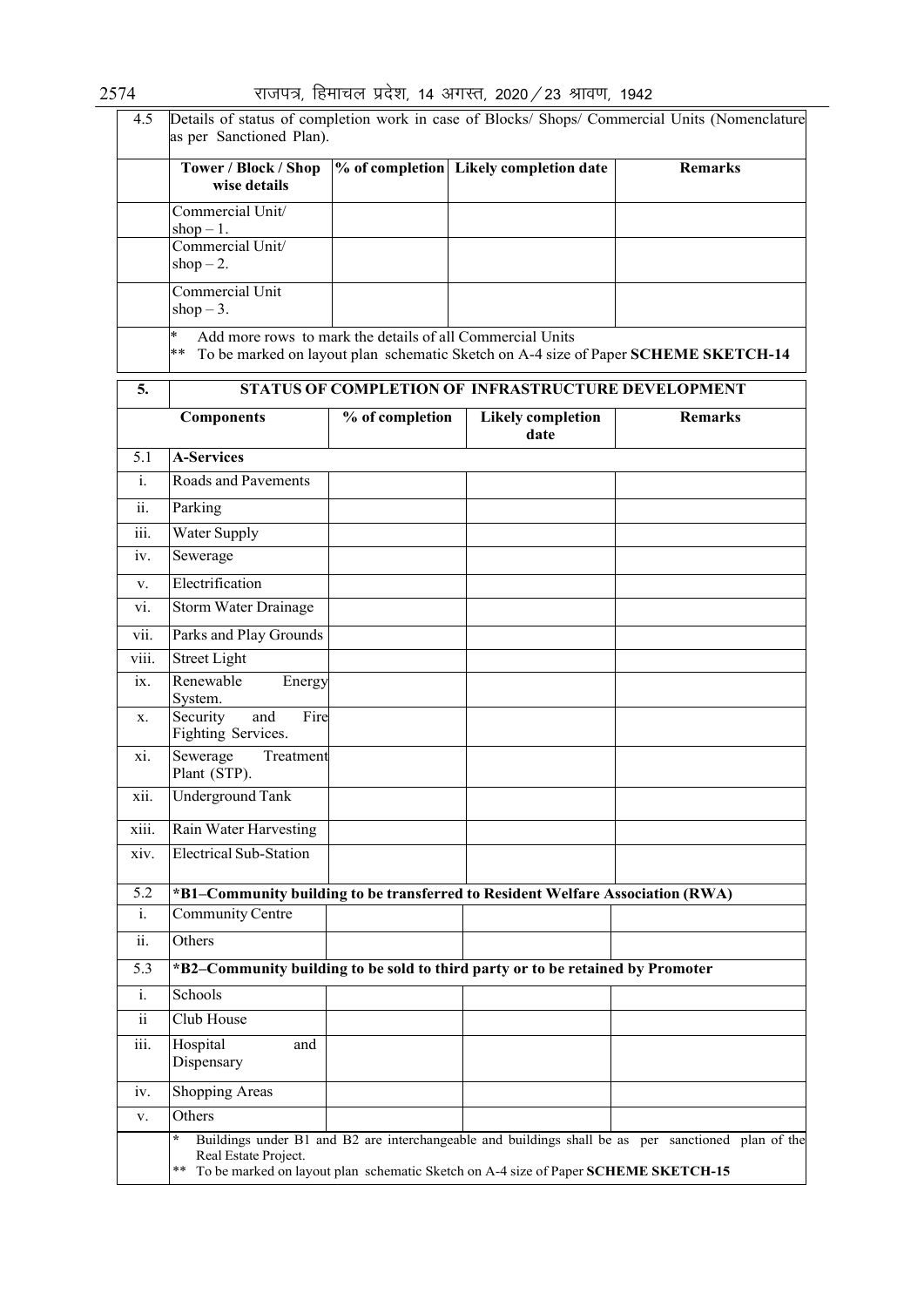| 6.         | <b>FINANCIAL PROGRESS(COST AND EXPENDITURE ON THE PROJECT)</b>                                                                           |                                                                                     |                                                                         |                                  |  |  |  |
|------------|------------------------------------------------------------------------------------------------------------------------------------------|-------------------------------------------------------------------------------------|-------------------------------------------------------------------------|----------------------------------|--|--|--|
| SI.<br>No. | <b>Particulars</b>                                                                                                                       |                                                                                     | Amount (in Rs.)                                                         |                                  |  |  |  |
| 6.1        | Total estimated cost of the Project Copy<br>should be attached (Annexure 5).                                                             |                                                                                     |                                                                         |                                  |  |  |  |
| 6.2        | <b>Components of expenditure</b>                                                                                                         | <b>Estimated</b><br>expenditure<br>incurred up to<br>the start of<br><b>Ouarter</b> | <b>Estimated</b><br>expenditure<br>incurred up to the<br>end of Quarter | <b>Estimated balance</b><br>Cost |  |  |  |
| $i$ .      | Cost of the land (if not included in the<br>estimated cost)                                                                              |                                                                                     |                                                                         |                                  |  |  |  |
| ii.        | Estimated Cost<br>$\overline{of}$<br>construction<br>of<br>apartments /commercial area / Mixed use<br>development.                       |                                                                                     |                                                                         |                                  |  |  |  |
| iii.       | Estimated Cost of infrastructure and<br>other structures/community facilities.                                                           |                                                                                     |                                                                         |                                  |  |  |  |
| iv.        | Other<br>including<br>External<br>costs<br>Development Charges (EDC), Internal<br>Development Charges (IDC), Taxes,<br>Levies, Cess etc. |                                                                                     |                                                                         |                                  |  |  |  |
|            | TOTAL                                                                                                                                    |                                                                                     |                                                                         |                                  |  |  |  |
| 6.3        | Total<br>estimated<br>expenditure<br>(i)<br>incurred till the end of Quarter<br>under reference.                                         |                                                                                     |                                                                         |                                  |  |  |  |
|            | (ii) Expenditure of total estimated<br>$\cot$ in %.                                                                                      |                                                                                     | $\frac{0}{0}$                                                           |                                  |  |  |  |
| 6.4        | Whether the project is on schedule<br>as per the actual expenditure.                                                                     |                                                                                     |                                                                         |                                  |  |  |  |
|            | (i) Specify the reasons, if not as<br>per schedule.                                                                                      |                                                                                     |                                                                         |                                  |  |  |  |
|            | (ii) Mention<br>details on<br>how to<br>overcome the backlog.                                                                            |                                                                                     |                                                                         |                                  |  |  |  |

|                                                                       | <b>DETAILS OF FINANCIAL TRANSACTIONS IN SEPARATE BANK ACCOUNT</b> |                                                   |                                              |                                               |                                 |  |  |
|-----------------------------------------------------------------------|-------------------------------------------------------------------|---------------------------------------------------|----------------------------------------------|-----------------------------------------------|---------------------------------|--|--|
| Amount in Lakhs (Rs.) Status in Separate Bank Account of this Quarter |                                                                   |                                                   |                                              |                                               |                                 |  |  |
| From Date                                                             | To Date                                                           | Balance<br>amount before<br>this Quarter<br>(Rs.) | Amount deposited<br>in this Quarter<br>(Rs.) | Amount<br>withdrawal in this<br>Quarter (Rs.) | Total remaining<br>amount (Rs.) |  |  |
| 01st January, 31st March,<br>2020                                     | 2020                                                              |                                                   |                                              |                                               |                                 |  |  |

| 8.  | <b>GOVERNMENT DUES AND PAYMENT DETAILS</b>                                                                      |                   |                                   |  |  |  |
|-----|-----------------------------------------------------------------------------------------------------------------|-------------------|-----------------------------------|--|--|--|
|     | <b>Description of Head</b>                                                                                      | Amount (in<br>Rs. | <b>Image of Receipt</b><br>(jpeg) |  |  |  |
| 8.1 | Development fee / Planning Permission Fee / Change of Land<br>Use fee etc.                                      |                   |                                   |  |  |  |
| 8.2 | Infrastructure<br>charges/fees<br>other<br>paid<br>to<br>any<br>e.g. NH/PWD/HPSEB/PCB/ULB for NOC.<br>authority |                   |                                   |  |  |  |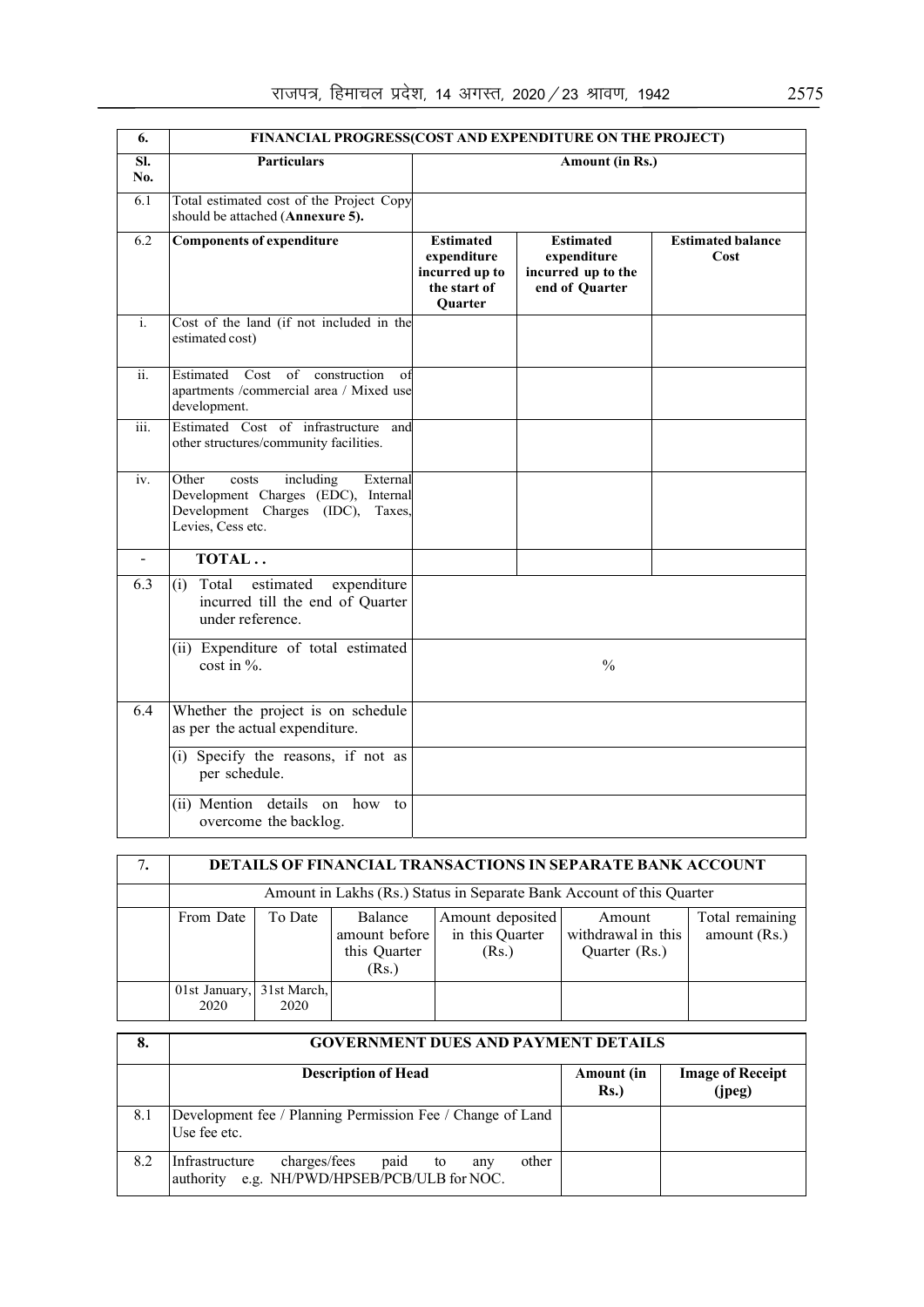# $2576$  राजपत्र, हिमाचल प्रदेश, 14 अगस्त, 2020  $\!/$  23 श्रावण, 1942

| 8.3         |                                                                                                                            |                            | Compounding Charges/ Regularization charges  |                         |                                                                                          |  |                                       |          |                          |                                           |           |  |                                                                                                                                                                                                    |
|-------------|----------------------------------------------------------------------------------------------------------------------------|----------------------------|----------------------------------------------|-------------------------|------------------------------------------------------------------------------------------|--|---------------------------------------|----------|--------------------------|-------------------------------------------|-----------|--|----------------------------------------------------------------------------------------------------------------------------------------------------------------------------------------------------|
| 8.4         |                                                                                                                            | Total                      |                                              |                         |                                                                                          |  |                                       |          |                          |                                           |           |  |                                                                                                                                                                                                    |
| 9.          |                                                                                                                            |                            |                                              |                         | <b>DETAILS OF SANCTION AND REVISED / COMPLETION SANCTION</b>                             |  |                                       |          |                          |                                           |           |  |                                                                                                                                                                                                    |
|             | Type                                                                                                                       | of<br>Completion)          | Sanction<br>(Proposal Revised/               | Order<br>N <sub>o</sub> | Date                                                                                     |  | No. of pages<br>of Sanction<br>Letter |          |                          | Total no. of<br>Sanctioned<br>Plans       |           |  | Image / Pdf of all<br>pages of Sanction<br>Letter and Plans<br>(jpeg/Pdf)                                                                                                                          |
| 9.1         |                                                                                                                            |                            |                                              |                         |                                                                                          |  |                                       |          |                          |                                           |           |  |                                                                                                                                                                                                    |
| 9.2         |                                                                                                                            |                            |                                              |                         | if any, in the descending order. Add more rows if needed.                                |  |                                       |          |                          |                                           |           |  | Note.— Copy of Original/first Sanction to be submitted alongwith first quarterly progress report<br>of the project in the manner as described above, at serial no. 9 and all subsequent sanctions, |
| 10.<br>10.1 |                                                                                                                            |                            |                                              |                         | <b>MISCELLANEOUS</b><br><b>List of Channel Partners( HP RERA Registered Agents)</b>      |  |                                       |          |                          |                                           |           |  |                                                                                                                                                                                                    |
|             |                                                                                                                            |                            | <b>Channel Partner's Name</b>                |                         |                                                                                          |  |                                       |          | HP RERA Registration No. |                                           |           |  |                                                                                                                                                                                                    |
|             |                                                                                                                            |                            | $\mathbf{i}$ .                               |                         | $\ast$                                                                                   |  |                                       |          |                          |                                           |           |  |                                                                                                                                                                                                    |
| 10.2        | $\ast$                                                                                                                     | Project.                   |                                              |                         |                                                                                          |  |                                       |          |                          |                                           |           |  | Add more rows to enter details of all channel partners/ Agents associated with the Real Estate                                                                                                     |
|             | List of Legal Cases (if any)<br><b>Name of Parties and</b><br>Project<br><b>Issue involved</b> (in<br>Next date of hearing |                            |                                              |                         |                                                                                          |  |                                       |          |                          |                                           |           |  |                                                                                                                                                                                                    |
|             | $\mathbf{i}$ .                                                                                                             | $\ast$                     |                                              |                         | Case No.                                                                                 |  |                                       |          | brief)                   |                                           |           |  | and its status                                                                                                                                                                                     |
|             | $\overline{ii}$ .                                                                                                          | $\ast$                     |                                              |                         |                                                                                          |  |                                       |          |                          |                                           |           |  |                                                                                                                                                                                                    |
|             | $\overline{\text{iii}}$ .                                                                                                  | $\ast$                     |                                              |                         |                                                                                          |  |                                       |          |                          |                                           |           |  |                                                                                                                                                                                                    |
|             |                                                                                                                            |                            |                                              |                         | * Add more rows to enter details of all legal cases before all Forums                    |  |                                       |          |                          |                                           |           |  |                                                                                                                                                                                                    |
| 10.3        |                                                                                                                            |                            |                                              |                         | <b>Summary of Allottees and Sale Report during the Quarter</b>                           |  |                                       |          |                          |                                           |           |  |                                                                                                                                                                                                    |
|             | Sl.<br>No.                                                                                                                 | Unit No.<br>and<br>parking | Name of<br>the<br>Allottee                   | Date of<br>booking      | Rate<br>(per Sft.) of<br>main unit and                                                   |  | Carpet Area<br>of the Unit            | and of   |                          | Sale value Amount<br>of Unit<br>including | collected |  | Total amount<br>Collected                                                                                                                                                                          |
|             | *                                                                                                                          | No. if<br>any              |                                              |                         | of parking, if<br>allotted                                                               |  | parking, if                           | allotted |                          | parking, if<br>allotted                   | (in %)    |  | (in Rs.)                                                                                                                                                                                           |
|             |                                                                                                                            |                            |                                              |                         | * Add more rows to enter details of all bookings in the Quarter. Note-1 sqm. =10.76 sft. |  |                                       |          |                          |                                           |           |  |                                                                                                                                                                                                    |
| 10.4        |                                                                                                                            |                            | Latest marketing collateral, if any          |                         |                                                                                          |  |                                       |          | Provide brief details    |                                           |           |  |                                                                                                                                                                                                    |
| 10.5        |                                                                                                                            |                            | Copy of latest advertisement details, if any |                         |                                                                                          |  |                                       |          | Provide brief details    |                                           |           |  |                                                                                                                                                                                                    |
|             |                                                                                                                            |                            | Note. $-$ (*) Extend as required             |                         |                                                                                          |  |                                       |          |                          |                                           |           |  |                                                                                                                                                                                                    |
| 11.         |                                                                                                                            |                            |                                              |                         | LATEST SITE UPDATE THROUGH MEDIA GALLERY                                                 |  |                                       |          |                          |                                           |           |  |                                                                                                                                                                                                    |
| 11.1<br>Sr. | <b>Plots</b>                                                                                                               | From                       | To Date                                      | Image 1                 | Image 2                                                                                  |  | Image 3                               |          | Image 4                  | Image 5                                   |           |  | Video (only on                                                                                                                                                                                     |
|             |                                                                                                                            |                            |                                              |                         |                                                                                          |  | Jpeg                                  |          | Jpeg                     | Jpeg                                      |           |  | website)                                                                                                                                                                                           |
| No.         |                                                                                                                            | Date                       |                                              | Jpeg                    | Jpeg                                                                                     |  |                                       |          |                          |                                           |           |  |                                                                                                                                                                                                    |
|             |                                                                                                                            | 01st<br>January<br>2020    | 31st<br>March<br>2020                        |                         |                                                                                          |  |                                       |          |                          |                                           |           |  |                                                                                                                                                                                                    |
| 11.2        |                                                                                                                            |                            |                                              |                         |                                                                                          |  | <b>Flats/Apartments</b>               |          |                          |                                           |           |  |                                                                                                                                                                                                    |
|             |                                                                                                                            | 01st<br>January,<br>2020   | 31st<br>March,<br>2020                       |                         |                                                                                          |  |                                       |          |                          |                                           |           |  |                                                                                                                                                                                                    |
| 11.3        |                                                                                                                            |                            | <b>Villas / Cottages</b>                     |                         |                                                                                          |  |                                       |          |                          |                                           |           |  |                                                                                                                                                                                                    |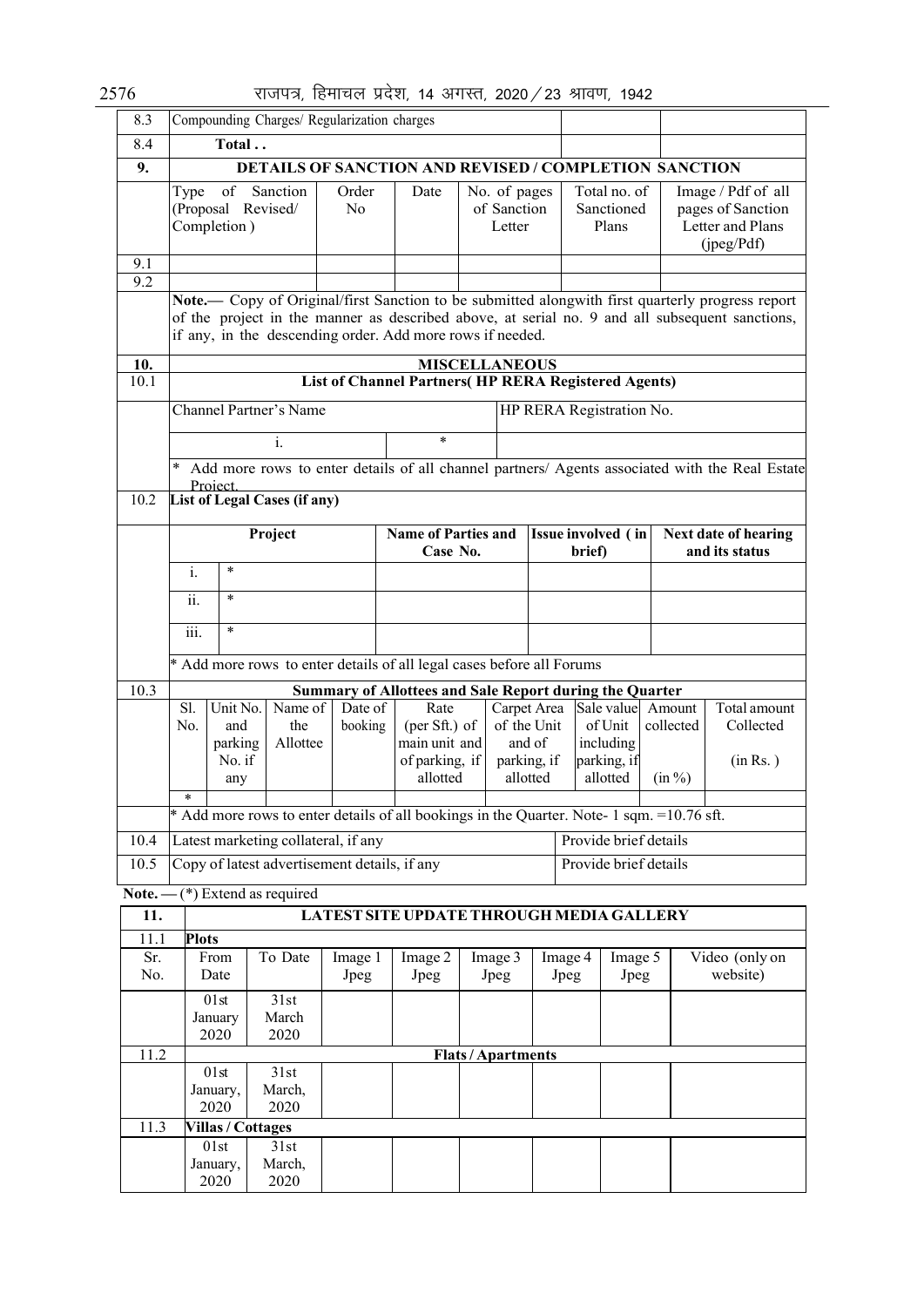| 11.4 |                  | <b>Commercial Units (Shops, Offices, Others etc.)</b> |  |  |  |  |  |                                                                              |
|------|------------------|-------------------------------------------------------|--|--|--|--|--|------------------------------------------------------------------------------|
|      | 01st             | 31st                                                  |  |  |  |  |  |                                                                              |
|      | January,<br>2020 | March,<br>2020                                        |  |  |  |  |  |                                                                              |
| 11.5 |                  |                                                       |  |  |  |  |  | Facilities like Swimming Pool, Club House, Gym, Central Greens, Parking etc. |
|      | 01st             | 31st                                                  |  |  |  |  |  |                                                                              |
|      | January<br>2020  | March<br>2020                                         |  |  |  |  |  |                                                                              |

\*Extend, if required

| 12.   | <b>VARIOUS ANNEXURES AND CERTIFICATES BY PROFESSIONALS TO BE</b><br><b>SUBMITTED</b>                                                                                                                                                    |                                         |  |  |  |  |
|-------|-----------------------------------------------------------------------------------------------------------------------------------------------------------------------------------------------------------------------------------------|-----------------------------------------|--|--|--|--|
| 12.1  | Detailed Specifications for each prototype of<br>cottage, shop/commercial units etc.                                                                                                                                                    | plot, flat, Annexure-1A to 1G and so on |  |  |  |  |
| 12.2  | Typical performa of Agreement of Sale for each prototype of Annexure-2<br>plot, flat, cottage, shop/ commercial units, "Form L" of HP<br>RERA Rules, 2017.                                                                              |                                         |  |  |  |  |
| 12.3  | Undertaking with Agreement for Sale                                                                                                                                                                                                     | Annexure-3                              |  |  |  |  |
| 12.4  | Inventory detail Schematic Sketches 1 to 9                                                                                                                                                                                              | Annexure -4A                            |  |  |  |  |
| 12.5  | Development,<br>financial<br>construction<br>and<br>progress<br>Schematic sketches 10 to 15.                                                                                                                                            | Annexure-4B                             |  |  |  |  |
| 12.6  | Detailed Cost of Estimate                                                                                                                                                                                                               | Annexure-5                              |  |  |  |  |
| 12.7  | Certificate by an Architect in practice to certify progress of Annexure -6<br>construction work of the project at the end of the quarter, to<br>be submitted to HP RERA.                                                                |                                         |  |  |  |  |
| 12.8  | Certificate by an Engineer in practice to certify cumulative Annexure-7<br>cost incurred upon construction work of the project at the end<br>of the quarter, to be submitted to HP RERA.                                                |                                         |  |  |  |  |
| 12.9  | Certificate by a Chartered Accountant in practice to certify Annexure - 8<br>withdrawal of money from separate Bank Account at the end<br>of the quarter, to be submitted to HP RERA.                                                   |                                         |  |  |  |  |
| 12.10 | Certificate by an Architect in practice to certify progress of Annexure - 9<br>construction work at the time of withdrawal of money from<br>Separate Bank Account, to be submitted to the Bank.                                         |                                         |  |  |  |  |
| 12.11 | Certificate by an Engineer in practice to certify cumulative Annexure-10<br>cost incurred upon construction work of the project at time of<br>withdrawal of money from Separate Bank Account, to be<br>submitted to the Bank.           |                                         |  |  |  |  |
| 12.12 | Certificate by a Chartered Accountant in practice to certify<br>withdrawal of money from Separate Bank Account at the end of<br>the quarter, to be submitted to the Bank.                                                               | Annexure -11                            |  |  |  |  |
| 12.13 | Certificate by an Architect in practice to certify the completion<br>of works, to be issued to the Authority after the completion<br>plan of the project has been sanctioned by the competent<br>authority, to be submitted to HP RERA. | Annexure-12                             |  |  |  |  |

Place :

Date :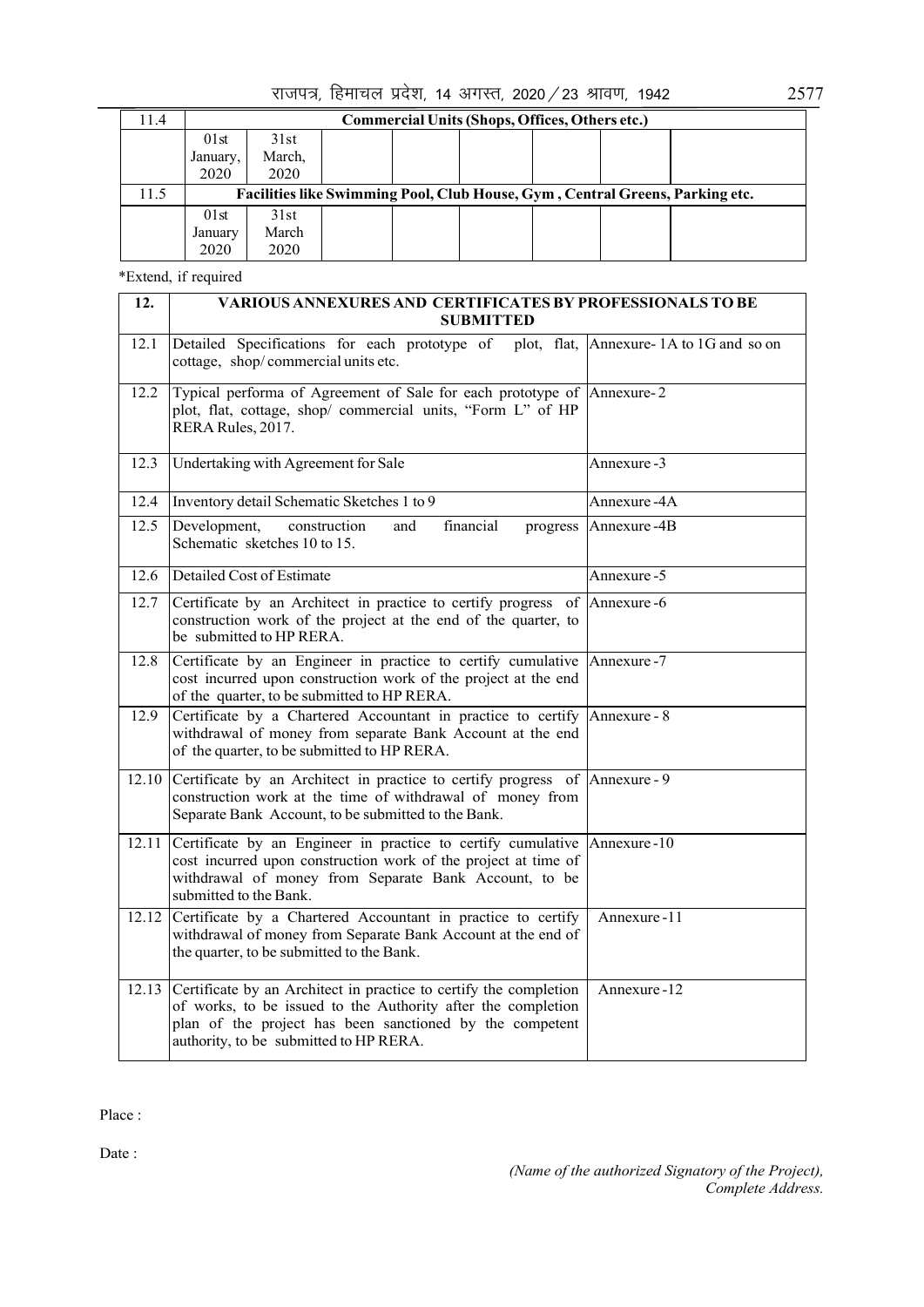#### **ANNEXURE 3 of QPR-1**

#### **UNDERTAKING**

(To be furnished on a plain paper without any attestation from any Oath Commissioner/ Notary Public or Gazetted Officer).

 I,………………………….……s/o………………………… r/o ……………… do hereby solemnly affirm  $&$  declare as under:—

- 1. That I, as a Promoter, have been developing a Real Estate Project by the name "………………………"coming up on Khasra Nos……………..at Mauza/ Mohal ………….., Tehsil…………………, District ………………, Himachal Pradesh.
- 2. That an "Agreement for sale" is to be entered into with every Allottee in accordance with the provisions of the Himachal Pradesh Real Estate (Regulation and Development) Rules, 2017 and Regulation No. R-2 of the Himachal Pradesh Real Estate Regulatory Authority, for every plot and built up units like Flat/Apartment/ Villa / Cottage / Garage/ Commercial Unit as provided for in **Annexure 2.**
- 3. That the said "Agreement for sale" has been entered into with the Allottees in " ………………………" Real Estate Project coming up have come up on Khasra No………at Mauza/Mohal……………….............., Tehsil……………….., District …………………, Himachal Pradesh.
- 4. That the signed/entered into "Agreement for sale" for plots and built up units are absolutely in accordance with the **FORM "L"** as appended with in the Himachal Pradesh Real Estate (Regulation and Development) Rules 2017 (**Annexure 2 of QPR-1**) as provided under Regulation No. R-2 of the Himachal Pradesh Real Estate Regulatory Authority. The carpet area of the unit for sale has been specified in accordance with the definition of Carpet Area as defined under clause 2(k) of Section 2 of the Himachal Pradesh Real Estate (Regulation and Development) Act, 2016.The area of the plot as well as of built up unit is as per the sanctioned plans.
- 5. That the payment terms with the Allottee is also in accordance with the terms as provided clearly in "Explanations" provided under "Terms" in Form L, convenants of Agreement for Sale, appended with the Himachal Pradesh Real Estate (Regulation and Development) Rules, 2017 particularly with regards to the clause of taxes and there are no hidden clauses .
- 6. That the contents of my above undertaking from para 1 to 5 are true and nothing has been concealed.

**Deponent**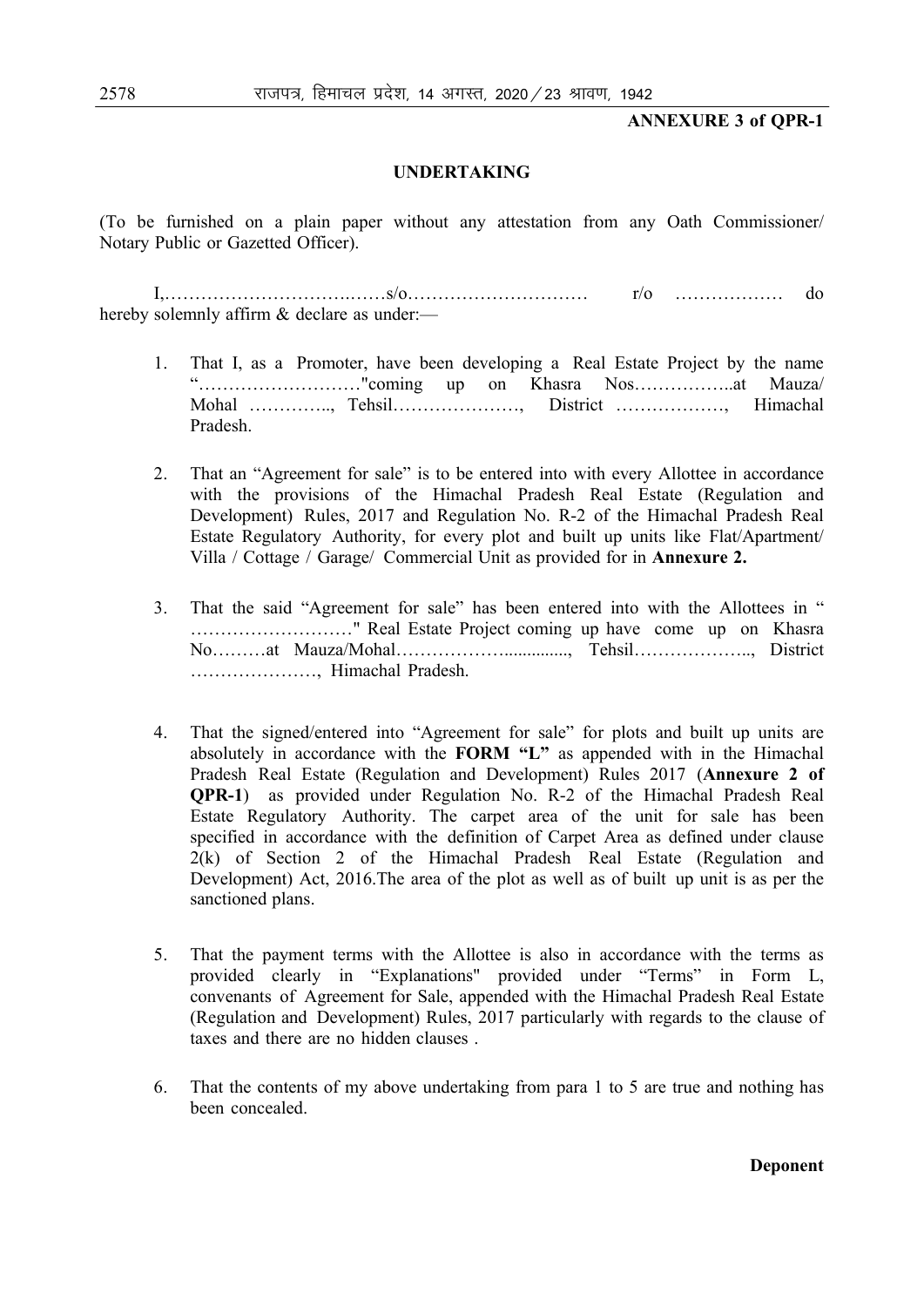**ANNEXURE-6**

#### **ARCHITECT'S CERTIFICATE**

(For the period till  $\Box$ )

Certificate No.......

To,

The.......................(Name & Address of Promoter),

#### **Subject.— Certificate of Percentage of Completion of Construction / Development work in..................... (Project Name).**

#### Ref: **HP RERA Registration No.......................**

Sir,

 I /We have undertaken assignment as Architect for the Construction/ Development Work of the Project, situated at Village.................................................. Tehsil District Himachal Pradesh admeasuring<br>sq.mtr. area being developed by (Promoter's Name). sq.mtr. area being developed by  $\overline{\phantom{m}}$ 

 Based on Site Inspection, with respect to the aforesaid Real Estate Project, I certify that as on the date of this Certificate, the Percentage of Work done, for the Real Estate Project (Project Name), is as per **Table-A** herein below. The percentage of the work executed with respect to each of the activity of the entire phase is detailed in **Table-B** herein below—

#### **\*TABLE A**

**Certificate No.........**

| SI.<br>No.           | <b>Tasks/Activity</b>                                                                                                                                                               | <b>Total Units</b><br>/Blocks | Work done for<br><b>Units/Blocks</b> | Percentage of<br>Work done |
|----------------------|-------------------------------------------------------------------------------------------------------------------------------------------------------------------------------------|-------------------------------|--------------------------------------|----------------------------|
| 1.                   | Foundation and Plinth                                                                                                                                                               |                               |                                      |                            |
| 2.                   | <b>Basement</b>                                                                                                                                                                     |                               |                                      |                            |
| 3 <sub>1</sub>       | Super Structure (Column and lintel up<br>to Slab bottom Level).                                                                                                                     |                               |                                      |                            |
| $\mathbf{4}_{\cdot}$ | Slabs                                                                                                                                                                               |                               |                                      |                            |
| $5*$                 | Internal task/activities to each of the<br>Flat/ Premises:-<br>Bricks wall<br>(i)<br>Joinery (doors and windows)<br>(ii)<br>Plaster<br>(iii)<br>Flouring<br>(iv)<br>Painting<br>(v) |                               |                                      |                            |
| 6.                   | fitting<br>within<br>the<br>Sanitary<br>Flat/Premises, Electrical Fittings within<br>the Flat/Premises.                                                                             |                               |                                      |                            |
| 7.                   | Stair cases, Lifts Wells and Lobbies at<br>each Floor level connecting Staircases<br>and Lifts, Overhead and Underground<br>Water Tanks.                                            |                               |                                      |                            |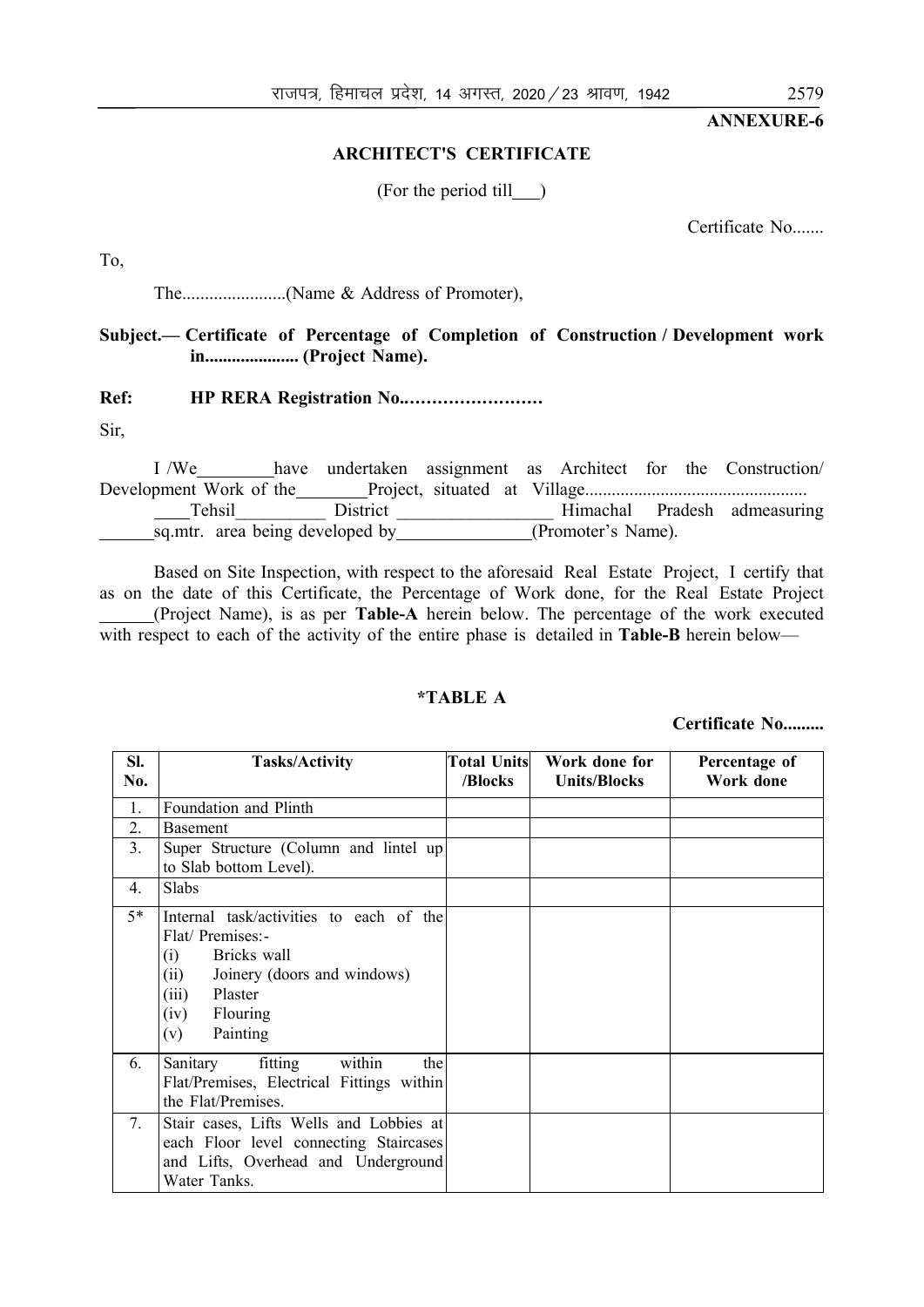$\frac{2580}{1942}$  राजपत्र, हिमाचल प्रदेश, 14 अगस्त, 2020 / 23 श्रावण, 1942

| 8.<br>The external plumbing, external<br>plaster, external painting, elevation and<br>completion of terraces with water<br>proofing of the Building / Wing.                                                                                                                                                                                                                                                                                          |  |
|------------------------------------------------------------------------------------------------------------------------------------------------------------------------------------------------------------------------------------------------------------------------------------------------------------------------------------------------------------------------------------------------------------------------------------------------------|--|
| Installation of Lifts, Water Pumps,<br>9.<br>Fire Fighting Fittings and Equipment,<br>Electrical fittings to Common Areas,<br>Electro – Mechanical equipments,<br>Compliance to conditions<br>of<br>environmental NOCs (if any),<br>Finishing to entrance lobby, plinth<br>protection, paving of areas appurtenant<br>to Building, Compound Wall and all<br>other requirements as may be required<br>to obtain Occupation/Completion<br>Certificate. |  |

**\*Note..**– The above percentages of all items should be mentioned which is only to assess the physical progress of the project only.

# \***TABLE-B**

# **Internal & External Development Works in respect of the entire Project**

| SI.<br>N <sub>0</sub> | <b>Common Areas Facilities and</b><br><b>Amenities</b>   | <b>Proposed</b><br>(Yes/No) | Percentage of<br><b>Work Done</b> | <b>Details</b> |
|-----------------------|----------------------------------------------------------|-----------------------------|-----------------------------------|----------------|
| 1.                    | Internal Roads & Foot paths                              |                             |                                   |                |
| 2.                    | Water Supply Line                                        |                             |                                   |                |
| 3.                    | Sewerage (chamber, lines, Septic<br>Tank).               |                             |                                   |                |
| 4.                    | Sewage Treatment Plant (STP)                             |                             |                                   |                |
| 5.                    | Storm Water Drains                                       |                             |                                   |                |
| 6.                    | Landscaping & Tree Planting                              |                             |                                   |                |
| 7.                    | <b>Street Lighting</b>                                   |                             |                                   |                |
| 8.                    | Community Buildings/ Club House                          |                             |                                   |                |
| 9.                    | Solid Waste<br>Management<br>$\&$<br>Disposal.           |                             |                                   |                |
| 10.                   | Water conservation, Rain<br>Water<br>Harvesting.         |                             |                                   |                |
| 11.                   | Energy Management / Sub-Station                          |                             |                                   |                |
| 12.                   | and<br>fire<br>Fire protection<br>safety<br>requirements |                             |                                   |                |
| 13.                   | Open area (Park)                                         |                             |                                   |                |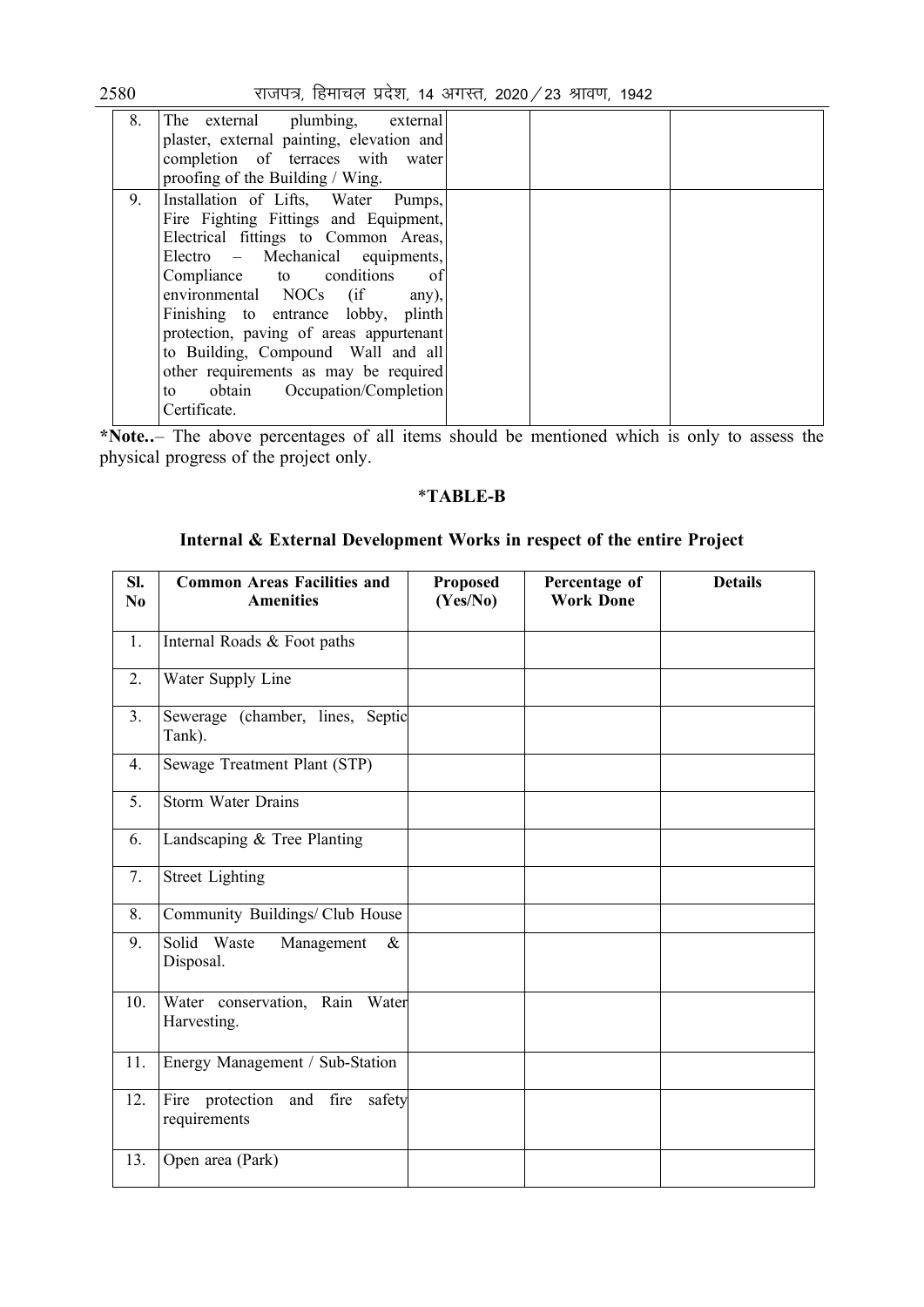| राजपत्र, हिमाचल प्रदेश, 14 अगस्त, 2020 ⁄ 23 श्रावण, 1942 |  |  |  |  |  |  |  |  |  | 2581 |
|----------------------------------------------------------|--|--|--|--|--|--|--|--|--|------|
|----------------------------------------------------------|--|--|--|--|--|--|--|--|--|------|

| 14. Boundary Wall & Main Gate                        |  |  |
|------------------------------------------------------|--|--|
| 15. Security Service                                 |  |  |
| 16. Others (As per Brochure) (Option<br>to add more) |  |  |

\***Note.**— The above percentages of all items should be mentioned to assess the physical progress of the project only.

# **TABLE C**

 $\mathcal{L}_\text{max}$ 

#### **Overall percentage of the work completed**

| SI.<br>No. | <b>Particular</b>                                                             | Unit $/$<br><b>Amenities</b> | <b>Total No. of Work Done No.</b><br>of Unit /<br><b>Amenities</b> | <b>Percentage of Work</b><br>Done |
|------------|-------------------------------------------------------------------------------|------------------------------|--------------------------------------------------------------------|-----------------------------------|
| 1.         | Overall percentage of construction<br>(Building) completed as per<br>Table-A. |                              |                                                                    |                                   |
| 2.         | Overall<br>percentage of<br>development<br>completed<br>as<br>per<br>Table-B. |                              |                                                                    |                                   |
| $3*$       | Overall percentage of completion of the project                               |                              |                                                                    |                                   |

• Note.–The above percentages should be mentioned to assess the physical progress of the project only.

Place:

Date: *Signature & Name of the Architect (Council of Architecture No…)* 

# **GUIDELINES FOR THE ARCHITECT AT THE TIME OF ISSUE OF THIS CERTIFICATE:**

 $\frac{1}{2}$ 

- 1. The Architect should be a Member of Council of Architecture.
- 2. There should be proper Agreement between the Promoter and the Architect for the supervision and the services to be provided for the Real Estate Project.
- 3. The Architect should visit the site and verify that the work has been completed as per the sanctioned plans.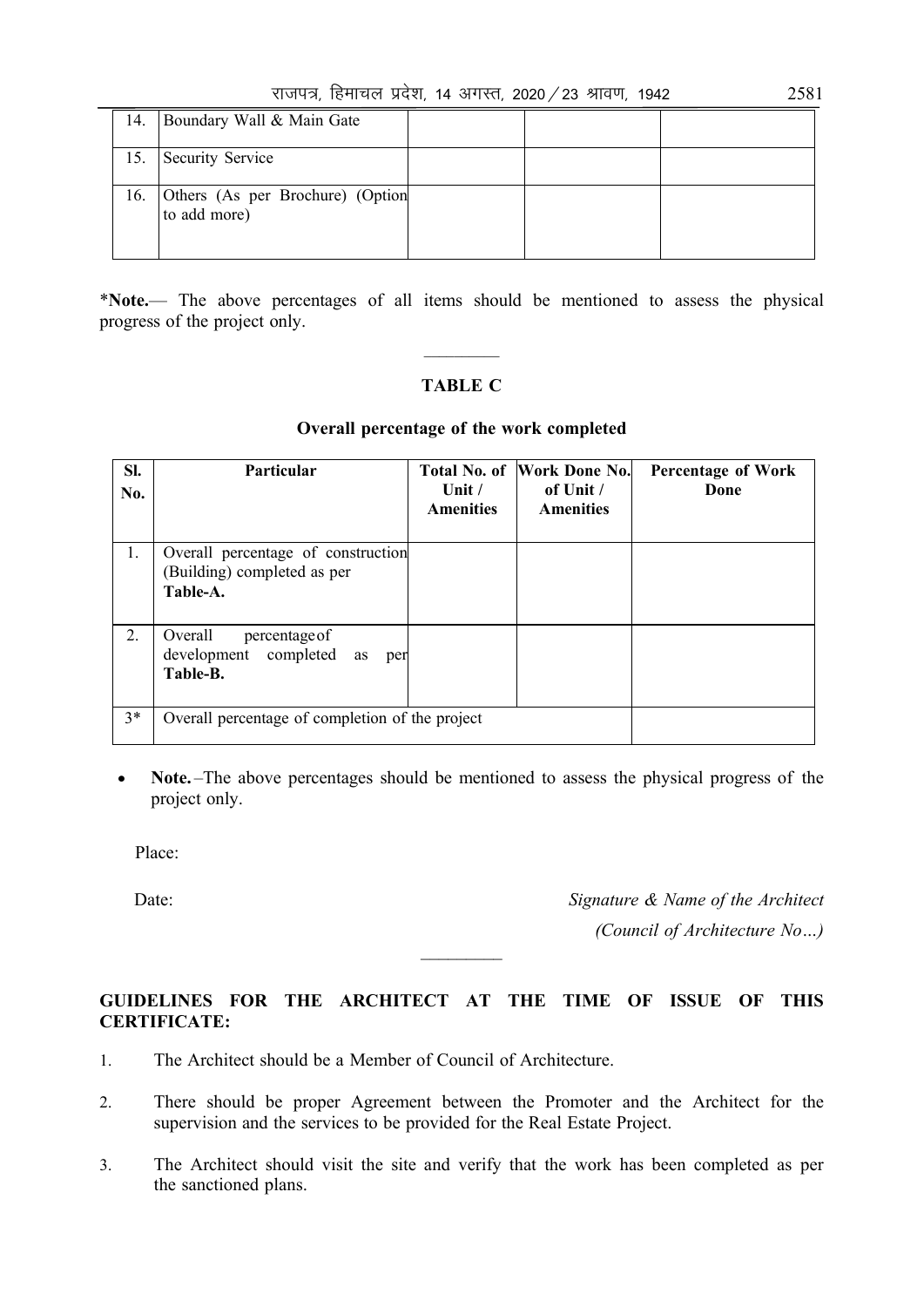- $2582$  राजपत्र, हिमाचल प्रदेश, 14 अगस्त, 2020 / 23 श्रावण, 1942
- 4. The Architect must use his professional knowledge, skill and experience in providing the information in this Certificate.
- 5. The Architect shall be held responsible and accountable for any wrong information in the Certificate. The Architect shall be liable for any penal action under the Real Estate (Regulation and Development) Act, 2016 including recommendation to the Council of Architecture to initiate necessary disciplinary action including revocation of Membership for issue of wrong Certificate.
- 6. This Certificate has to be issued on the letter head of the Architect, affixing the stamp/seal of the Architect, along with Architect's signature and Registration Number on each page.
- 7. The Architect shall not be in the list of **Defaulter Architect** of the **Council of Architecture** at the time of issue of this Certificate.

 $\frac{1}{2}$ 

**ANNEXURE-7**

#### **ENGINEER'S CERTIFICATE**

(For the period till...............)

**Certificate No. .............**

To,

The.......................(Name & Address of Promoter),

**Subject.— Certificate of Cost Incurred for Development of........................................ (Project Name)**

**Ref: HP RERA Project Registration No. ...................................................**

Sir,

 I / We..........................have undertaken assignment for the...............Project situated at Village............. Tehsil........................... District............................ Himachal Pradesh measuring..................................sq. mtr. area, being developed by ........................ (Promotoer Name).

 1. I have prepared the Detailed Cost of Estimate of the above cited project considering all items of works that are required to be executed up to completion of the project. My estimated cost calculations are based on the sanctioned plans made available to me for the project by the Promoter and based on the Schedule of Items and quantity for the entire work as calculated by me and the site inspection carried out by me.

 2. I certify that the Cost of the Civil, Mechanical, Electrical, Plumbing and allied works for the aforesaid Project, as completed on the date of this Certificate is as given in **Table-A** and **Table-B** herein below:

| <b>TABLE-A</b>                                                    |
|-------------------------------------------------------------------|
| <b>Apartments/Buildings Construction (Excluding Cost of land)</b> |

| Sl. No        | <b>Particulars</b>                                       | <b>Amounts</b><br>(In Rs.) |
|---------------|----------------------------------------------------------|----------------------------|
|               | (ii)                                                     | (iii)                      |
|               | <b>Total Estimated Cost</b>                              |                            |
| $\mathcal{D}$ | Cost incurred as on _____ (based on the Estimated items) |                            |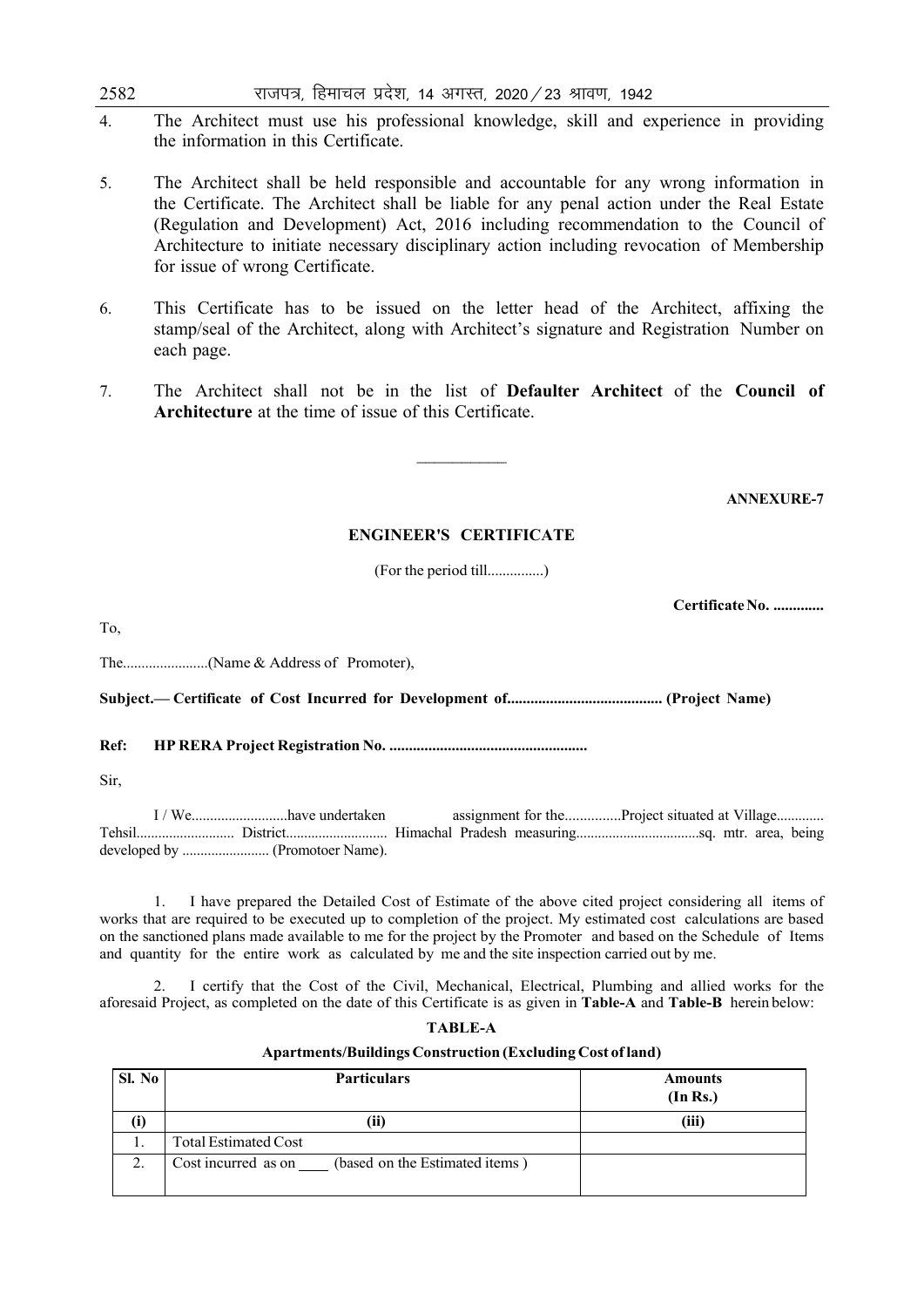राजपत्र, हिमाचल प्रदेश, 14 अगस्त, 2020 / 23 श्रावण, 1942 2583

|    | If Cost incurred for items other than estimated items                                           |  |
|----|-------------------------------------------------------------------------------------------------|--|
| 4. | Balance Cost to be incurred (Based on Estimated items)<br>$[A(1)(iii) - A(2)(iii) + A(3)(iii)]$ |  |
|    | Work done in percentage $[A(2)(iii)+A(3)(iii)/A(1)(iii)]x100$                                   |  |
|    | (as percentage of the estimated cost)                                                           |  |

#### **TABLE-B**

#### **Internal and External Development (Excluding Cost of land)**

| Sl. No           | <b>Particulars</b>                                                                                                                    | <b>Amounts (In Rs.)</b> |
|------------------|---------------------------------------------------------------------------------------------------------------------------------------|-------------------------|
|                  |                                                                                                                                       |                         |
| (i)              | (ii)                                                                                                                                  | (iii)                   |
| 1.               | Total Estimated Cost of the internal and external development<br>works including amenities and facilities in the layout as on<br>date |                         |
| $\overline{2}$ . | Cost incurred as on ______ (based on the Estimated items)                                                                             |                         |
| 3.               | If cost incurred for items other than Estimated items                                                                                 |                         |
| 4.               | Balance cost to be incurred (based on estimated items)<br>$[B(1)(iii) - (B(2)(iii) + B(3)(iii)]$                                      |                         |
| 5 <sub>1</sub>   | Work done in percentage $[B(2)(iii)+B(3)(iii)/B(1)(iii)]\times100$<br>(as percentage of the estimated cost)                           |                         |

#### **TABLE-C**

#### **(Overall Estimated Cost / Incurred)**

| SI.              | Particular                                                                      | Amount (In Rs.) |
|------------------|---------------------------------------------------------------------------------|-----------------|
| No.              |                                                                                 |                 |
| (i)              | (ii)                                                                            | (iii)           |
| 1.               | <b>Total Estimated Cost</b>                                                     |                 |
|                  | [Table A(1)(iii)+Table B(1)(iii)]                                               |                 |
| $\overline{2}$ . | <b>Total Cost incurred</b>                                                      |                 |
|                  | [TableA(2)(iii)+A(3)(iii)+Table B(2)(iii)+Table B(3)(iii)]                      |                 |
| 3.               | Total work done in percentage                                                   |                 |
|                  | [as per Table][ $C(2)(iii)/C(1)(iii)$ ]X 100                                    |                 |
| $\overline{4}$ . | The balance cost to complete the project [Table $A(4)(iii)$ +Table<br>B(4)(iii) |                 |

Place

Date: Signature & Name of the Engineer

(License No………….)

Certificate No............................

#### *GUIDELINES FOR THE ENGINEER AT THE TIME OF ISSUE OF THIS CERTIFICATE:*

- 1. There should be proper Agreement between the Promoter and the Engineer for the supervision of the work.
- 2. The complete details of quantity survey should be maintained and verified by the Engineer.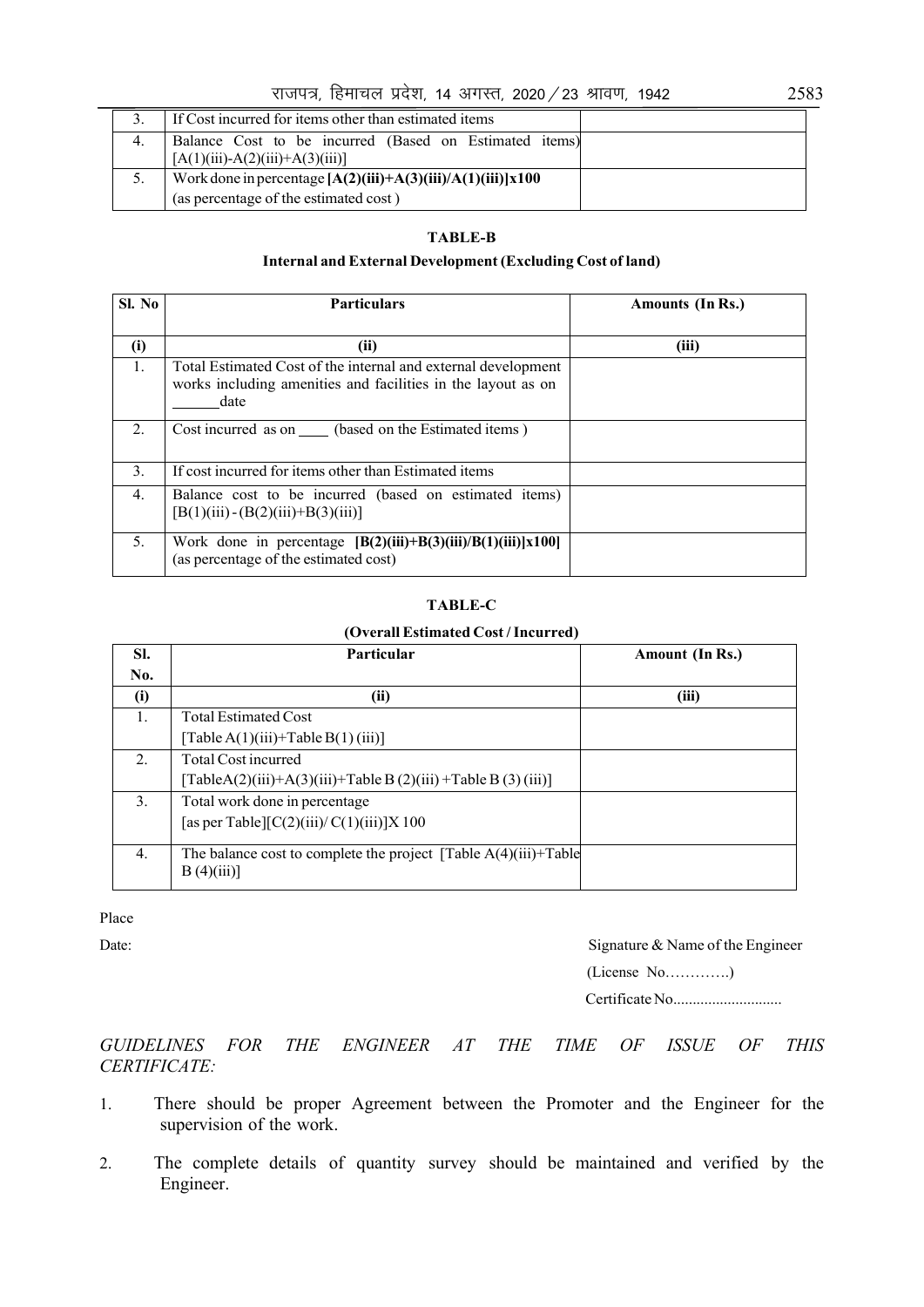- $2584$   $7584$  राजपत्र, हिमाचल प्रदेश, 14 अगस्त, 2020  $\angle$  23 श्रावण, 1942
- 3. Quantity survey should be done by the office of Engineer.
- 4. The estimated cost includes all labour, material, equipment and machinery required to carry out the entire work of the Project.
- 5. The Engineer needs to find out the complete quantity of the material received in the site and its utilization in the Project.
- 6. The rates of the material to work out the cost may be taken from the purchase Bills.
- 7. The Engineer needs to get satisfied about the quantity of the material and the labour cost incurred in the Project.
- 8. Engineer needs to keep all the working papers at the time of issue of this Certificate.
- 9. The Engineer needs to visit the site, verify the records maintained at the site or any other records which will satisfy for the use of material to the Project including the estimated quantity of the material which normally goes in completing the work.
- 10. The Engineer shall be held responsible and accountable for any wrong information in the Certificate. The Engineer shall be liable for any penal action under the Real Estate (Regulation and Development) Act, 2016 including recommendation to the Competent Authority to initiate necessary disciplinary action including revocation of empanelment with the Competent Authority for issue of wrong Certificate.
- 11. All components of work with specifications are indicative and not exhaustive.
- 12. This Certificate has to be issued on the letter head of the Engineer, affixing the stamp/ seal of the Engineer, along with Engineer's signature on each page.

 $\frac{1}{2}$ 

13. The Engineer shall have the qualification as prescribed in the Act, 2016.

**ANNEXURE -8**

#### **CHARTERED ACCOUNTANT'S CERTIFICATE**

(To be submitted at the time of Quarter update of the Project) (For the Quarter)

Name of the Promoter.....................................

Name of the Project .......................................................................

#### **HP RERA Registration No.**

(All figures in Rs. Lakh)

| Sl.<br>No. | <b>Particulars</b>                                                                                                                                                                                                                                 | Amount (Rs.) |
|------------|----------------------------------------------------------------------------------------------------------------------------------------------------------------------------------------------------------------------------------------------------|--------------|
|            |                                                                                                                                                                                                                                                    |              |
|            | <b>Land Cost</b>                                                                                                                                                                                                                                   |              |
|            | Acquisition Cost of Land (as per Sale Deed) or<br>a<br>Development Rights, Lease Premium, Lease Rent,<br>interest cost incurred or payable on Land Cost<br>(including all stamp duty, registration charges, legal<br>cost etc).<br>(As per Note-1) |              |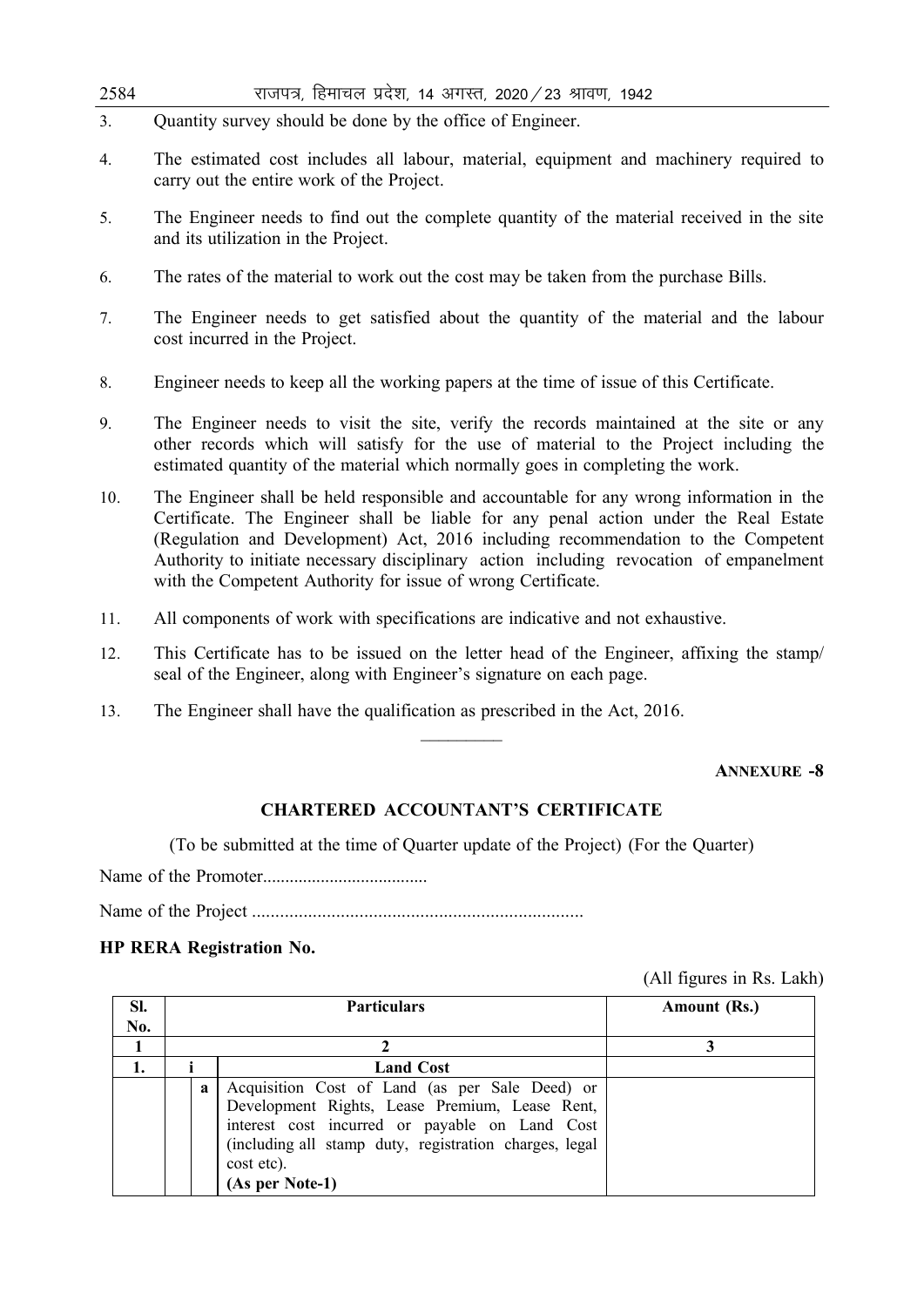|              |             | Sub-Total of Land Cost 1(i)                                                                                                                                                                                                                                                                                                                                                                                                                                                                                             |                                       |
|--------------|-------------|-------------------------------------------------------------------------------------------------------------------------------------------------------------------------------------------------------------------------------------------------------------------------------------------------------------------------------------------------------------------------------------------------------------------------------------------------------------------------------------------------------------------------|---------------------------------------|
| 2.           |             | <b>Development Cost / Cost of Construction</b>                                                                                                                                                                                                                                                                                                                                                                                                                                                                          |                                       |
| Sl. No       |             | <b>Particulars</b>                                                                                                                                                                                                                                                                                                                                                                                                                                                                                                      | <b>Incurred Amount/ Cost</b><br>(Rs.) |
| $\mathbf{1}$ | i           | 2                                                                                                                                                                                                                                                                                                                                                                                                                                                                                                                       | 3                                     |
|              | a.          | expenditure/ cost of construction<br>Actual<br>(i)<br>incurred as per the books of Accounts as verified<br>by the CA<br>Note : (for adding to total cost of construction<br>actual incurred cost is to be considered)                                                                                                                                                                                                                                                                                                   |                                       |
|              |             | (ii) On-site expenditure for development of entire<br>Project excluding cost of construction as per (i)<br>salaries,<br>consultants<br>above, $i.e.$<br>fees,<br>site<br>overheads, development works, cost of services<br>(including water, electricity, sewerage, drainage,<br>layout, roads etc.), cost of machineries and<br>equipments including its hire and maintenance<br>costs, consumables etc. All costs directly<br>incurred to complete the construction of the<br>entire phase of the Project registered. |                                       |
|              |             | Total 2 (i)                                                                                                                                                                                                                                                                                                                                                                                                                                                                                                             |                                       |
|              | b.          | Payment of taxes, cess, fees, charges, premiums,<br>interest etc. to any statutory authority.<br><b>Project Clearance Fees</b><br>Fees paid to HP RERA<br>(i)<br>Fees paid to T&CP Deptt.<br>(ii)<br>Fees paid to Local Authority (Municipal /<br>(iii)<br>Panchayat)<br>Consultant /Architect / Engineer Fees (directly<br>(iv)<br>attributable to Project)<br>Any other (specify)<br>(v)                                                                                                                              |                                       |
|              | $c_{\cdot}$ | Interest payable to financial institutions, scheduled<br>banks, Non-Banking Financial Institution (NBFC) or<br>money lenders on construction funding or money<br>borrowed for construction;                                                                                                                                                                                                                                                                                                                             |                                       |
| 3.           | d.          | Sub-Total of Development Cost and Construction<br>Cost                                                                                                                                                                                                                                                                                                                                                                                                                                                                  | $a(i)+(ii)+(b)+(c)=3(d)$              |
|              |             | Total Cost Incurred on the Real Estate Project<br>$[1(i) + 3(d)]$ of<br>Incurred Column (Land cost +<br>cost of all construction and development +taxes<br>+ interest)                                                                                                                                                                                                                                                                                                                                                  |                                       |
| 4.           |             | % Completion of Construction Work (As per<br><b>Project Architect's Certificate)</b><br>Certificate Nodated                                                                                                                                                                                                                                                                                                                                                                                                             |                                       |

This Certificate is being issued on specific request of (Promoter's Name) for HP-RERA compliance. The Certificate is based on the information/records / documents /books of accounts of the Promoter and is true to the best of my knowledge and belief.

Place:

Date : Signature of the Chartered Accountant (Membership No. ……………….)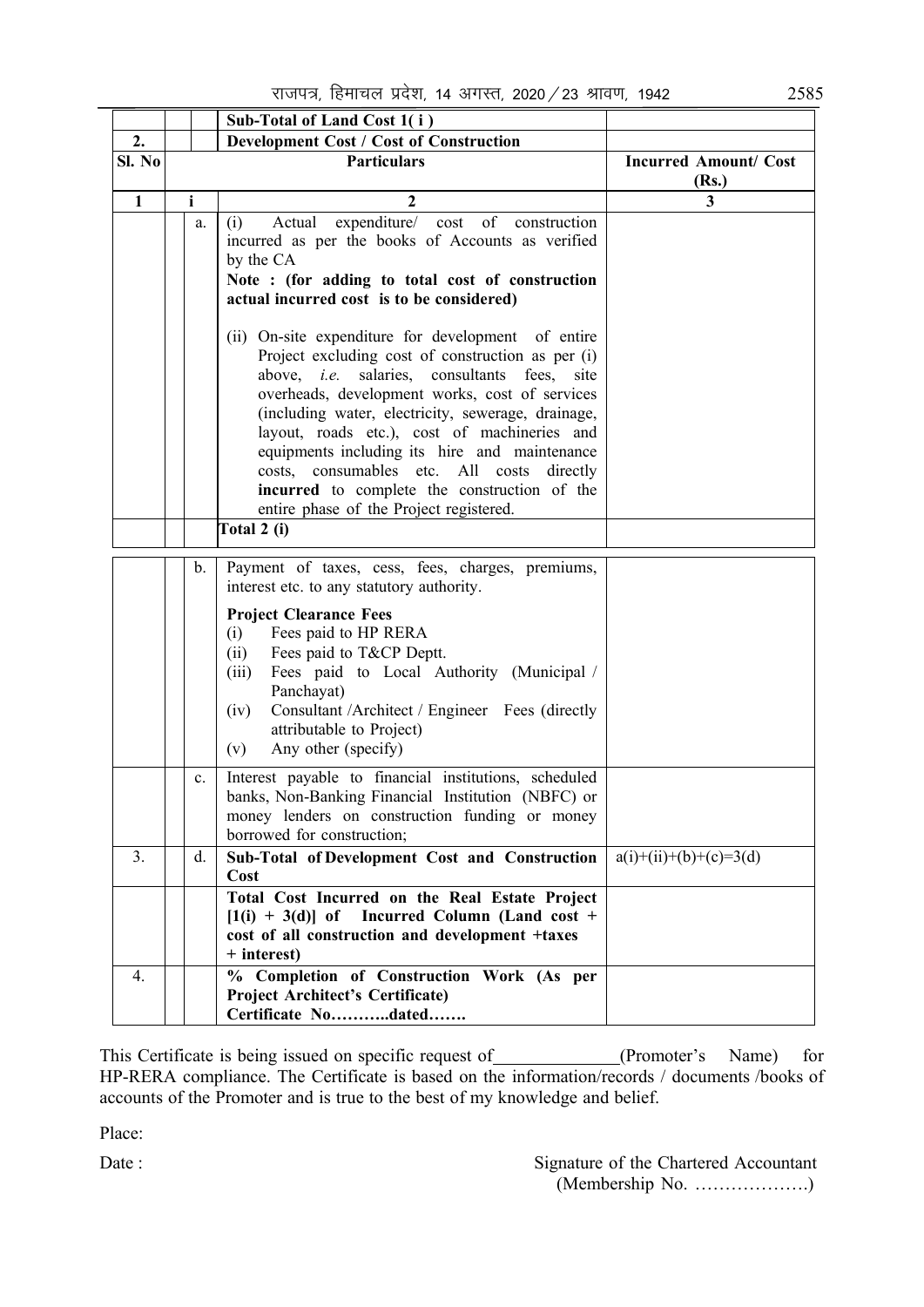# **NOTE-1**

Cost of land shall be as per the sale deed executed.

#### **NOTE-2**

To be given as part of CA Certificate (Annexure 8) for quarterly updation

(Rs. In Lakhs)

| Sl.<br>N <sub>0</sub> | <b>Particulars</b>                                          | As per Certificate<br>given for last<br>Quarter                                     | During the<br>quarter                              | <b>Total</b>        |
|-----------------------|-------------------------------------------------------------|-------------------------------------------------------------------------------------|----------------------------------------------------|---------------------|
| 1.                    | Total Land Cost as per Sr. No. 1 (i)                        |                                                                                     |                                                    |                     |
| 2.                    | Total Expenditure / Cost incurred<br>as per Sr. No. $3$ (d) | <b>Advance from Customers</b>                                                       |                                                    |                     |
| SI.<br>No.            | <b>Particulars</b>                                          | <b>Amount received</b><br>per<br><b>as</b><br>Certificate given<br>for last Quarter | <b>Amount</b><br>received<br>during the<br>Quarter | <b>Total Amount</b> |
| 1.                    | received<br>from<br>Advance<br>Customers                    |                                                                                     |                                                    |                     |

**Separate Bank Account of the Project Name of the Bank……………………………….. Branch……………………………………………………………… Account Number………………………………………………….. IFSC Code……………………………………………………………..**

| Sl. No               | <b>Particulars</b>                                                                                   | <b>Amount in Rs.</b> |
|----------------------|------------------------------------------------------------------------------------------------------|----------------------|
| $\mathbf{1}_{\cdot}$ | Opening Balance in the Separate Bank Account of<br>the project at the start of the reported quarter. |                      |
| 2.                   | (Add): Deposits in the Separate Bank Account of<br>the project during the reported quarter.          |                      |
| $\overline{3}$ .     | (Less): Withdrawals from the Separate<br>Bank<br>Account of the project during the reported quarter. |                      |
| $\overline{4}$ .     | Closing Balance in the Separate Bank Account of<br>the project at the end of the reported quarter.   |                      |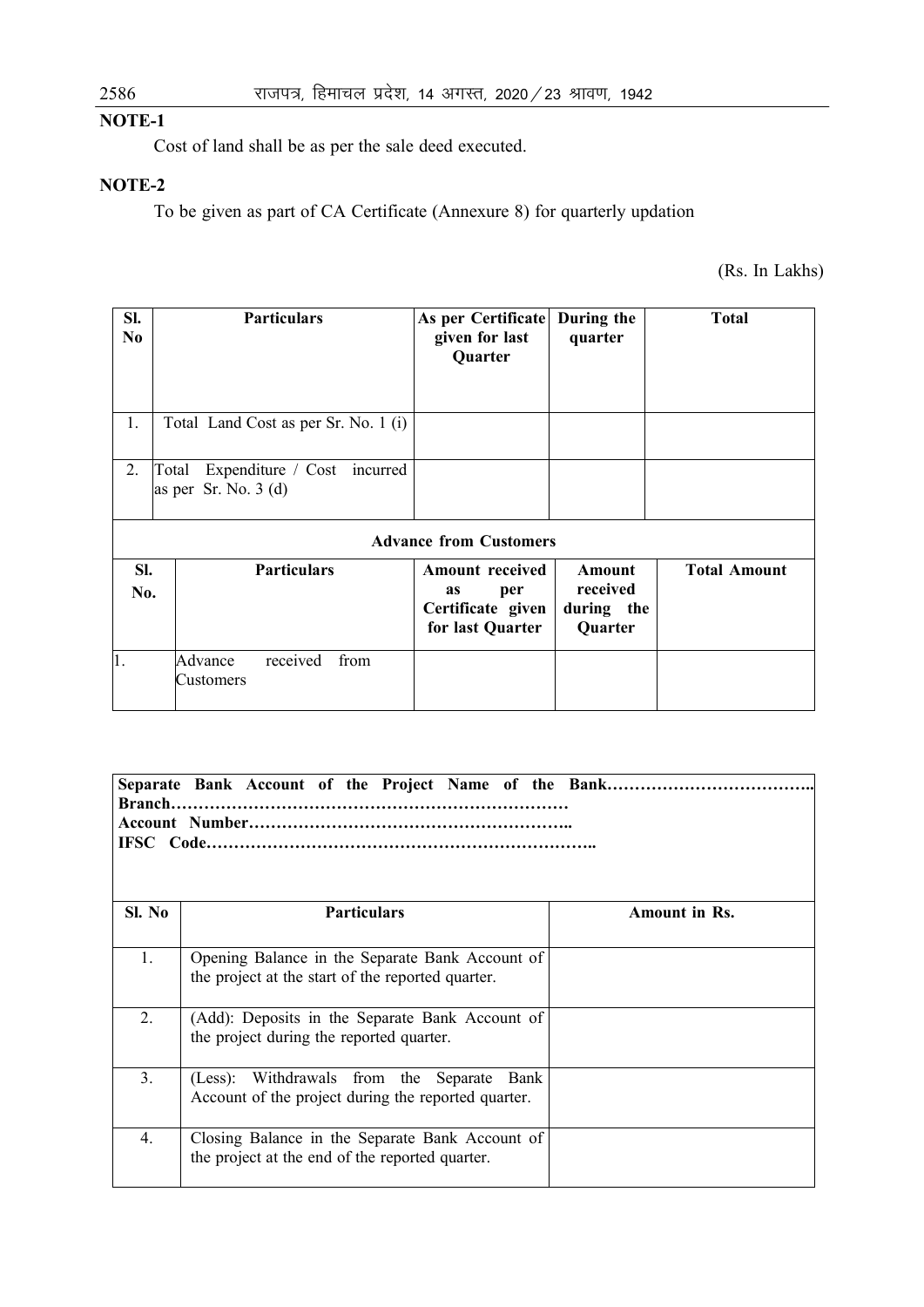# **GUIDELINES FOR THE CHARTERED ACCOUNTANT AT THE TIME OF ISSUE OF THIS CERTIFICATE:**

- 1. The Chartered Accountant should be a "Practicing Chartered Accountant".
- 2. The Statutory Auditor doing annual audit and the Chartered Accountant issuing Certificate for Project registration and withdrawal from Separate Bank Account, should be different entities.
- 3. The Chartered Accountant shall be held responsible and accountable for any wrong information in the Certificate. The Chartered Accountant shall be liable for any penal action under the Real Estate (Regulation and Development) Act, 2016 including recommendation to the Institute of Chartered Accountants of India (ICAI) to initiate necessary disciplinary action including revocation of Membership.
- 4. This Certificate should be issued on the letter head of the Chartered Accountant, affixing his stamp/seal, along with Chartered Accountant's signature on each page. The Chartered Accountant shall also mention the Membership number below his signature.

| Sl. No           |     | <b>Particulars</b>                                                                                                                                                                                                                                                                                                                                              | <b>Details</b>                                                               |
|------------------|-----|-----------------------------------------------------------------------------------------------------------------------------------------------------------------------------------------------------------------------------------------------------------------------------------------------------------------------------------------------------------------|------------------------------------------------------------------------------|
| $\mathbf{1}$ .   |     | Estimated<br>balance<br>incurred<br>be<br>cost<br>to<br>for completion of the Real Estate Project                                                                                                                                                                                                                                                               | (Difference)<br>of<br>total<br>estimated<br>project cost less cost incurred) |
| 2 <sub>1</sub>   |     | Balance amount of receivables from booked<br>apartments as per A. of sub-Annexure-X to<br>this Certificate (As certified by Chartered<br>Accountant based upon verification of books of<br>accounts)                                                                                                                                                            |                                                                              |
| 3.               | i.  | (i) Balance unsold inventory to be certified<br>by management and to be verified by<br>Chartered Accountant from the records and<br>books of account                                                                                                                                                                                                            |                                                                              |
| $\overline{4}$ . | 11. | (ii) Estimated amount of sales proceeds<br>in respect of unsold inventory as per<br><b>B.</b> of sub - Annexure- $'X'$ to this Certificate.                                                                                                                                                                                                                     |                                                                              |
| 5.               |     | Estimated receivables of ongoing Project. Sum of<br>$(2+4(ii)$                                                                                                                                                                                                                                                                                                  |                                                                              |
| 6.               |     | Amount to be deposited in Separate Bank<br>Account- $70\%$ or $100\%$<br>(If 4 is greater than 1, then $70\%$ of the<br>balance receivables of ongoing project will be<br>deposited in Separate Bank Account.) and<br>(If 4 is lesser than 1, then $100\%$ of the<br>balance receivables of ongoing Project will be<br>deposited in the Separate Bank Account). |                                                                              |

# **ADDITIONAL INFORMATION FOR ONGOING PROJECTS**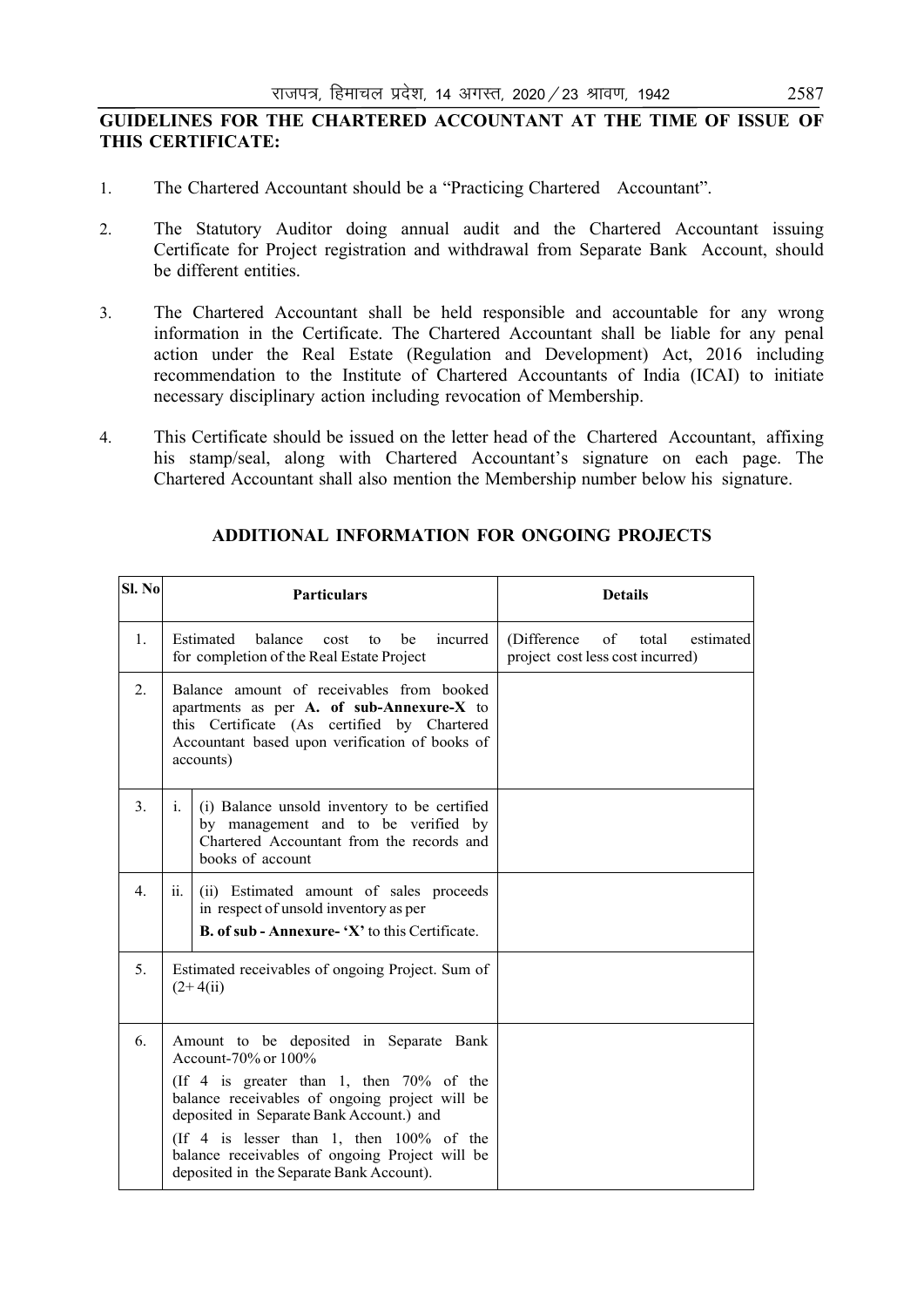This Certificate is being issued by the Company as per the requirement of compliance in accordance with HP RERA Act and Rules for the Project/Phase under reference and is based on the records and documents produced before me and explanations provided to me by the management of the Company. It is based on the verification of books of accounts and other related documents till (date)

Place:

Date:

Name and Signature of Chartered Accountant with Stamp (Name of CA Firm) Partner / Proprietor (Membership Number…………..)

#### SUB-ANNEXURE-X

 $\frac{1}{2}$ 

Statement for calculation of Receivables from the Sales of the ongoing Real Estate Project:

# **A. BOOKED INVENTORY**

#### **1. In case of Plotted Colony:**

| Sl. | Block/cluster/ No. of plots   Plot Area                                                       |  |         | Total plot/   | Received     | Received     | Balance      |  |  |
|-----|-----------------------------------------------------------------------------------------------|--|---------|---------------|--------------|--------------|--------------|--|--|
| No. | Nomenclature                                                                                  |  | (in Sq. | unit          | amount up to | amount up to | amount as on |  |  |
|     | as per                                                                                        |  | Mts.    | consideration | the end of   | the end of   | the end of   |  |  |
|     | sanctioned                                                                                    |  |         | amount as per | previous     | current      | current      |  |  |
|     | plan                                                                                          |  |         | Agreement/    | Quarter      | Quarter      | Quarter      |  |  |
|     |                                                                                               |  |         | letter of     |              |              |              |  |  |
|     |                                                                                               |  |         | allotment     | (in Rs.)     | (in Rs.)     | (in Rs.)     |  |  |
|     |                                                                                               |  |         |               |              |              |              |  |  |
|     |                                                                                               |  |         |               |              |              |              |  |  |
|     |                                                                                               |  |         |               |              |              |              |  |  |
|     | *Increase no. of rows to submit details of all Booked / Sold plots in the Real Estate Project |  |         |               |              |              |              |  |  |
|     | Note.— $1$ sqm. = 10.76 sft.                                                                  |  |         |               |              |              |              |  |  |

#### **2. In case of Flats/Apartments:**

| Sl. | Block/Tower No. of Flats/    |             | Carpet  | Area of    | Total Unit                                                                  | Received     | Received              | Balance  |
|-----|------------------------------|-------------|---------|------------|-----------------------------------------------------------------------------|--------------|-----------------------|----------|
| No. | No.                          | Apartments/ | Area    | exclusive  | consideration                                                               | amount       | amount upto amount as |          |
|     | Nomenclature                 | units       |         | balcony/   | amount as per                                                               | upto the     | the end of            | on the   |
|     | as per                       |             |         | veranda/   | Agreement/                                                                  | end of       | current               | end of   |
|     | sanctioned                   |             |         | covered    | letter of                                                                   | previous     | Quarter               | current  |
|     | plan                         |             | (in Sq. | parking    | allotment                                                                   | Quarter      |                       | Quarter  |
|     |                              |             | Mts.)   | (Sq. Mts.) | (in Rs.)                                                                    | $\mathbf{r}$ | (in Rs.)              | (in Rs.) |
|     | $\ast$                       |             |         |            |                                                                             |              |                       |          |
|     |                              |             |         |            |                                                                             |              |                       |          |
|     |                              |             |         |            |                                                                             |              |                       |          |
|     |                              |             |         |            |                                                                             |              |                       |          |
|     |                              |             |         |            | *Increase no. of rows to submit details of all Booked/Sold Flats/Apartments |              |                       |          |
|     | Note $-1$ Sqm. $=10.76$ Sft. |             |         |            |                                                                             |              |                       |          |
|     |                              |             |         |            |                                                                             |              |                       |          |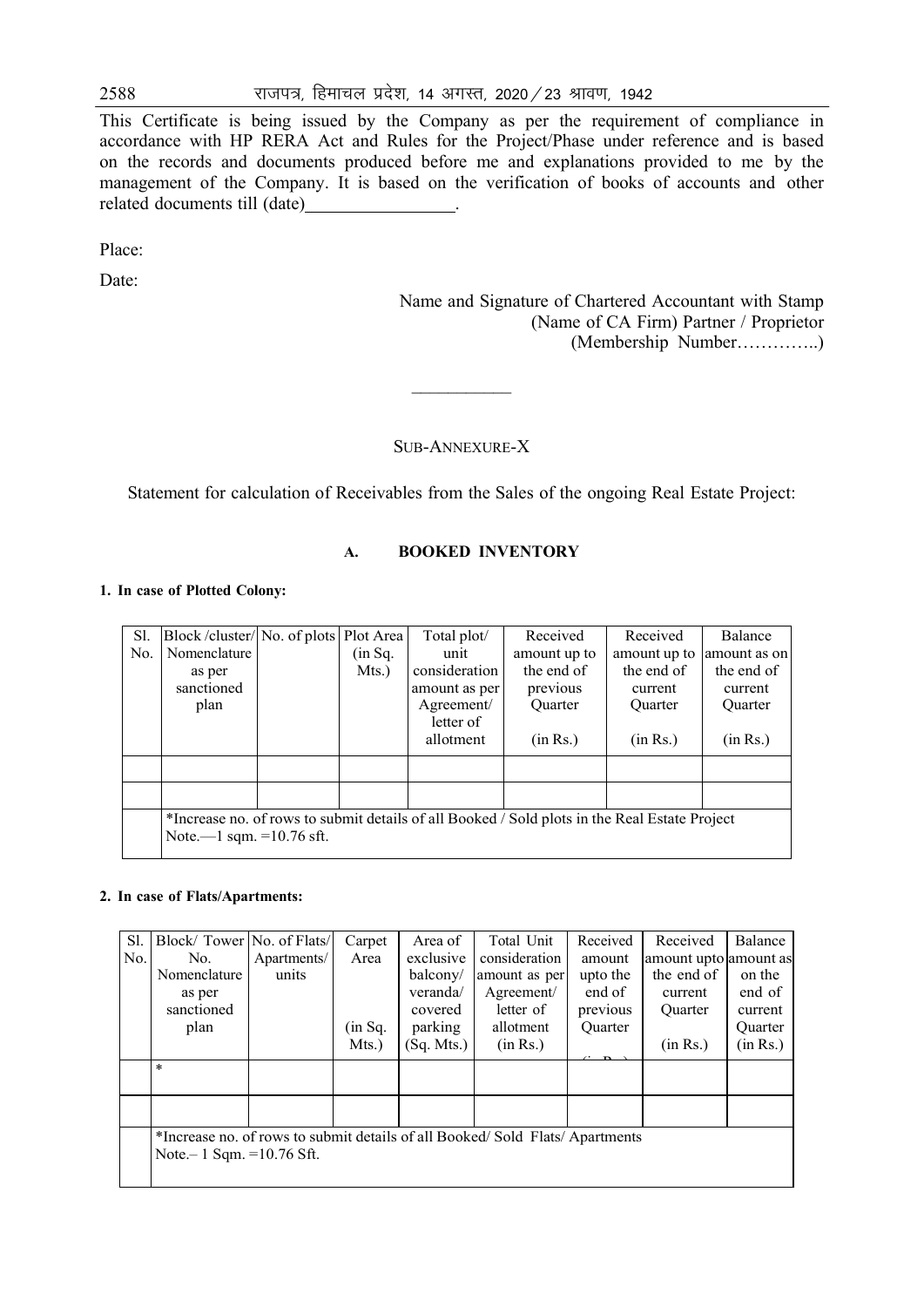# **3. In case of Villas/Cottages:**

| Sl.<br>No. | Villa/Cottage<br>name/no.<br>Nomenclature                                                                  | No. of<br>villas/<br>cottages | Carpet<br>Area<br>(in Sq. | Area of<br>exclusive<br>balcony/        | Total unit<br>consideration<br>amount          | Received<br>amount<br>upto the       | Received<br>amount<br>upto the end on the end | <b>Balance</b><br>lamount asl |
|------------|------------------------------------------------------------------------------------------------------------|-------------------------------|---------------------------|-----------------------------------------|------------------------------------------------|--------------------------------------|-----------------------------------------------|-------------------------------|
|            | as per<br>sanctioned<br>plan                                                                               | units                         | Mts.                      | veranda/<br>covered<br>parking/<br>lawn | as per<br>Agreement/<br>letter of<br>allotment | end of<br>previous<br><b>Ouarter</b> | of current<br><b>Ouarter</b>                  | of current<br><b>Ouarter</b>  |
|            |                                                                                                            |                               |                           | (Sq. Mts.)                              | (in Rs.)                                       | (in Rs.)                             | (in Rs.)                                      | (in Rs.)                      |
|            | $\ast$                                                                                                     |                               |                           |                                         |                                                |                                      |                                               |                               |
|            |                                                                                                            |                               |                           |                                         |                                                |                                      |                                               |                               |
|            | *Increase no. of rows to submit details of all Booked/Sold villas/cottages<br>Note.— 1 sqm. = $10.76$ sft. |                               |                           |                                         |                                                |                                      |                                               |                               |

# **4. In case of Garage/Covered Parking:**

| Sl. | Garage/                                                                              | No. of        | Carpet  | Total unit       | Received     | Received     | Balance    |  |  |
|-----|--------------------------------------------------------------------------------------|---------------|---------|------------------|--------------|--------------|------------|--|--|
| No. | Covered                                                                              | Garages/      | Area    | consideration    | amount up to | amount up to | amount as  |  |  |
|     | Parking/no.                                                                          | covered       |         | amount           | the end of   | the end of   | on the end |  |  |
|     | Nomenclature as                                                                      | parking units |         | as per           | previous     | current      | of current |  |  |
|     | per sanctioned                                                                       |               |         | Agreement/letter | Quarter      | Quarter      | Quarter    |  |  |
|     | plan                                                                                 |               | (in Sq. | of allotment     |              |              |            |  |  |
|     |                                                                                      |               | Mts.    | (in Rs.)         | (in Rs.)     | (in Rs.)     | (in Rs.)   |  |  |
|     | $\ast$                                                                               |               |         |                  |              |              |            |  |  |
|     |                                                                                      |               |         |                  |              |              |            |  |  |
|     |                                                                                      |               |         |                  |              |              |            |  |  |
|     |                                                                                      |               |         |                  |              |              |            |  |  |
|     |                                                                                      |               |         |                  |              |              |            |  |  |
|     |                                                                                      |               |         |                  |              |              |            |  |  |
|     |                                                                                      |               |         |                  |              |              |            |  |  |
|     | *Increase no. of rows to submit details of all booked / sold Garage/ Covered Parking |               |         |                  |              |              |            |  |  |
|     |                                                                                      |               |         |                  |              |              |            |  |  |
|     | Note.—1 sqm. = $10.76$ sft.                                                          |               |         |                  |              |              |            |  |  |
|     |                                                                                      |               |         |                  |              |              |            |  |  |

#### **5. In case of Commercial Building:**

| Sl. | $\mathrm{Shop}/\mathcal{E}$ | No. of                       | Carpet  | Area         | of | Total unit                                                                        | Received | Received       | Balance    |
|-----|-----------------------------|------------------------------|---------|--------------|----|-----------------------------------------------------------------------------------|----------|----------------|------------|
| No. | Commercial                  | $\mathrm{Shop}/\mathrm{Sht}$ | Area    | exclusive    |    | consideration                                                                     | amount   | amount         | amount as  |
|     | Unit no.                    | Commercial                   | (in Sq. | balcony/     |    | amount                                                                            | upto the | upto the       | on the end |
|     | Nomenclature                | unit                         | Mts.    | covered      |    | as per                                                                            | end of   | end of         | of current |
|     | as per                      |                              |         | parking/lawn |    | Agreement/                                                                        | previous | current        | Quarter    |
|     | sanctioned                  |                              |         |              |    | letter of                                                                         | Ouarter  | <b>Ouarter</b> |            |
|     | plan                        |                              |         |              |    | allotment                                                                         |          |                |            |
|     |                             |                              |         | (Sq. Mts.)   |    | (in Rs.)                                                                          | (in Rs.) | (in Rs.)       | (in Rs.)   |
|     |                             |                              |         |              |    |                                                                                   |          |                |            |
|     | $\ast$                      |                              |         |              |    |                                                                                   |          |                |            |
|     |                             |                              |         |              |    |                                                                                   |          |                |            |
|     |                             |                              |         |              |    |                                                                                   |          |                |            |
|     |                             |                              |         |              |    |                                                                                   |          |                |            |
|     |                             |                              |         |              |    | *Increase no. of rows to submit details of all booked/sold shops/commercial units |          |                |            |
|     |                             | Note.— 1 sqm. = $10.76$ sft. |         |              |    |                                                                                   |          |                |            |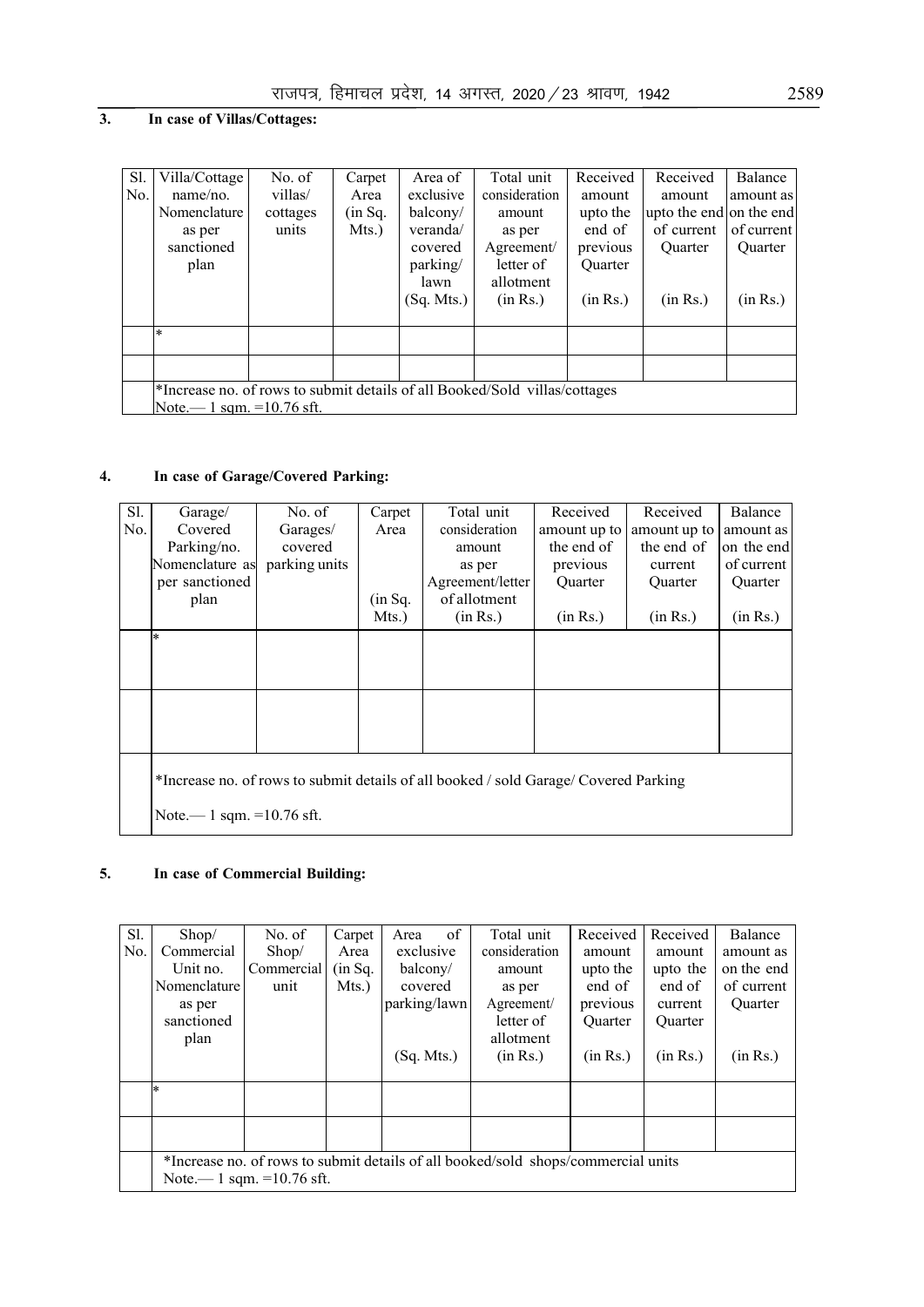# **6. Total Received and Balance Receivable from sold inventory:**

| Sl. | Total Booked Inventory of all plots,          | Total Received amount | Total<br><b>Balance</b>    |
|-----|-----------------------------------------------|-----------------------|----------------------------|
| No. | flats/apartments, villas/cottages/            | up to the end of      | Receivable amount as on    |
|     | garages/covered parkings, commercial units in | current Quarter       | the end of current Quarter |
|     | the Real Estate Project as per A. of sub -    | (in Rs.)              | (in Rs.)                   |
|     | $Annexure-X$                                  |                       |                            |
|     | Total Balance Receivable Amount of Booked     |                       |                            |
|     | Inventory                                     |                       |                            |
|     |                                               |                       |                            |

#### **B. UNSOLD INVENTORY VALUATION**

#### **1. In case of Plotted Colony:**

| Sl.<br>No. | Block/cluster/<br>Nomenclature as per<br>sanctioned plan | No. of<br>plots | Plot Area<br>(in Sq.<br>Mts. | Total plot/unit<br>consideration amount as<br>assessed on the basis of<br>Prevailing Market Rate<br>(PMR)<br>(in Rs.) | estimated<br>Total<br>amount of sale<br>proceeds of all<br>unsold plots<br>(in Rs.) |
|------------|----------------------------------------------------------|-----------------|------------------------------|-----------------------------------------------------------------------------------------------------------------------|-------------------------------------------------------------------------------------|
|            | Note.—1 sqm. $=10.76$ sft.                               |                 |                              | *Increase no. of rows to submit details of all not booked/ unsold plots in the Real Estate Project.                   |                                                                                     |

# **2. In case of Flats/Apartments:**

| Sl.<br>No. | Block/Tower No.<br>Nomenclature as<br>per sanctioned<br>plan | No. of Flats/<br>Apartments/<br>Units | Carpet<br>Area<br>(in Sq.<br>Mts. | Area of<br>exclusive<br>balcony/<br>veranda/<br>covered car<br>parking<br>(Sq. Mts.) | Total Flats/<br>Apartments<br>consideration amount<br>Prevailing Market<br>Rate (PMR)<br>(in Rs.) | Total estimated<br>amount of sale<br>proceeds of all<br>unsold Flats/<br>Apartments<br>(in Rs.) |
|------------|--------------------------------------------------------------|---------------------------------------|-----------------------------------|--------------------------------------------------------------------------------------|---------------------------------------------------------------------------------------------------|-------------------------------------------------------------------------------------------------|
|            | $\star$                                                      |                                       |                                   |                                                                                      |                                                                                                   |                                                                                                 |
|            | Estate Project.<br>Note.—1 sqm. $=10.76$ sft.                |                                       |                                   |                                                                                      | *Increase no. of rows to submit details of all not booked/unsold Flats/Apartments in the Real     |                                                                                                 |

# **3. In case of Villas/Cottages:**

| Sl. | Villa/Cottage                | No. of Villas/ | Carpet | of<br>Area     | Villa/<br>Total                                                                              | Total estimated |                 |
|-----|------------------------------|----------------|--------|----------------|----------------------------------------------------------------------------------------------|-----------------|-----------------|
| No. | $name/no$ .                  | Cottages       | Area   | exclusive      | Cottage/                                                                                     | amount of sale  |                 |
|     | Nomenclature                 | units          |        | (in Sq.        | balcony/                                                                                     | consideration   | proceeds of all |
|     | per<br>as                    |                | Mts.)  | veranda/covere | amount<br><b>as</b>                                                                          | unsold Villas/  |                 |
|     | sanctioned plan              |                |        | d car          | assessed on the                                                                              | Cottages/       |                 |
|     |                              |                |        | parking/lawn   | basis of                                                                                     |                 |                 |
|     |                              |                |        |                | Prevailing Market                                                                            |                 |                 |
|     |                              |                |        |                | Rate (PMR)                                                                                   |                 |                 |
|     |                              |                |        | (Sq. Mts.)     | (in Rs.)                                                                                     | (in Rs.)        |                 |
|     | $\ast$                       |                |        |                |                                                                                              |                 |                 |
|     |                              |                |        |                |                                                                                              |                 |                 |
|     |                              |                |        |                |                                                                                              |                 |                 |
|     |                              |                |        |                | *Increase no. of rows to submit details of all not booked/unsold villas/cottages in the Real |                 |                 |
|     | Estate Project.              |                |        |                |                                                                                              |                 |                 |
|     | Note.— 1 sqm. = $10.76$ sft. |                |        |                |                                                                                              |                 |                 |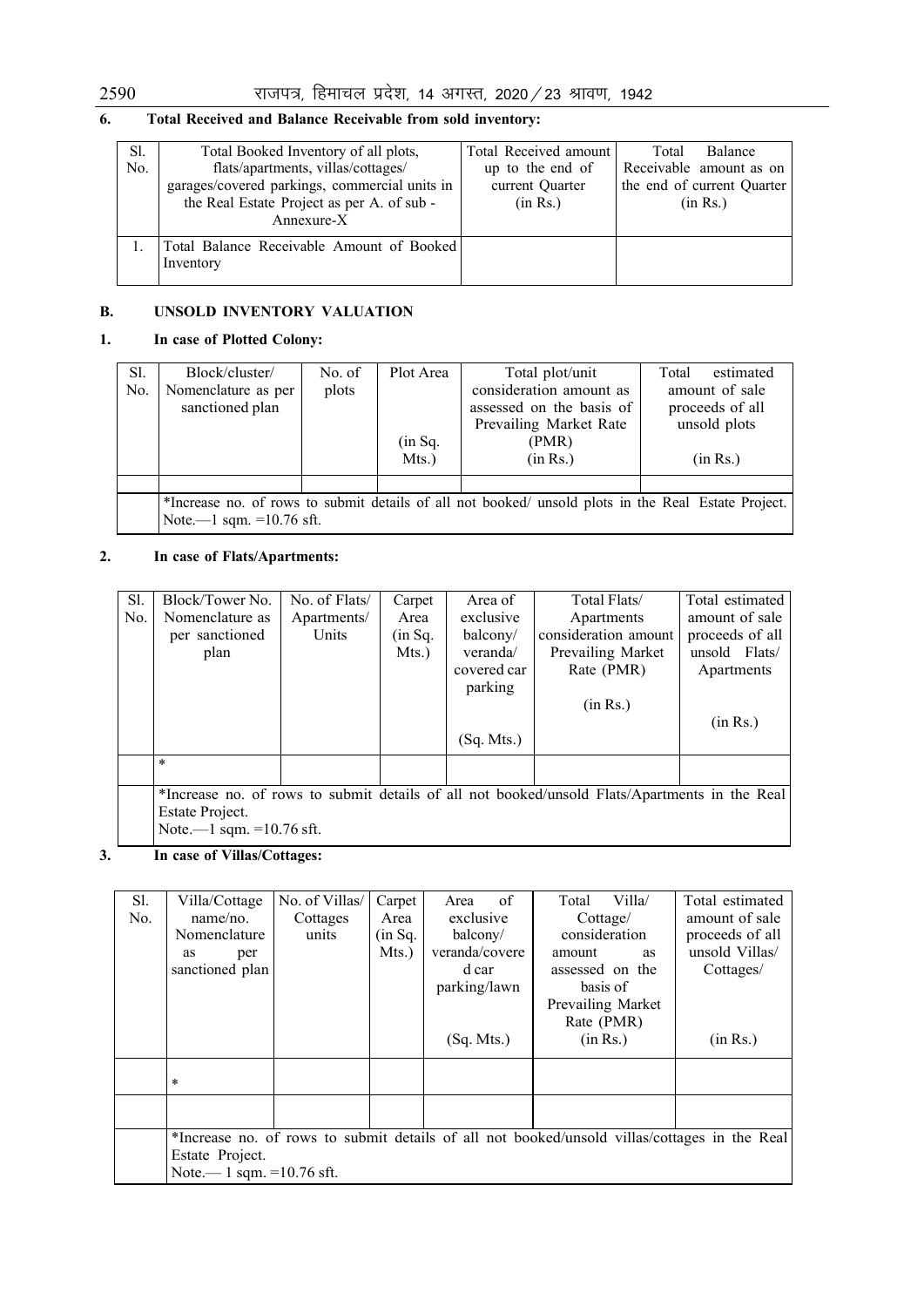# **4. In case of Garage/Covered Parking:**

| Sl.<br>No. | Garage/<br>Covered<br>Parking/no.<br>Nomenclature<br>as per<br>sanctioned                                                 | No. of Garages/<br>Covered<br>Parking Units | Carpet<br>Area<br>(in Sq.<br>Mts. | Total Garage / Covered<br>Parking consideration<br>amount as assessed on<br>the basis of Prevailing<br>Market Rate (PMR) | Total estimated amount<br>of sale proceeds of all<br>unsold Garages/Covered<br>Parking |  |  |  |
|------------|---------------------------------------------------------------------------------------------------------------------------|---------------------------------------------|-----------------------------------|--------------------------------------------------------------------------------------------------------------------------|----------------------------------------------------------------------------------------|--|--|--|
|            | plan                                                                                                                      |                                             |                                   | (in Rs.)                                                                                                                 | (in Rs.)                                                                               |  |  |  |
|            | $\ast$                                                                                                                    |                                             |                                   |                                                                                                                          |                                                                                        |  |  |  |
|            |                                                                                                                           |                                             |                                   |                                                                                                                          |                                                                                        |  |  |  |
|            | *Increase no. of rows to submit details of all not booked / unsold Garage / Covered Parking<br>Note- 1 sqm. $=10.76$ sft. |                                             |                                   |                                                                                                                          |                                                                                        |  |  |  |

#### **5. In case of Commercial Building:**

| Sl. | Show/                      | No. of     | Carpet | Area of    | Total shops/                                                                                   | Total estimated |
|-----|----------------------------|------------|--------|------------|------------------------------------------------------------------------------------------------|-----------------|
| No. | Commercial                 | Shops/     | Area   | exclusive  | Commercial Unit                                                                                | amount of sale  |
|     | unit no.                   | Commercial | (Sq.   | balcony/   | consideration amount                                                                           | proceeds of all |
|     | Nomenclature               | Units      | Mts.   | Covered    | as assessed on the                                                                             | unsold shops/   |
|     | as per                     |            |        | Parking/   | basis of Prevailing                                                                            | Commercial      |
|     | sanctioned                 |            |        | lawn       | Market Rate (PMR)                                                                              | Units           |
|     | plan                       |            |        |            | (in Rs.)                                                                                       |                 |
|     |                            |            |        | (Sq. Mts.) |                                                                                                | (in Rs.)        |
|     | $\ast$                     |            |        |            |                                                                                                |                 |
|     |                            |            |        |            |                                                                                                |                 |
|     |                            |            |        |            |                                                                                                |                 |
|     |                            |            |        |            |                                                                                                |                 |
|     |                            |            |        |            | *Increase no. of rows to submit details of all not booked/unsold shops/commercial units in the |                 |
|     | Real Estate Project.       |            |        |            |                                                                                                |                 |
|     | Note- 1 sqm. $=10.76$ sft. |            |        |            |                                                                                                |                 |
|     |                            |            |        |            |                                                                                                |                 |

#### **6. Total Estimated Receivable from not Booked/ unsold inventory:**

| Sl.                      | Total not booked/unsold Inventory of all plots,            | <b>Total Estimated Amount</b> |
|--------------------------|------------------------------------------------------------|-------------------------------|
| No.                      | flats/apartments, cottages/villa/ garages/covered parking, |                               |
|                          | commercial units in the Real Estate Project as per B. of   |                               |
|                          | $sub-An$ nexure- $X$                                       |                               |
|                          |                                                            | (in Rs.)                      |
| $\overline{\phantom{a}}$ | Total Evaluated Amount of Unsold Inventory                 |                               |
|                          |                                                            |                               |

Place:

Date:

 Name and Signature of Chartered Accountant with Stamp For (Name of CA Firm) Partner/Proprietor (Membership Number) Address: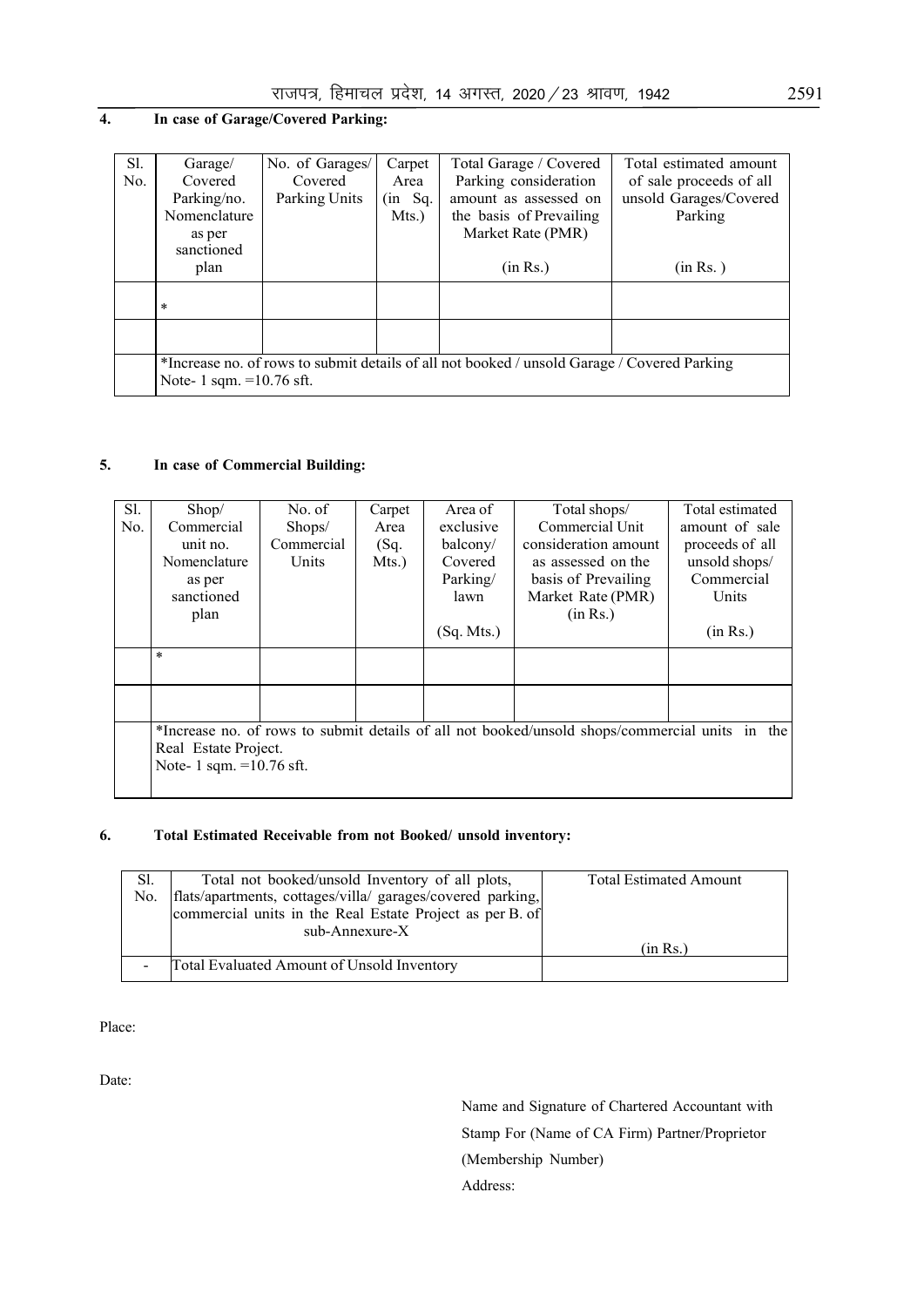ANNEXURE-9

#### **ARCHITECT'S CERTIFICATE**

(To be submitted WITH BANK at the time of withdrawal from Separate Bank Account)

**Certificate No.**.............................

To,

The Communication Communication (Name & Address of Banker),

**Subject.—-Certificate of progress of work, Percentage of Completion of Development/ Construction work in ……………………(Project Name) bearing Registration No……………………, for withdrawal from the Separate Bank Account.**

Sir,

 I/We...............................................have undertaken assignment as Architect for the professional architectural services for the above cited Project, coming up on Khasra No.................. at Mauza /Mohal…………Tehsil……………District………Himachal Pradesh being developed by......................................(Promoter's Name).

 With respect to the aforesaid Real Estate Project, I certify that the percentage of work done, for the Development/Construction work of Real Estate Project..................... (project name), is……….% as worked out in the……………Quarterly Progress Report submitted *vide* Certificate No…………………. dated…… (copy enclosed).

Place:

Date: Signature & Name of the Architect (Council of Arch. Regn. No………)

# GUIDELINES FOR THE ARCHITECT AT THE TIME OF ISSUE OF THIS CERTIFICATE:

- 1. The Architect should be a Member of Council of Architecture.
- 2. There should be proper Agreement between the Promoter and the Architect for the supervision and the services to be provided for the Real Estate Project.
- 3. The Architect should visit the site and verify that the work has been completed as per the sanctioned plans.
- 4. The Architect must use his professional knowledge, skill and experience in providing the information in this Certificate.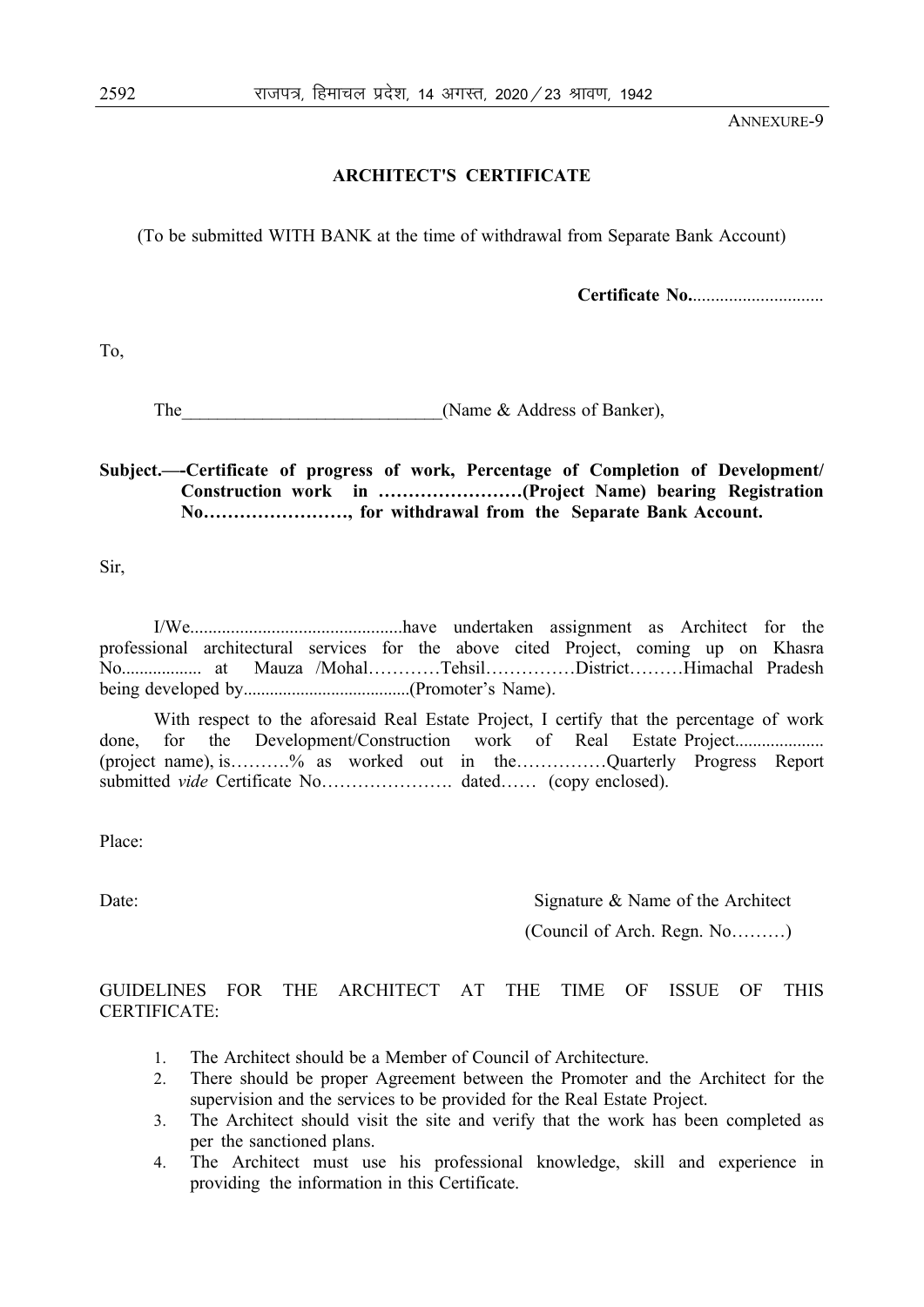- 5. The Architect shall be held responsible and accountable for any wrong information in the Certificate. The Architect shall be liable for any penal action under the Real Estate (Regulation and Development) Act, 2016 including recommendation to the Council of Architecture to initiate necessary disciplinary action including revocation of Membership for issue of wrong Certificate.
- 6. This Certificate has to be issued on the letter head of the Architect, affixing the stamp/seal of the Architect, along with Architect's signature and Registration Number on each page.
- 7. The Architect shall not be in the list of **Defaulter Architect** of the **Council of Architecture** at the time of issue of this Certificate.

 $\mathcal{L}_\text{max}$ 

ANNEXURE-10

#### **ENGINEER'S CERTIFICATE**

(To be submitted at the time of withdrawal from Separate Bank Account)

**Certificate No.**.........................*....* 

To,

The........................................................................(Name & Address of Banker),

**Subject.— Certificate of estimated expenditure for Development/Construction** work **in................................................. (Project Name) bearing Registration No. .............................for withdrawal from the Separate Bank Account.** 

Sir,

I/We have undertaken assignment as Engineer for the professional engineering services for the above cited Project, coming up on Khasra No………......at Mauza/ Mohal……..........…..Tehsil………………….. District……….........…Himachal Pradesh, being developed by.............................(Promoter's Name).

 With respect to the aforesaid Real Estate Project, I certify that the total estimated expenditure/cost incurred for the Development/Construction work of Real Estate Project..................................(Project name), is Rs…………….as worked out in the.....................................Quarterly Progress Report submitted *vide* Certificate No………. dated…........… (copy enclosed).

Place:

| Date: | Signature $\&$ Name of the Engineer |
|-------|-------------------------------------|
|       |                                     |
|       |                                     |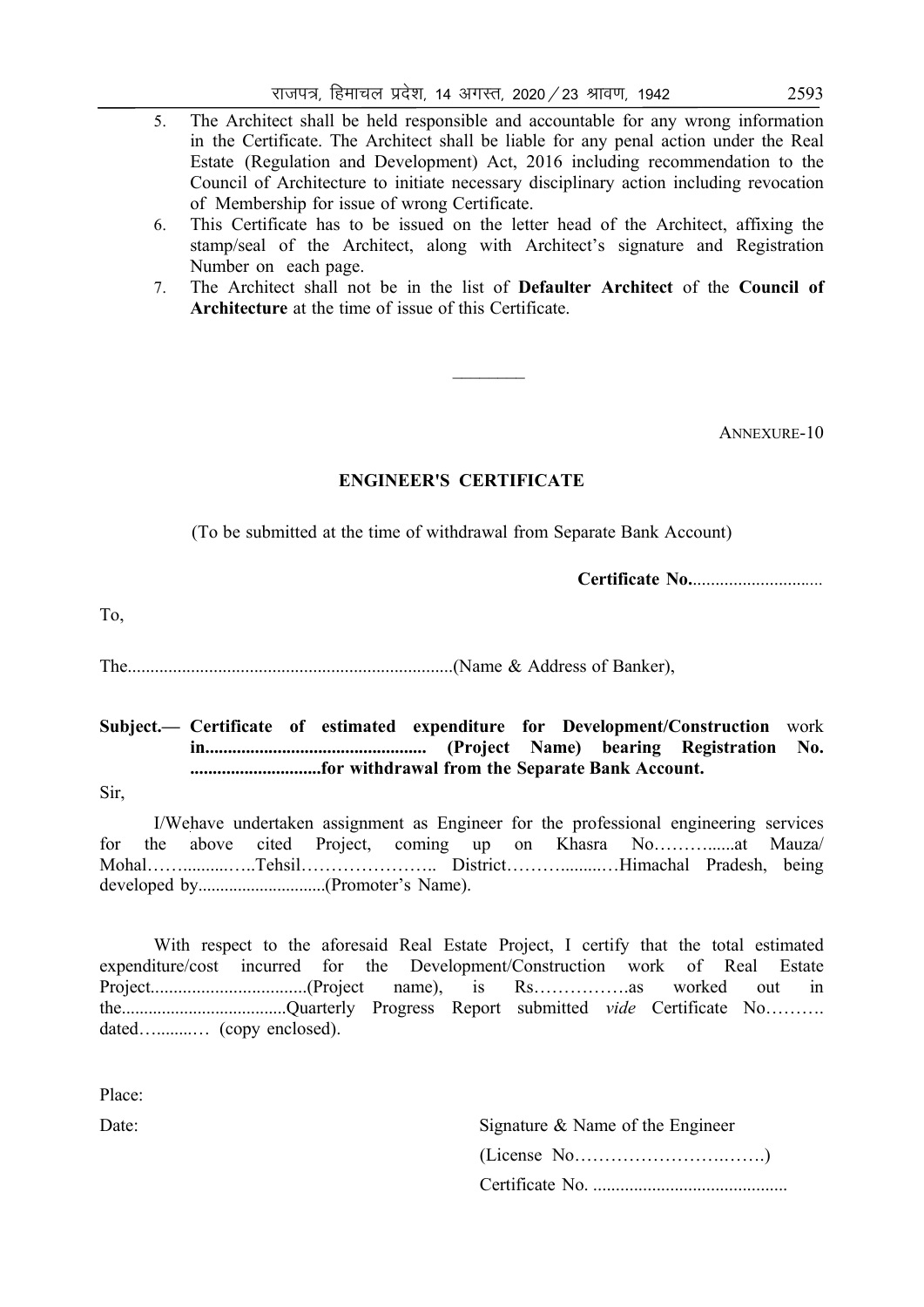GUIDELINES FOR THE ENGINEER AT THE TIME OF ISSUE OF THIS CERTIFICATE*:* 

- 1. There should be proper Agreement between the Promoter and the Engineer for the supervision of the work.
- 2. The complete details of quantity survey should be maintained and verified by the Engineer.
- 3. Quantity survey should be done by the office of Engineer.
- 4. The estimated cost includes all labour, material, equipment and machinery required to carry out the entire work of the Project.
- 5. The Engineer needs to find out the complete quantity of the material received in the site and its utilization in the Project.
- 6. The rates of the material to work out the cost may be taken from the purchase Bills.
- 7. The Engineer needs to get satisfied about the quantity of the material and the labour cost incurred in the Project.
- 8. Engineer needs to keep all the working papers at the time of issue of this Certificate.
- 9. The Engineer needs to visit the site, verify the records maintained at the site or any other records which will satisfy for the use of material to the Project including the estimated quantity of the material which normally goes in completing the work.
- 10. The Engineer shall be held responsible and accountable for any wrong information in the Certificate. The Engineer shall be liable for any penal action under the Real Estate (Regulation and Development) Act, 2016 including recommendation to the Competent Authority to initiate necessary disciplinary action including revocation of his/her empanelment with the Competent Authority for issue of wrong Certificate.
- 11. All components of work with specifications are indicative and not exhaustive.
- 12. This Certificate has to be issued on the letter head of the Engineer, affixing the stamp/seal of the Engineer, along with Engineer's signature on each page.
	- 13. The Engineer shall have the qualification as prescribed in the Act, 2016.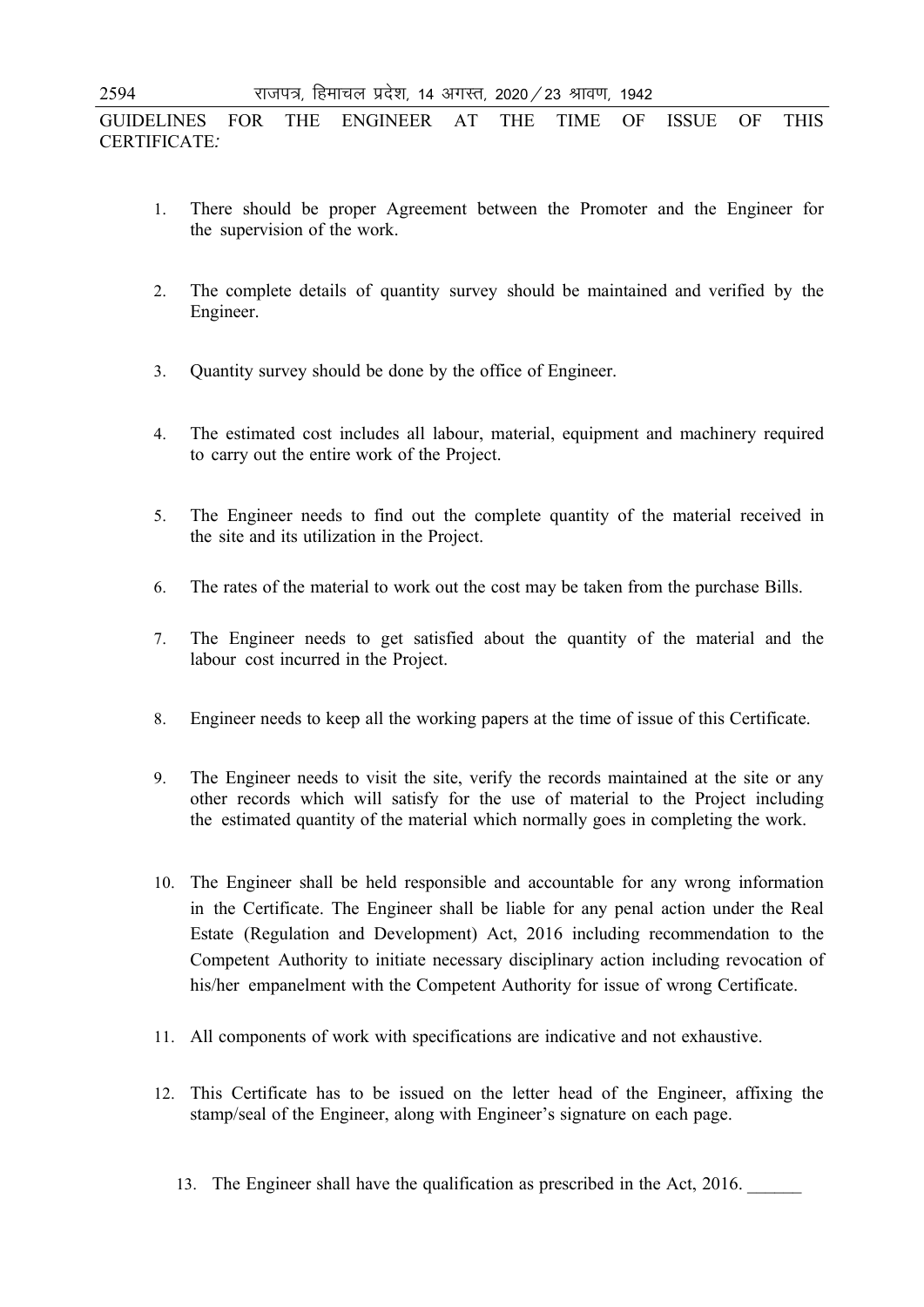ANNEXURE-11

#### **CHARTERED ACCOUNTANT'S CERTIFICATE**

(To be submitted at the time of withdrawal from Separate Bank Account)

**Certificate No.**..........................

To,

The..............................................................(Name & Address of Banker),

#### **Subject.—Certificate of estimated expenditure for Development/Construction work in................................. (Project Name) bearing Registration No......................, for withdrawal from Separate Bank Account.**

Sir,

 With respect to the aforesaid Real Estate Project, I certify that the total expenditure/cost incurred for the Development/Construction work of Real Estate Project on the basis of information, records, documents and books of Accounts of the Promoter for....................................(project name), is Rs…………as worked out in the………………. Quarterly Progress Report submitted *vide* Certificate No……………………. dated…………… (copy enclosed).

Place:

Date: Signature of the Chartered Accountant

(Seal of CA)

(Membership No. ……………….)

# GUIDELINES FOR THE CHARTERED ACCOUNTANT AT THE TIME OF ISSUE OF THIS CERTIFICATE:

- 1. The Chartered Accountant should be a "Practicing Chartered Accountant".
- 2. The Statutory Auditor doing annual audit and the Chartered Accountant issuing Certificate for Project registration and withdrawal from **Separate Bank** Account, should be different entities.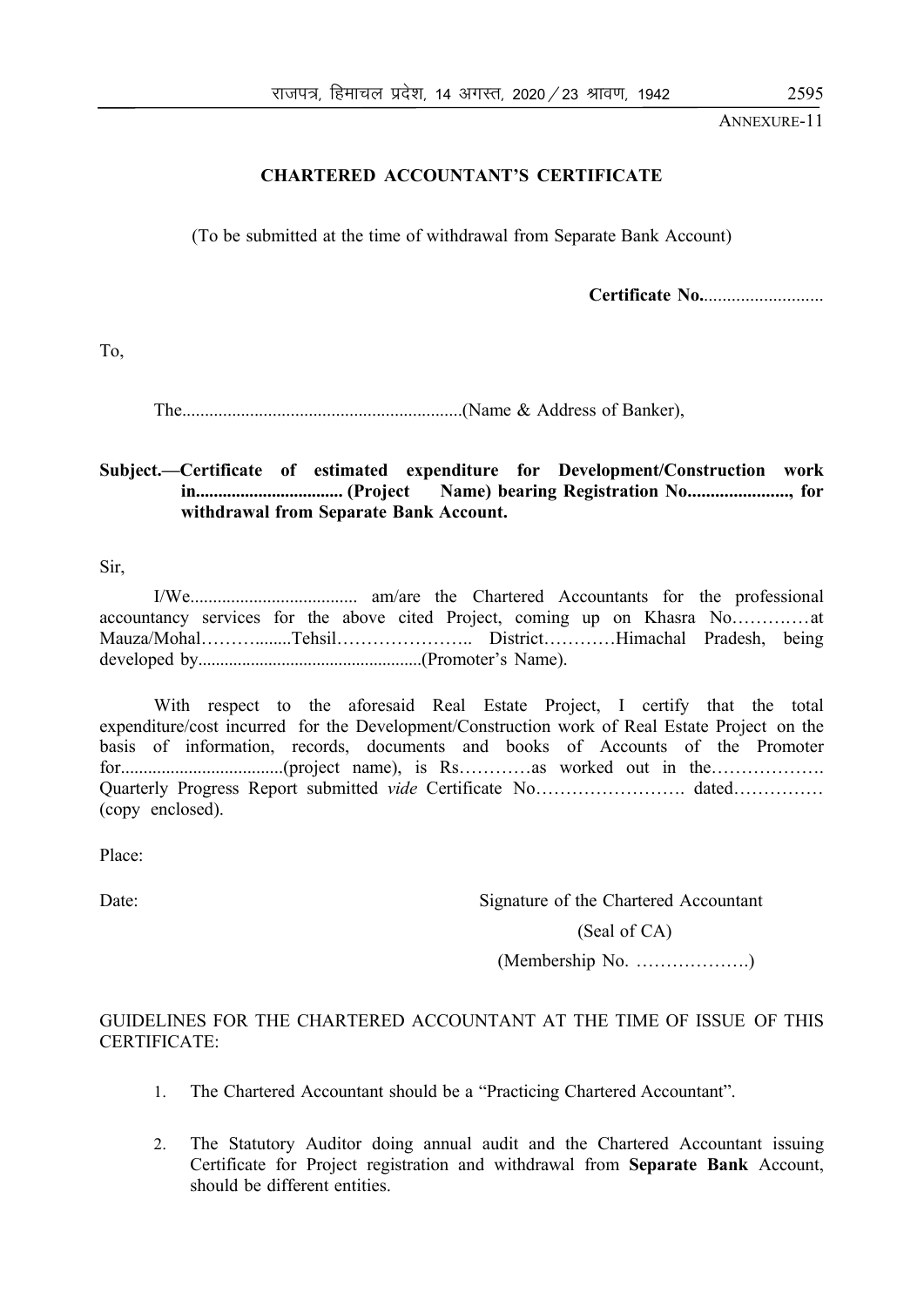| राजपत्र, हिमाचल प्रदेश, 14 अगस्त, 2020 $\!/$ 23 श्रावण, 1942 | 2596 |  |  |  |  |  |
|--------------------------------------------------------------|------|--|--|--|--|--|
|--------------------------------------------------------------|------|--|--|--|--|--|

- 3. The Chartered Accountant shall be held responsible and accountable for any wrong information in the Certificate. The Chartered Accountant shall be liable for any penal action under the Real Estate (Regulation and Development) Act, 2016 including recommendation to the Institute of Chartered Accountants of India (ICAI) to initiate necessary disciplinary action including revocation of Membership.
- 4. This Certificate should be issued on the letter head of the Chartered Accountant, affixing his stamp/seal, along with Chartered Accountant's signature on each page. The Chartered Accountant shall also mention the Membership number below his signature.

ANNEXURE-12

#### **CERTIFICATE TO BE OBTAINED FROM ARCHITECT FOR THE WORK COMPLETED (GUIDELINES ATTACHED)**

 $\mathcal{L}_\text{max}$ 

#### **ARCHITECT'S CERTIFICATE**

**Certificate No............................**

To,

The..................................(Name & Address of Promoter),

Subject.—Certificate for Completion of Construction /Development work in............................ (Project Name).

**Ref: HP RERA Registration No........................................................**

Sir,

 1. I/We.............................................have undertaken assignment as Architect for the professional architectural services for the above cited project, coming up on Khasra No……… at Mauza/Mohal………...........Tehsil……………..……..District…………Himachal Pradesh, being developed by............................................................(Promoter's Name).

 2. Based on Site Inspection, with respect to the aforesaid Real Estate Project, I certify that as on the date of this Certificate, and based on Completion Certificate received from Engineer and Site Supervisor and to the best of my/our knowledge, I/We hereby certify that the Real Estate Project,....................................................(Project Name) has been completed in all aspects and is fit for occupancy for which it has been erected/re-erected/constructed and enlarged.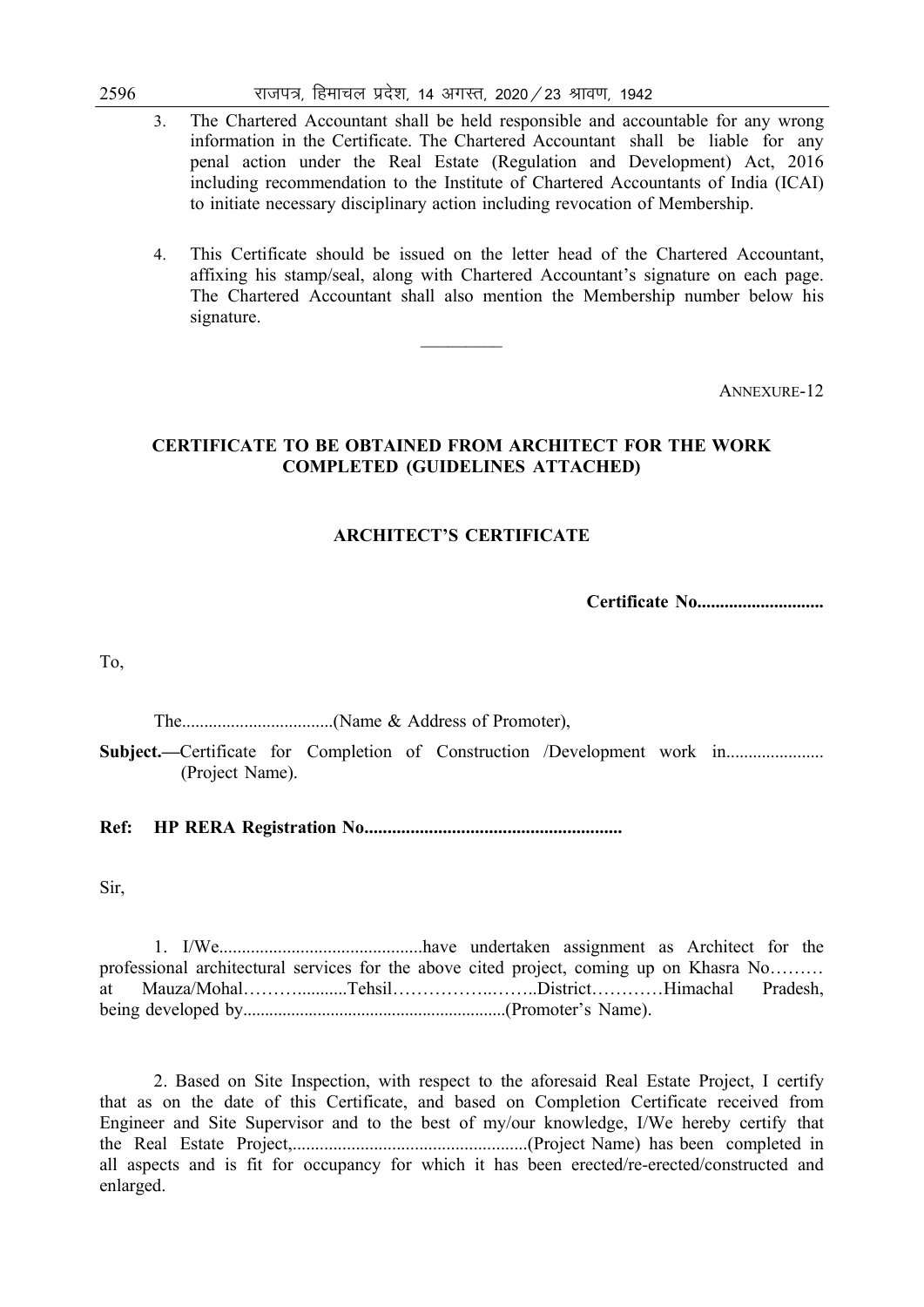3. The Real Estate Project...............................(Project Name) is granted Completion Certificate bearing Number.....................dated.........................issued by......................(Local Planning Authority).

Place:

Date: Signature and Name of the Architect (Council of Arch Regn No………….)

# GUIDELINES FOR THE ARCHITECT AT THE TIME OF ISSUE OF THIS CERTIFICATE:

- 1. The Architect should be a Member of Council of Architecture.
- 2. There should be proper Agreement between the Promoter and the Architect for the supervision and the services to be provided for the Real Estate Project.
- 3. The Architect should visit the site and verify that the work has been completed as per the sanctioned plans.
- 4. The Architect must use his professional knowledge, skill and experience in providing the information in this Certificate.
- 5. The Architect shall be held responsible and accountable for any wrong information in the Certificate. The Architect shall be liable for any penal action under the Real Estate (Regulation and Development) Act, 2016 including recommendation to the Council of Architecture to initiate necessary disciplinary action including revocation of Membership for issue of wrong Certificate.
- 6. This Certificate has to be issued on the letter head of the Architect, affixing the stamp/seal of the Architect, along with Architect's signature and Registration Number on each page.
- 7. This certificate has to be issued by the Architect after the occupation or the completion certificate is received by the Competent Authority.
- 8. On the basis of this certificate the promoter will be withdrawing the balance in the designated account.
- 9. If the promoter has done anything which is not as per the plan, the Architect should not issue this certificate as he will be personally held liable.
- 10. This Certificate will be in due course verified by the association of Allottees.
- 11. The Architect shall not be in the list of **Defaulter Architect** of the **Council of Architecture** at the time of issue of this Certificate.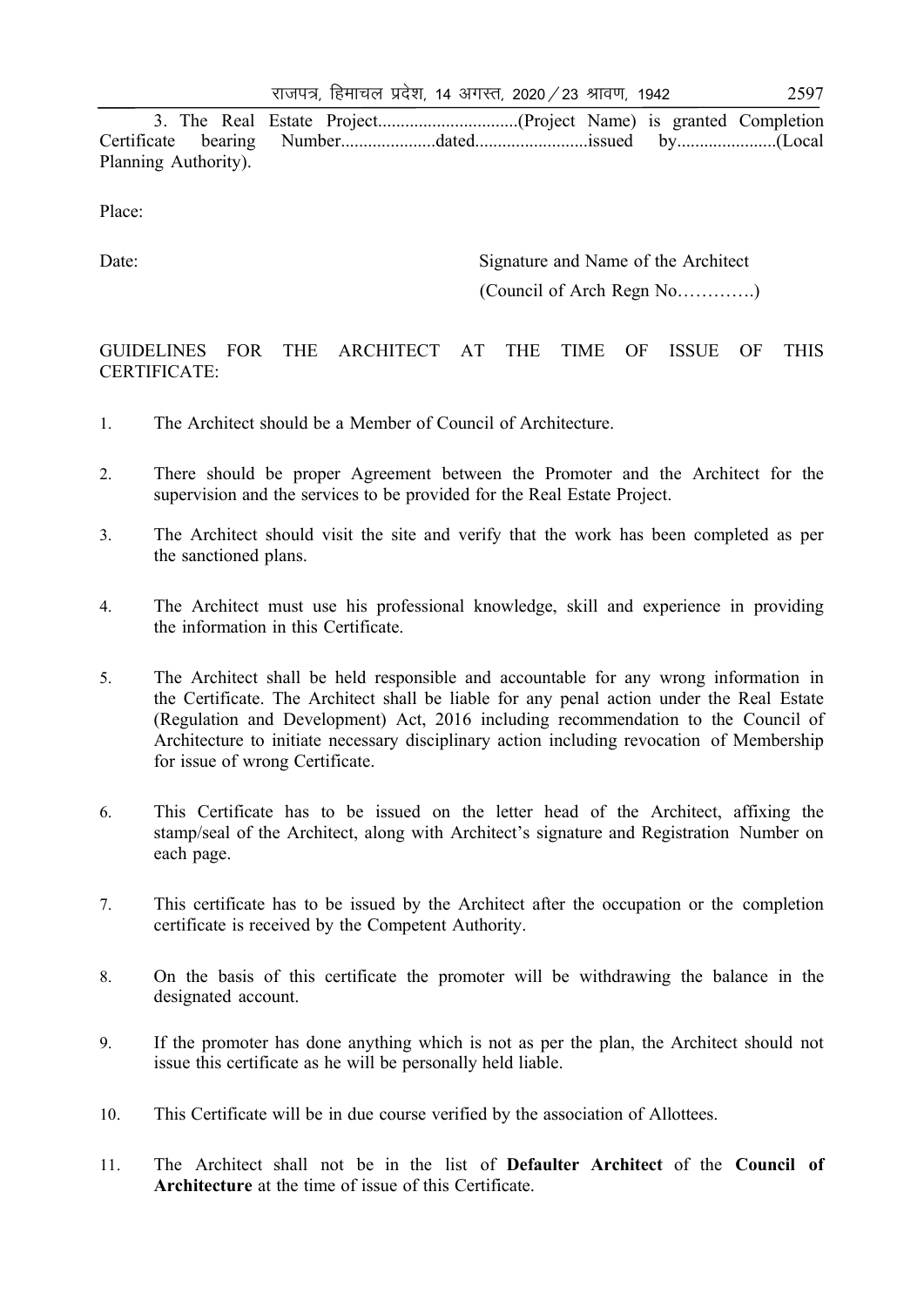# **ANNUAL PROGRESS REPORT (APR-1)**

(Please go through the detailed SOP before filing this Form)

 $\overline{\phantom{a}}$ 

# **1. PARTICULARS OF THE REAL ESTATE PROJECT**

| SI.<br>No.       | <b>Particulars</b>                                                                                                                                                                                                                                                      |                                                                                                                      | <b>Details</b> |
|------------------|-------------------------------------------------------------------------------------------------------------------------------------------------------------------------------------------------------------------------------------------------------------------------|----------------------------------------------------------------------------------------------------------------------|----------------|
| 1.1              | Name of the Real Estate Project                                                                                                                                                                                                                                         |                                                                                                                      |                |
| $\overline{1.2}$ | Phase of the Real Estate Project                                                                                                                                                                                                                                        |                                                                                                                      |                |
| 1.3              | Name of the Promoter                                                                                                                                                                                                                                                    |                                                                                                                      |                |
|                  | Name of the co-Promoter(s)<br>* Add more rows to disclose all co-promoters<br>** The land owner,<br>if not<br>a promoter, will<br>mandatorily be a co-promoter/one of the co-<br>promoters, if there are more than one co-<br>promoters in the phase/ project and so on |                                                                                                                      |                |
| 1.4              | Total area of the Real Estate Project/ Phase                                                                                                                                                                                                                            |                                                                                                                      |                |
| 1.5              | Location of the Real Estate Project                                                                                                                                                                                                                                     |                                                                                                                      |                |
| 1.6              | Type of the Real Estate Project or Phase of the Residential Plotted Colony<br>Real Estate Project                                                                                                                                                                       | Residential<br>Development<br>Project<br>Development<br>Commercial<br>Project<br>Mix Land Use Development<br>Project |                |
| 1.7              | Registration No. of the Real Estate Project                                                                                                                                                                                                                             |                                                                                                                      |                |
| 1.8              | Validity of Registration Certificate                                                                                                                                                                                                                                    | Valid from                                                                                                           | Valid up to    |
| 1.9              | Date of Start of the Real Estate Project/ Phase<br>of the Real Estate Project                                                                                                                                                                                           |                                                                                                                      |                |
| 1.10             | Year for which information is provided                                                                                                                                                                                                                                  | Financial Year                                                                                                       |                |
| 1.11             | Statement of Account by <b>Annexure-1</b> attached<br>Detailed Annual<br>Statutory Auditor of the Promoter                                                                                                                                                              |                                                                                                                      |                |
| 1.12             | Detailed<br>Summary<br>of<br>Allottees<br>and<br>Report up to the end of the financial year                                                                                                                                                                             | Sale   Annexure-2 attached                                                                                           |                |

Place:

Date: (Name of the authorized Signatory of the Project) Complete Address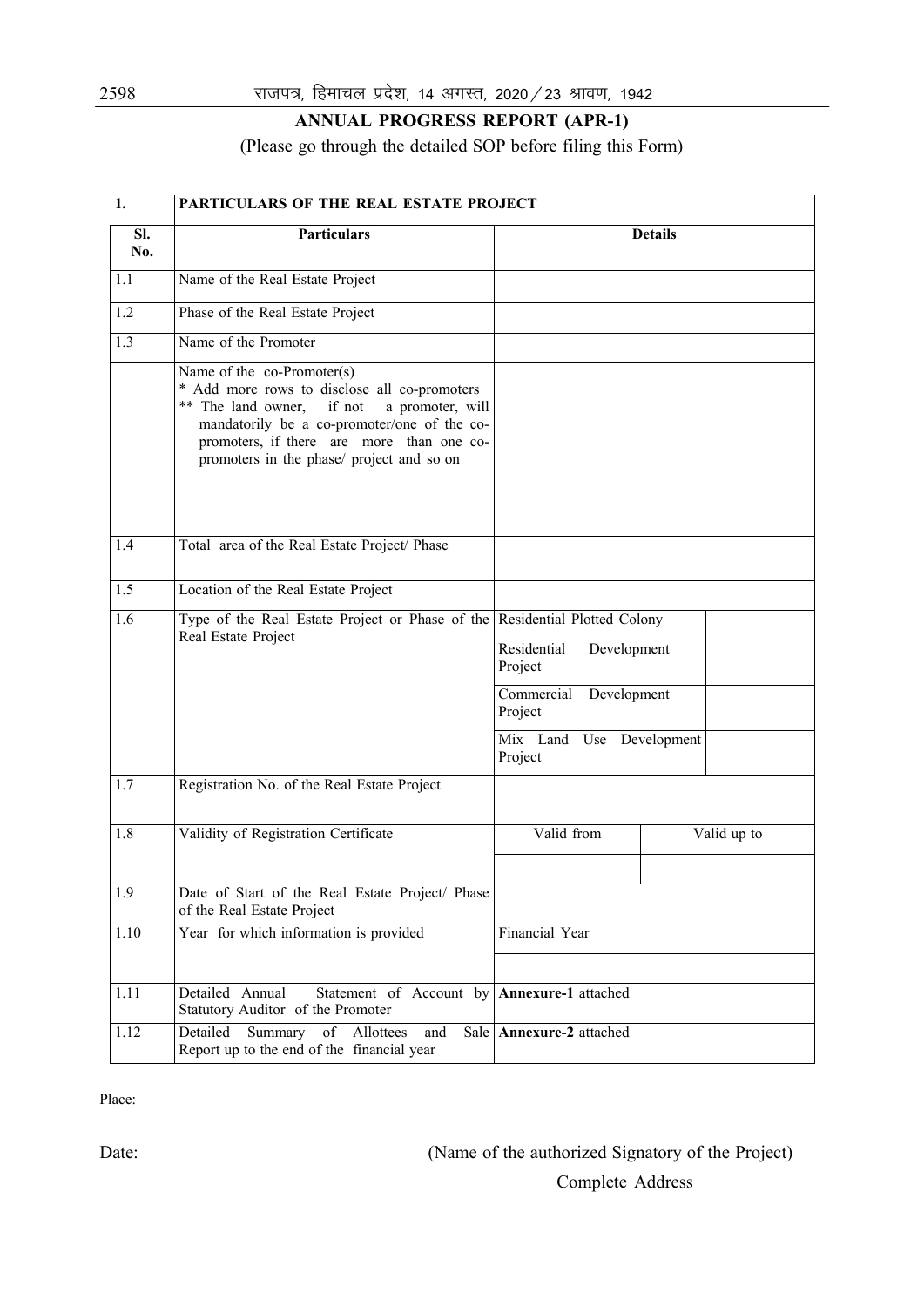ANNEXURE-1

# ON THE LETTER HEAD OF THE CHARTERED ACCOUNTANT (WHO IS STATUTARY AUDITOR OF THE PROMOTER'S COMPANY/FIRM)

# **CHARTERED ACCOUNTANT'S CERTIFICATE**

#### (ANNUAL REPORT ON STATEMENT OF ACCOUNTS)

Name of the Promoter ..........................................................................

Name of the Real Estate Project ..........................................................................

| HP RERA Registration No <b>CONSERVANT RERA REGISTRATION</b> |  |
|-------------------------------------------------------------|--|
|                                                             |  |
|                                                             |  |
|                                                             |  |

#### **Subject**.—**Certificate of Statement of Accounts on project fund utilization and withdrawal by promoter for the period from………………..to …………….**

1. This Certificate is issued in accordance to the provisions as defined under point (D) of clause (l) of sub-section (2) section 4 of the Real Estate (Regulation and Development) Act, 2016.

2. I/We have obtained all necessary information and explanation from the Company, during the course of our audit, which in my/our opinion are necessary for the purpose of this Certificate.

3. I/We hereby confirm that I/we have examined the prescribed registers, books and documents, and relevant records of ………………….(Promoter) for the period ended and hereby certify that in respect of the Real Estate Project titled……………….(Name of the Real Estate Project……………) HP RERA Registration No………………..located at..........................................as under :—

| Sl.       | Particulars                                                                            | Amount |
|-----------|----------------------------------------------------------------------------------------|--------|
| No.       |                                                                                        | (Rs.)  |
| A.        |                                                                                        |        |
|           | (A)                                                                                    |        |
| <b>B.</b> | Add: Receipts during the following Quarters<br>1.<br>2.<br>3.<br>$\mathcal{A}_{\cdot}$ |        |
|           | Sub-Total (B)                                                                          |        |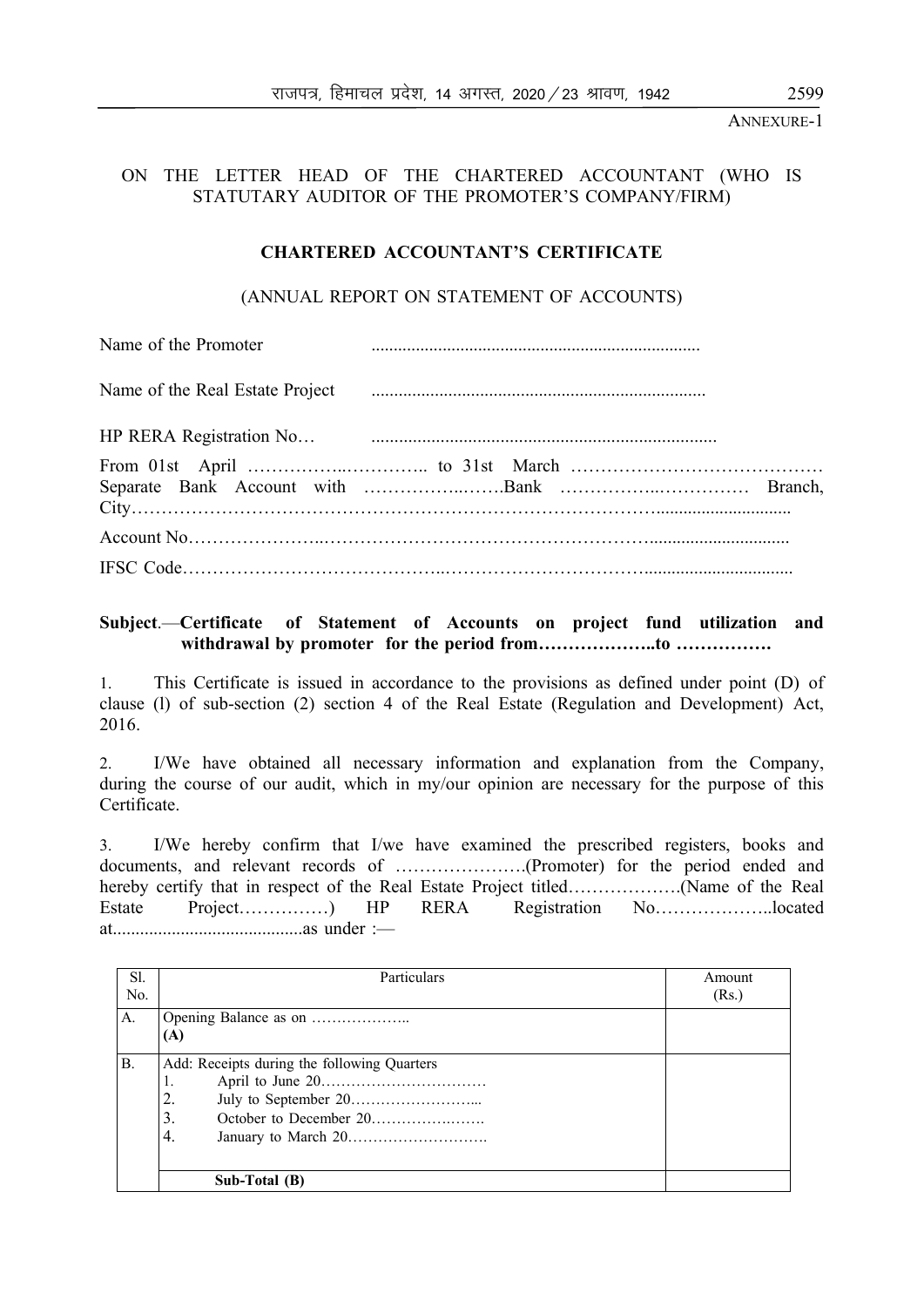$2600$  राजपत्र, हिमाचल प्रदेश, 14 अगस्त, 2020 / 23 श्रावण, 1942

| C. |     | Less-Withdrawals during the following Quarters |  |
|----|-----|------------------------------------------------|--|
|    | -1. |                                                |  |
|    | 2.  |                                                |  |
|    | 3.  |                                                |  |
|    | 4.  |                                                |  |
|    |     |                                                |  |
|    |     | Sub-Total $(C)$                                |  |
|    |     |                                                |  |
|    |     | Closing Balance $(A+B-C)$                      |  |

4. We certify that the above Table correctly represents the deposits in and withdrawals from the Separate Bank Account of the Real Estate Project.

5. We certify that procedure and stipulations as prescribed under HP RERA in respect of deposits and withdrawal from the Separate Bank Account have been fully complied/ partially complied/not complied as under:—

| Details of Non-Compliance, if any |  |  |  |  |  |  |  |  |  |
|-----------------------------------|--|--|--|--|--|--|--|--|--|
|                                   |  |  |  |  |  |  |  |  |  |
|                                   |  |  |  |  |  |  |  |  |  |
|                                   |  |  |  |  |  |  |  |  |  |

6. The cost incurred during the reporting period is correctly tabulated as under:—

| SI.             | <b>Particulars</b>                         | Amount (Rs.) |
|-----------------|--------------------------------------------|--------------|
| No.             |                                            |              |
| A.              | Estimated cost of the Real Estate Project  |              |
| <b>B.</b>       | Cost incurred prior to present Certificate |              |
| $\mathcal{C}$ . | Cost incurred during reporting period      |              |
| D.              | Total expenditure Incurred                 |              |

7. This is to further certify that the percentage (financial) completion of the project is as under:—

| % (Financial) of Completion at   % (Financial) Completed<br>the start of the reporting period during the reporting period | % (Financial) Completion<br>as at the end of the<br>period |
|---------------------------------------------------------------------------------------------------------------------------|------------------------------------------------------------|
|                                                                                                                           |                                                            |

Place:

| (Signature and Stamp/Seal of the Signatory CA) |  |  |  |
|------------------------------------------------|--|--|--|
|                                                |  |  |  |
|                                                |  |  |  |
|                                                |  |  |  |
|                                                |  |  |  |
|                                                |  |  |  |
|                                                |  |  |  |